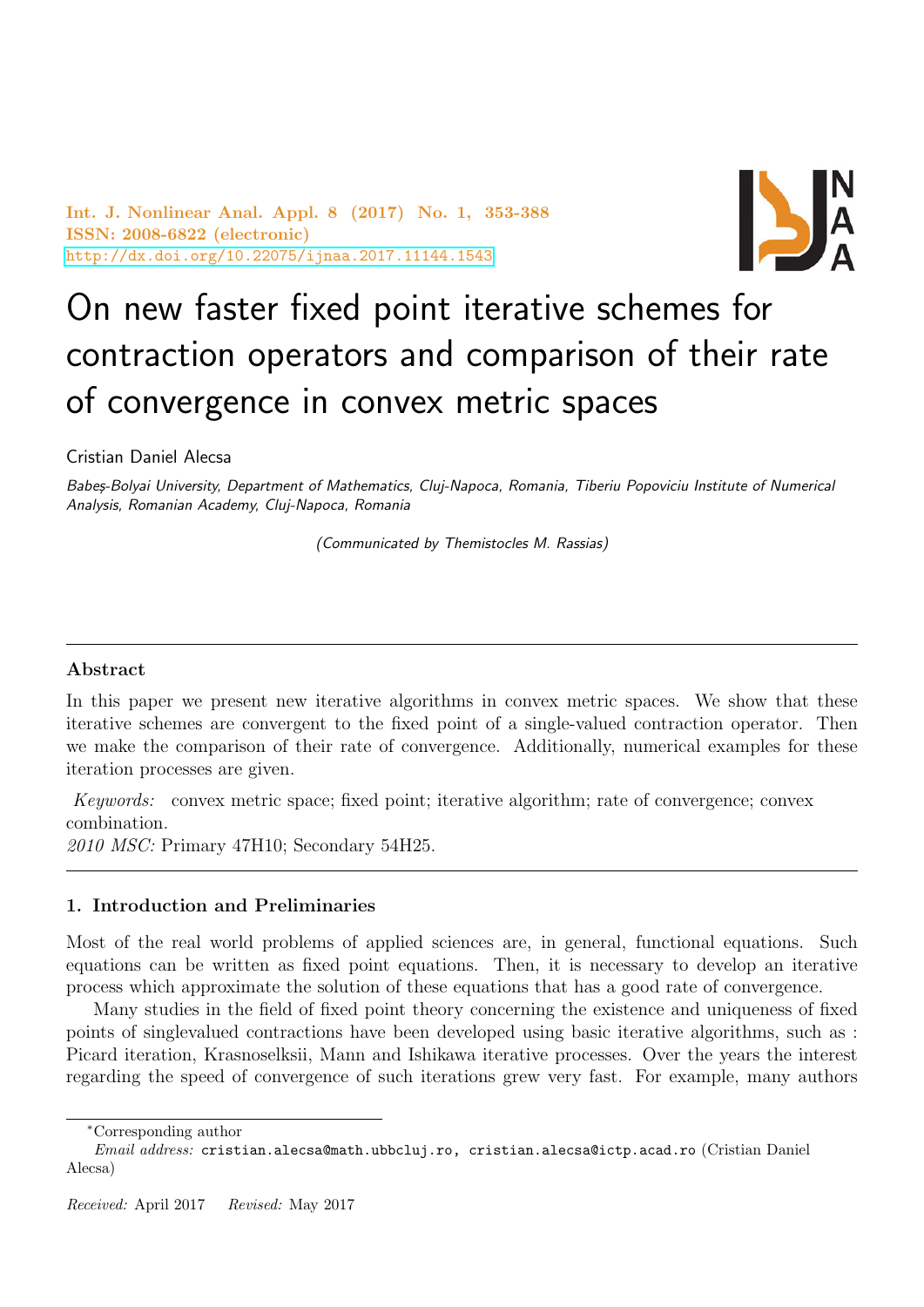considered numerous iteration processes and studied their rate of convergence. For this see  $[1]-[4]$  $[1]-[4]$  $[1]-[4]$ ,  $[6]$ -[\[8\]](#page-35-3) and [\[10\]](#page-35-4)-[\[14\]](#page-35-5). Some iterations were introduced to study the fixed points of the contractions. Also, others [\[12\]](#page-35-6) were introduced for the context of nonexpansive mappings. Furthermore, some authors [\[6\]](#page-35-2) compared the rate of convergence for some iterative algorithms for the class of quasi-contractions. Finally, since the class of convex metric spaces is larger than the well-known class of linear normed spaces, we shall work in the context of convex metric spaces introduced by W. Takahashi.

Our aim is to introduce new iteration processes and prove that these are faster than most of the classical iterations found in literature, in suitable circumstances . We support analytic proof by some numerical examples.

In the present research paper, we work on a nonlinear domain, more explicitly on a convex metric space. Following [\[15\]](#page-35-7), let  $(X, d)$  a metric space and  $W : X \times X \times [0, 1] \rightarrow X$  a mapping called a convexity structure. If

 $d(u, W(x, y, \lambda)) \leq \lambda d(u, x) + (1 - \lambda) d(u, y)$ , for all  $u, x, y \in X$  and  $\lambda \in [0, 1]$ , then  $(X, d, W)$  is called a convex metric space. Additionally, following [\[16\]](#page-35-8), we have that  $W(x, y, 0) =$ y, for all  $x, y \in X$ .

A nonempty subset C of a convex metric space X is convex, if  $W(x, y, \lambda) \in C$ , for all  $x, y \in C$ .

We remind the reader of two important basic example of convex metric spaces :  $CAT(0)$  spaces and linear normed spaces. For details, we let the reader follow [\[5\]](#page-35-9) and [\[15\]](#page-35-7). Other important examples are : hyperbolic spaces introduced by Goebel and Kirk and hyperbolic spaces in the sense of Reich and Safrir. For details one can follow : [\[7\]](#page-35-10) and [\[12\]](#page-35-6).

Simplifying some existing iteration processes in the literature, we recall the definition of Machado from [\[9\]](#page-35-11) of general convex combinations defined on convex metric spaces:

For  $a_1, \ldots, a_n \in X$  and  $\varphi_1, \ldots, \varphi_n \in [0,1]$  with  $\sum_{i=1}^n \varphi_i = 1$ , we define the multiple convex combination of  $a_1, \ldots, a_n$ 

$$
W(a_1, \ldots, a_n; \varphi_1, \ldots, \varphi_n) = W\left(W\left(a_1, \ldots, a_{n-1}; \frac{\varphi_1}{1 - \varphi_n}, \ldots, \frac{\varphi_{n-1}}{1 - \varphi_n}\right), a_n; 1 - \varphi_n\right), \text{ if } \varphi_n \neq 1
$$
  
and 
$$
W(a_1, \ldots, a_n; 0, \ldots, 1) = a_n, \text{ if } \varphi_n = 1.
$$

In the next section, we will work in the cases when  $n = 2$  and  $n = 3$ . For the simplicity of this remark, we consider that  $\varphi_n \neq 1$ . The other case is obvious and follows from the above definition.

We make the convention that, for  $n = 2$ , we have:  $W (a_1, a_2; \varphi_1, \varphi_2) = W$  $\sqrt{ }$ W  $\sqrt{ }$  $a_1, a_1;$  $\varphi_1$  $1-\varphi_2$  $\setminus$  $, a_2; 1 - \varphi_2$  $\setminus$  $= W(a_1, a_2; 1 - \varphi_2) = W(a_1, a_2, \varphi_1)$ , where  $\varphi_1 + \varphi_2 = 1$ .

Furthermore, we remind that we have used the following property of convex metric spaces :  $W(x, x, \lambda) = x, \forall x \in X$  and  $\lambda \in [0, 1]$ . For  $n = 3$ , we have that

$$
W (a_1, a_2, a_3; \varphi_1, \varphi_2, \varphi_3) = W \left( W \left( a_1, a_2; \frac{\varphi_1}{1 - \varphi_3}, \frac{\varphi_2}{1 - \varphi_3} \right), a_3; 1 - \varphi_3 \right) = W (b_3, a_3; 1 - \varphi_3), \text{ where}
$$
  
\n
$$
b_3 = W \left( a_1, a_2; \frac{\varphi_1}{1 - \varphi_3}, \frac{\varphi_2}{1 - \varphi_3} \right) = W \left( a_1, a_2; 1 - \frac{\varphi_2}{1 - \varphi_3} \right), \text{ as in the case when } n = 2. \text{ Also, we have that } \varphi_1 + \varphi_2 + \varphi_3 = 1.
$$

In the next sections, we will work under the definition of convex metric spaces and with the notions of single-valued contractions. We recall here this concept.

**Definition 1.1.** Let  $(X, d)$  be a metric space and  $T : X \to X$  an operator. We say that T is a δ-contraction if there exists  $\delta \in [0, 1)$ , such that :

 $d(T(x), T(y)) \leq \delta d(x, y)$ , for each  $x, y \in X$ .

For the simplicity of notations, we will use Tx instead of  $T(x)$ , for each  $x \in X$ .

Also, if  $(X, d)$  is a complete metric space, then T has a unique fixed point in X.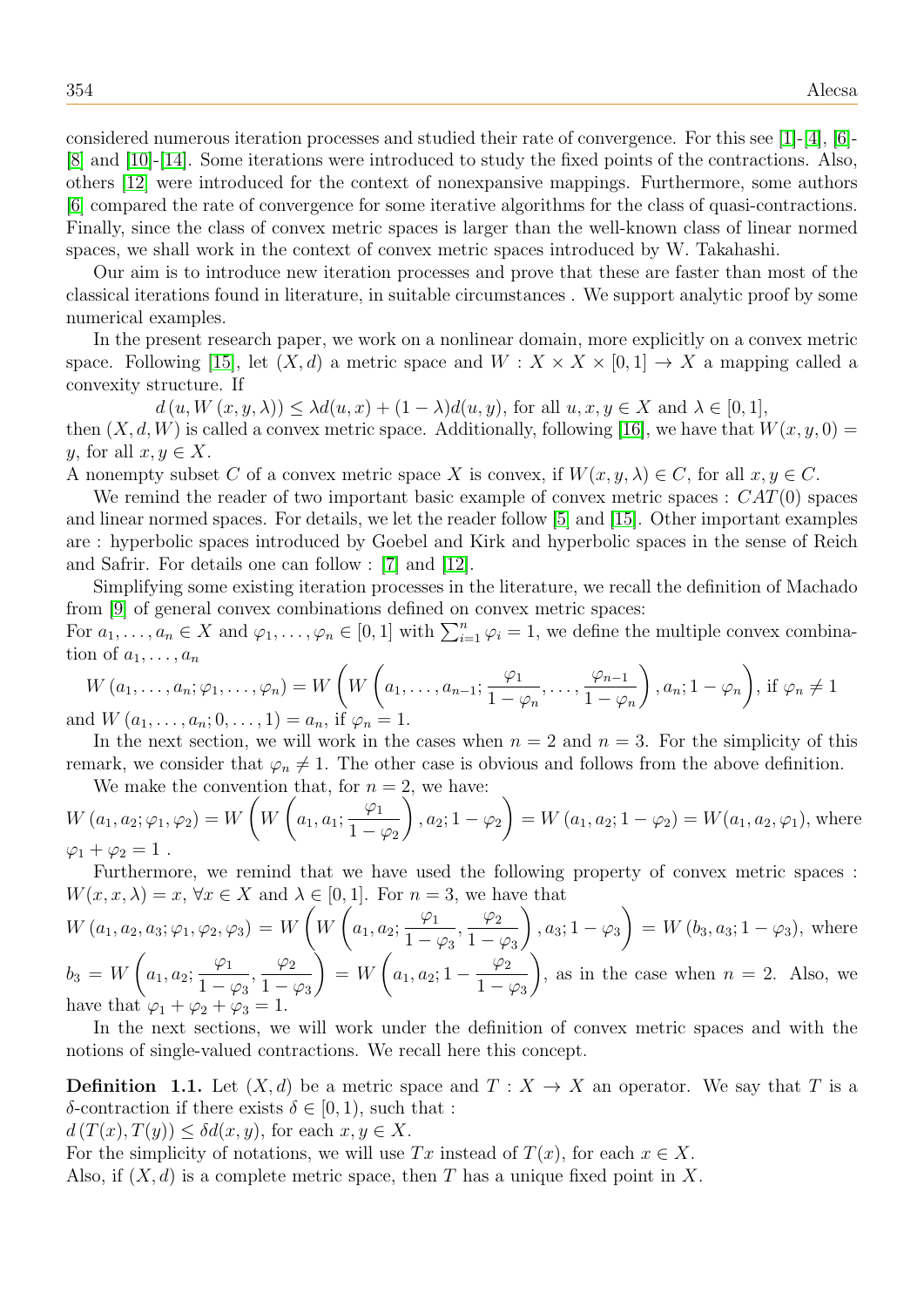As we shall present some iterative algorithms defined by multiple convex combinations and compare their rate of convergence, we shall remind some defintions of convergence suitable for the case of metric spaces. For details, see [\[6\]](#page-35-2), [\[10\]](#page-35-4) and [\[1\]](#page-35-0).

<span id="page-2-0"></span>**Definition** 1.2. Let  $a_n$  and  $b_n$  be two sequences of positive numbers that converge to a, respectively b. Assume that there exist the following limit

$$
\lim_{n \to \infty} \frac{|a_n - a|}{|b_n - b|} = l,
$$

(i) If  $l = 0$ , then it is said that  $\{a_n\}$  converge faster to a than  $\{b_n\}$  to b.

(ii) If  $0 < l < \infty$ , then it is said that  $\{a_n\}$  and  $\{b_n\}$  have the same rate of convergence.

<span id="page-2-1"></span>**Definition 1.3.** Suppose that we have two iteration sequences  $\{u_n\}$  and  $\{v_n\}$  both converging to a fixed point p.

Let  $\{a_n\}$  and  $\{b_n\}$  be two sequences of positive numbers, such that :

$$
d(u_n, p) \le a_n, \text{ for all } n \in \mathbb{N},
$$

 $d(v_n, p) \leq b_n$ , for all  $n \in \mathbb{N}$ ,

where  $\{a_n\}$  and  $\{b_n\}$  converging to 0. If  $\{a_n\}$  converge faster than  $\{b_n\}$  in the sense of (Definition [1.2\)](#page-2-0), then  $\{u_n\}$  is said to converge faster than  $\{v_n\}$  to p.

In this article, we use as references the articles of Abbas, Nazir, Gursoy, Karakaya and Berinde. In [\[1\]](#page-35-0), [\[8\]](#page-35-3) and [\[4\]](#page-35-1). The authors used for comparing the rate of convergence of new iterations with Picard iteration, the definitions [\(1.2\)](#page-2-0) and [\(1.3\)](#page-2-1).

In [\[11\]](#page-35-12), [\[6\]](#page-35-2) and [\[4\]](#page-35-1), Suantai, Berinde et al. made the following remark : that the original definition for comparison of rate of convergence depends on the sequences  $\{a_n\}$ ,  $\{b_n\}$ ,  $\{c_n\}$ ,  $\{\beta_n\}$  and  $\{\alpha_n\}$ , where the already presented sequences appear as auxiliary sequences in some iterative processes. Therefore, the definitions [\(1.2\)](#page-2-0) and [\(1.3\)](#page-2-1) are not consistent and this method of comparing the rate of convergence of two iterative algorithms is unclear.

In [\[11\]](#page-35-12), Phuengrattana and Suantai proposed a new definition in convex metric spaces (see [\[6\]](#page-35-2)).

**Definition 1.4.** If  $\{x_n\}$  and  $\{u_n\}$  are two iterative sequences that converge to the unique fixed point p of T, then  $\{x_n\}$  converges faster than  $\{u_n\}$ , if

$$
\lim_{n \to \infty} \frac{\widetilde{d}(x_n, p)}{d(u_n, p)} = 0.
$$

In the case of convex metric spaces, if we use the above definition for comparing the rate of convergence of two iterative schemes, then we need the following property (see  $|6|$  and  $|11|$ ).

**Remark 1.5.** For each  $x, y, z \in X$  and  $\lambda \in [0, 1]$ , we have that  $d(z, W(x, y, \lambda)) \geq (1 - \lambda)d(z, y) - \lambda d(z, x).$ 

In the entire fixed point literature, there are a lot of classical iteration schemes defined on normed linear spaces and on metric spaces endowed with a convexity structure. Following [\[6\]](#page-35-2) and [\[10\]](#page-35-4), we shall remind some of them, but with the remark that, in the research article [\[10\]](#page-35-4), the authors use a modified version of convex metric space, that is the hyperbolic space in the sense of Goebel and Kirk. So, the iterative schemes will be defined with the inverse order of the two sequence terms appearing in the convexity structure  $W$ :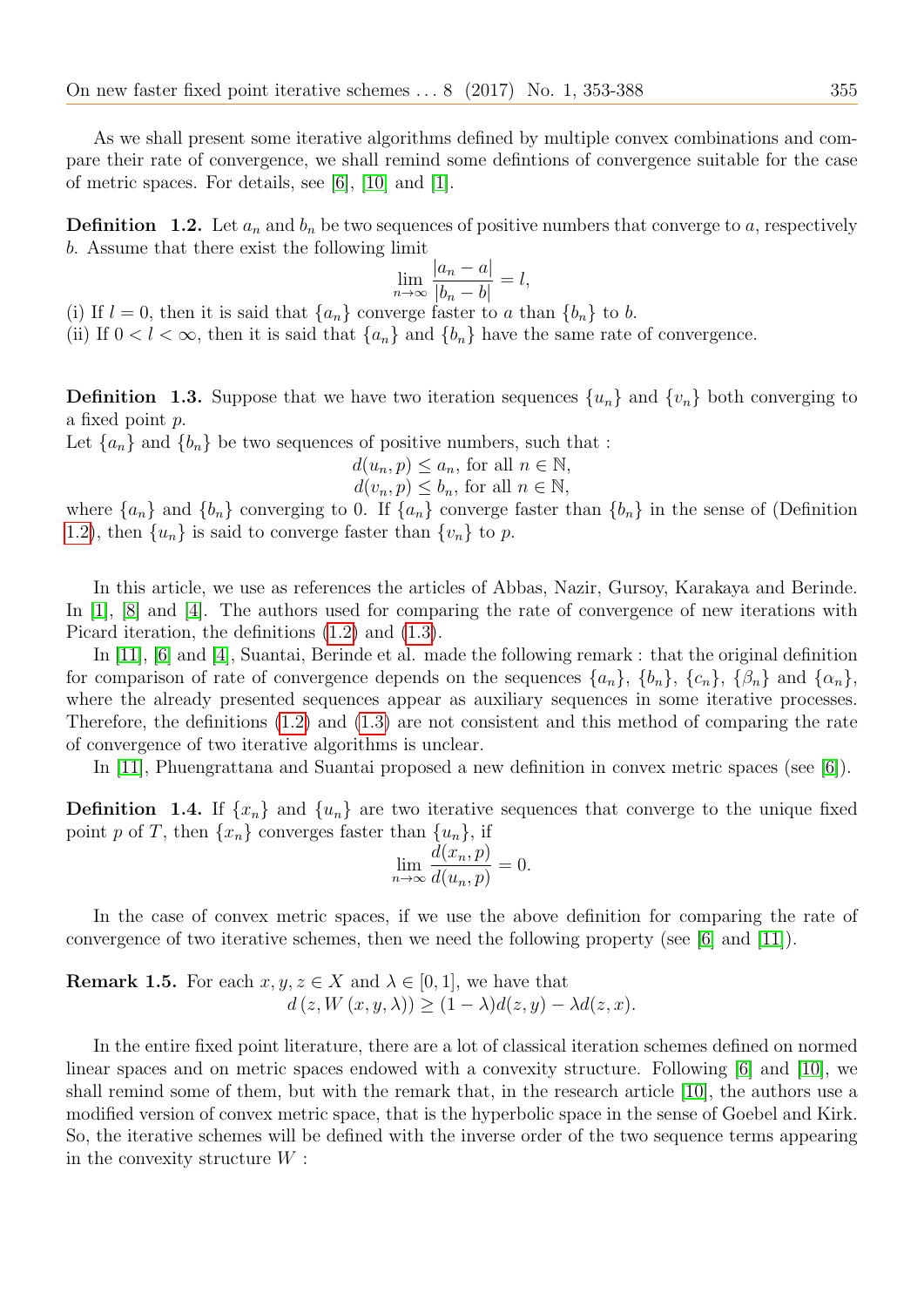Let C be a convex subset of the convex metric space  $(X, d, W)$  and  $T : C \to C$  be a contraction mapping. Moreover, let  $\alpha_n, b_n$  a<sub>n</sub> be sequences in  $(0, 1)$ . The classical Noor iteration is

<span id="page-3-0"></span>
$$
\begin{cases}\n x_{n+1} = W(Ty_n, x_n, \alpha_n) \\
 y_n = W(Tz_n, x_n, b_n) \\
 z_n = W(Tx_n, x_n, a_n).\n\end{cases}
$$
\n(1.1)

Putting  $a_n = 0$  we have that  $z_n = x_n$ , for each  $n \in \mathbb{N}$ , we get the well know Ishikawa iteration in convex metric spaces:

<span id="page-3-4"></span>
$$
\begin{cases}\nx_{n+1} = W(Ty_n, x_n, \alpha_n) \\
y_n = W(Tx_n, x_n, b_n).\n\end{cases} \tag{1.2}
$$

Putting  $a_n = b_n = 0$ , then  $y_n = z_n = x_n$ , for each  $n \in \mathbb{N}$ , we get the well know Mann iteration in convex metric spaces:

<span id="page-3-3"></span>
$$
x_{n+1} = W(Tx_n, x_n, \alpha_n). \tag{1.3}
$$

Furthermore, we remind that we can employ a condition from hyperbolic spaces, which is satisfied in linear normed spaces, i.e. :  $W(x, y, \lambda) = W(y, x, 1 - \lambda)$ , for each  $x, y \in X$  and  $\lambda \in [0, 1]$ . This conditions is not at all restrictive and it has the advantage that the iteration terms in the convexity structure W can be swapped one with another and this does not affect convergence of the fixed point iteration.

Moreover, we recall the basic fixed point iteration which appears in Banach contraction principle, that is Picard iteration:

<span id="page-3-2"></span>
$$
x_{n+1} = Tx_n, \text{for each } n \in \mathbb{N} \tag{1.4}
$$

Other interesting iteration algorithms are the implicit iterations. Following [\[10\]](#page-35-4), we recall: The implicit Noor iteration

<span id="page-3-1"></span>
$$
\begin{cases}\n x_{n+1} = W (Tx_{n+1}, y_n, \alpha_n) \\
 y_n = W (Ty_n, z_n, b_n) \\
 z_n = W (Tz_n, x_n, a_n).\n\end{cases}
$$
\n(1.5)

Putting  $a_n = 0$ , then  $z_n = x_n$ , for each  $n \in \mathbb{N}$ , we get the implicit Ishikawa iteration in convex metric spaces:

<span id="page-3-5"></span>
$$
\begin{cases}\n x_{n+1} = W(T x_{n+1}, y_n, \alpha_n) \\
 y_n = W(T y_n, x_n, b_n).\n\end{cases}
$$
\n(1.6)

Additionally, putting  $a_n = b_n = 0$ , it follows that  $y_n = z_n = x_n$ , for each  $n \in \mathbb{N}$ ; we get the implicit Mann iteration:

$$
x_{n+1} = W(Tx_{n+1}, x_n, \alpha_n).
$$
 (1.7)

Now, we recall sufficient conditions for the convergence to the fixed point of a contraction mapping of Noor iteration, respectively implicit Noor iteration.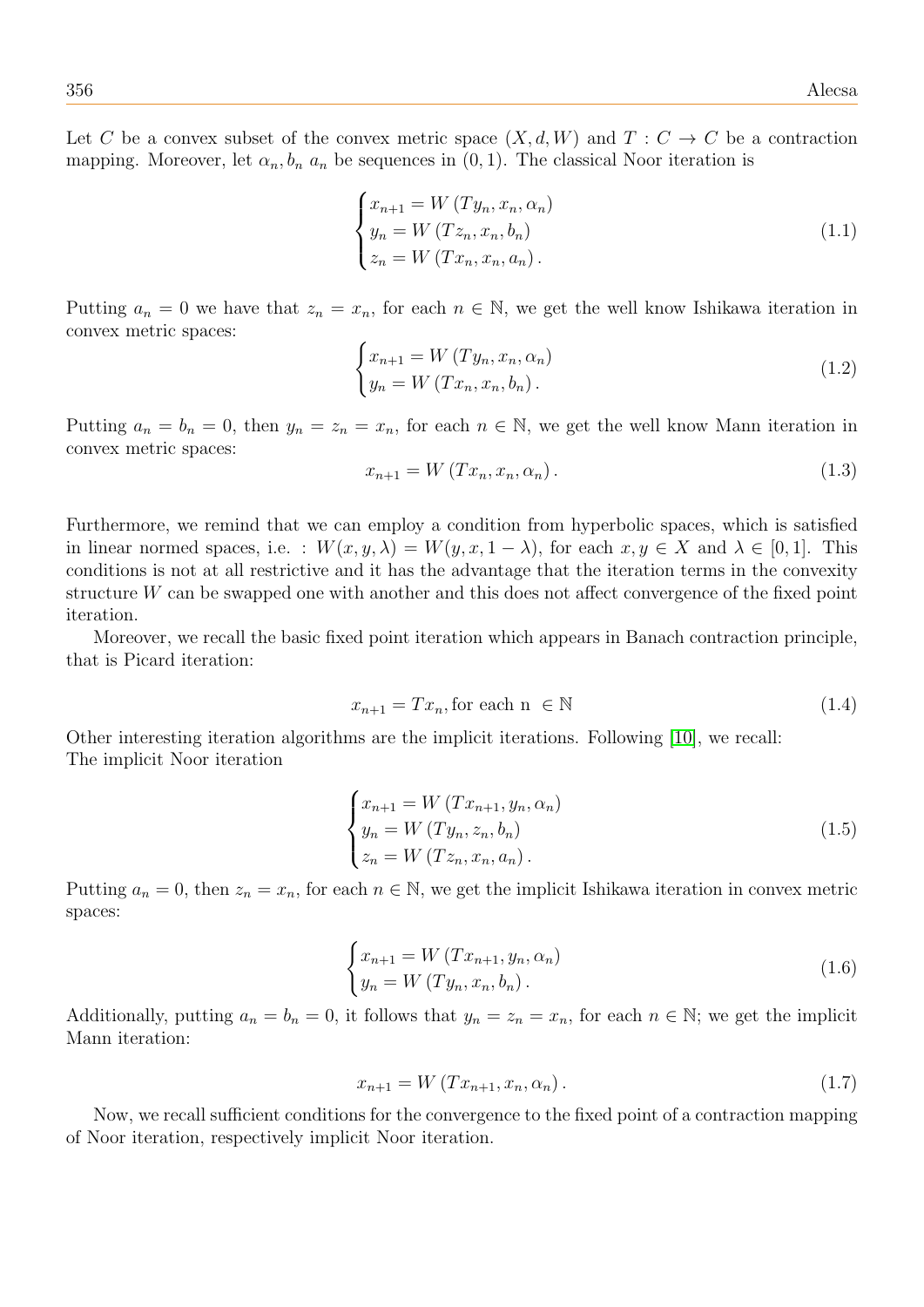Remark 1.6. Since Noor iteration is more general than Ishikawa and Mann iterations, we shall remind that, the classical Noor iteration  $(1.1)$  is convergent to the fixed point p of the contraction mapping T, if  $\sum_{k=0}^{\infty} \alpha_k = \infty$ . In a similar way, since implicit Noor iteration is more general than implicit Mann and implicit Ishikawa iterations, we remind that implicit Noor algorithm [\(1.5\)](#page-3-1) is convergent when  $\sum_{k=0}^{\infty} (1 - \alpha_k) = \infty$ .

Following [\[3\]](#page-35-13), we remind that

**Definition** 1.7. Let  $(X, d)$  be a metric space and  $T : X \to X$  a map for which there exists the real numbers a, b and c satisfying  $0 < a < 1$ ,  $0 < b, c < 1/2$  such that for each pair  $x, y \in X$ , at least one of the following is true

 $(z1) d(Tx, Ty) \leq ad(x, y),$ 

 $(z2) d(Tx, Ty) \leq b[d(x, Tx) + d(y, Ty)],$ 

(z3)  $d(Tx, Ty) \leq c[d(x, Ty) + d(y, Tx)].$ 

Then T is called a Zamfirescu operator. Morevorer, by [\[17\]](#page-35-14) , if  $(X, d)$  is a complete metric space, T has a unique fixed point.

Regarding contraction mappings and Zamfirescu operators, we have the following

Remark 1.8. In [\[3\]](#page-35-13), in the context of normed linear spaces, it is shown that Picard iteration converges faster than Noor iteration for Zamfirescu operators. The same remark can be applied in the context of convex metric spaces as well. Since, any contraction is a Zamfirescu operator by condition (z1), the above property remains true for the contraction mappings. Moreover, because of the complex computations of convergence in the case of some iterative schemes, we will use in the next sections the condition that T must be a contraction with the contraction constant δ. The same proofs can be applied in the same way to Zamfirescu operators. We let this as an open problem.

We present our three goals that we will gain throughout the next sections

(A.) Let C be a nonempty convex subset of a normed space E and  $T: C \to C$  a  $\delta$ -contraction map.

In 2005 Suantai [\[14\]](#page-35-5) introduced a modified Noor iterative method with sequences  $\{\alpha_n\}, \{\beta_n\}, \{a_n\}, \{b_n\}, \{c_n\} \subseteq [0, 1], x_1 = x \in C$  and

$$
\begin{cases}\n x_{n+1} = \alpha_n T y_n + \beta_n T z_n + (1 - \alpha_n - \beta_n) x_n, \ n \ge 1 \\
 y_n = b_n T z_n + c_n T x_n + (1 - b_n - c_n) x_n \\
 z_n = a_n T x_n + (1 - a_n) x_n.\n\end{cases} \tag{1.8}
$$

In the case when C is a nonempty convex subset of a convex metric space  $E$ , Berinde modified the above iteration with the use of the convexity structure W and defined the iteration as follows

<span id="page-4-0"></span>
$$
\begin{cases}\nx_{n+1} = W\left(Ty_n, W\left(Tz_n, x_n, \frac{\beta_n}{1 - \alpha_n}\right), \alpha_n\right) \\
y_n = W\left(Tz_n, W\left(Tx_n, x_n, \frac{c_n}{1 - b_n}\right), b_n\right) \\
z_n = W\left(Tx_n, x_n, a_n\right).\n\end{cases} \tag{1.9}
$$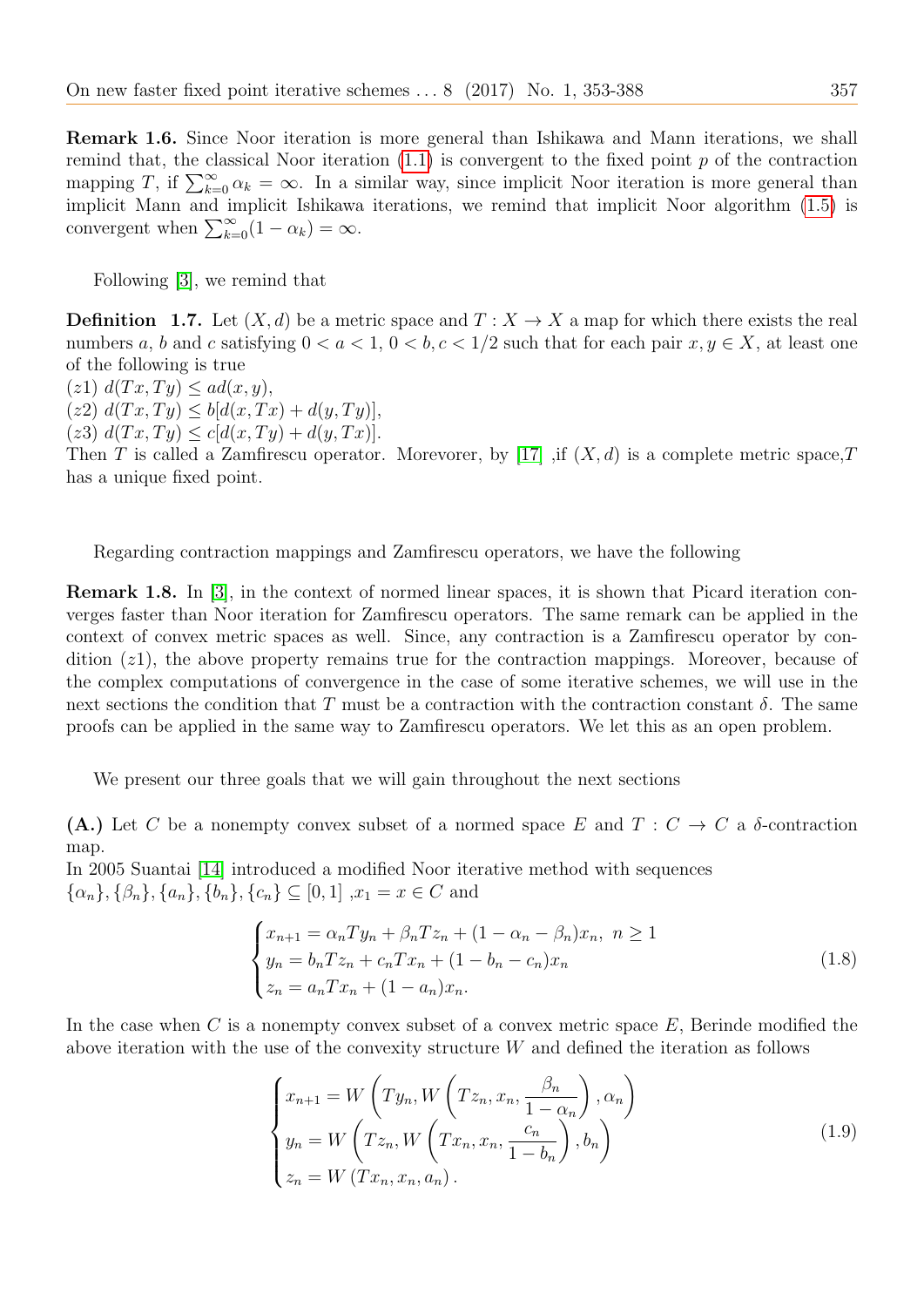For the convergence of the above iteration to the fixed point of the nonlinear contraction mapping, we remind the following

Remark 1.9. Following the same article of Berinde [\[6\]](#page-35-2), the above iteration is convergent when the next assumptions are satisfied

for each  $n \in \mathbb{N}$ ,  $\{\alpha_n + \beta_n\} \in [0,1]$  and  $\sum_{k=0}^{\infty} (\alpha_k + \beta_k) = \infty$ . Moreover, we have that  $d(x_{n+1}, p) \leq [1 - (1 - \delta)(\alpha_n + \beta_n)] d(x_n, p)$ , for each  $n \in \mathbb{N}$ .

Our first goal of the present research article is to find at least a faster iteration that [\(1.9\)](#page-4-0) with some assumptions on the sequences  $\{\alpha_n\}$ ,  $\{\beta_n\}$ ,  $\{\alpha_n\}$ ,  $\{b_n\}$  and  $\{c_n\}$  that makes usage of the definition of multiple convex combinations introduced by Machado in [\[9\]](#page-35-11).

(B.) In [\[2\]](#page-35-15), Agarwal et al. presented a new iteration defined on nonempty convex subset C on normed spaces, that can be adapted easily on convex metric spaces. This iteration is defined by  $x_1 = x \in C$  and

<span id="page-5-0"></span>
$$
\begin{cases} x_{n+1} = \alpha_n T y_n + (1 - \alpha_n) T x_n \\ y_n = b_n T x_n + (1 - b_n) x_n. \end{cases}
$$
\n(1.10)

The above iteration [\(1.10\)](#page-5-0) was introduced as an example of an iteration that is faster than Picard iteration [\(1.4\)](#page-3-2), with respect to (Definition [1.2\)](#page-2-0) and (Definition [1.3\)](#page-2-1).

In the context of nonempty convex subset  $C$  of a convex metric space, the above iteration is defined by  $x_1 = x \in C$  and

<span id="page-5-3"></span>
$$
\begin{cases}\n x_{n+1} = W(Ty_n, Tx_n, \alpha_n) \\
 y_n = W(Tx_n, x_n, b_n).\n\end{cases}
$$
\n(1.11)

In [\[1\]](#page-35-0) Abbas and Nazir improved the above iteration and they presented a three-step iteration. We will present it in the context of the convex metric space

<span id="page-5-1"></span>
$$
\begin{cases}\n x_{n+1} = W(Tz_n, Ty_n, \alpha_n) \\
 y_n = W(Tz_n, Tx_n, b_n) \\
 z_n = W(Tx_n, x_n, a_n).\n\end{cases}
$$
\n(1.12)

From the same paper [\[1\]](#page-35-0), we recall the following convergence concept.

Remark 1.10. The above iteration [\(1.12\)](#page-5-1) is convergent when the next assumptions are satisfied :  $a_k \in [a, 1 - a] \in (0, 1) \text{ and } \sum_{k=0}^{\infty} \alpha_k b_k a_k = \infty.$ In this case, we have that  $d(x_{n+1}, p) \leq \delta [1 - (1 - \delta)\alpha_n b_n a_n] d(x_n, p)$ , for each  $n \in \mathbb{N}$ .

In the fixed point literature we can find other classical iterations. From [\[8\]](#page-35-3), we will recall them in the context of convex metric spaces SP iteration, with  $x_0 = x \in C$  and

<span id="page-5-2"></span>
$$
\begin{cases}\n x_{n+1} = W(Ty_n, y_n, \alpha_n) \\
 y_n = W(Tz_n, z_n, b_n) \\
 z_n = W(Tx_n, x_n, a_n).\n\end{cases}
$$
\n(1.13)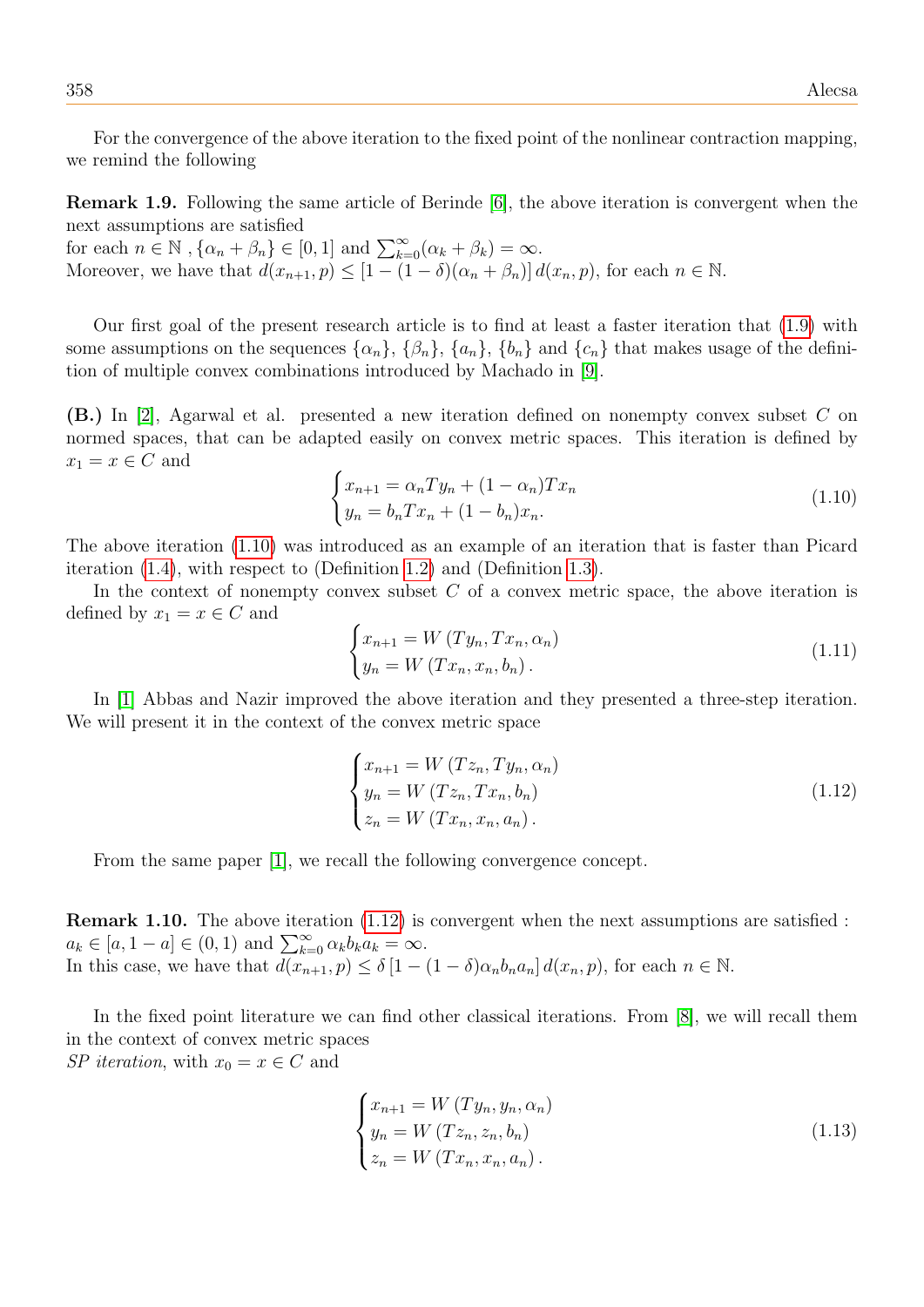S iteration, with  $x_0 = x \in C$  and

<span id="page-6-0"></span>
$$
\begin{cases}\nx_{n+1} = W(Ty_n, Tx_n, \alpha_n) \\
y_n = W(Tx_n, x_n, b_n).\n\end{cases} \tag{1.14}
$$

CR iteration, with  $x_0 = x \in C$  and

<span id="page-6-1"></span>
$$
\begin{cases}\n x_{n+1} = W(Ty_n, y_n, \alpha_n) \\
 y_n = W(Tz_n, Tx_n, b_n) \\
 z_n = W(Tx_n, x_n, a_n).\n\end{cases}
$$
\n(1.15)

Additionally, in [\[8\]](#page-35-3) Gursoy and Karakaya presented a modified Picard-S hybrid iteration, that is faster than all of the classical iterations  $(1.3),(1.2),(1.1),(1.13),(1.14)$  $(1.3),(1.2),(1.1),(1.13),(1.14)$  $(1.3),(1.2),(1.1),(1.13),(1.14)$  $(1.3),(1.2),(1.1),(1.13),(1.14)$  $(1.3),(1.2),(1.1),(1.13),(1.14)$  $(1.3),(1.2),(1.1),(1.13),(1.14)$  $(1.3),(1.2),(1.1),(1.13),(1.14)$  $(1.3),(1.2),(1.1),(1.13),(1.14)$  $(1.3),(1.2),(1.1),(1.13),(1.14)$  and  $(1.15)$ :

<span id="page-6-2"></span>
$$
\begin{cases}\n x_{n+1} = Ty_n \\
 y_n = W (Tz_n, Tx_n, b_n) \\
 z_n = W (Tx_n, x_n, a_n).\n\end{cases}
$$
\n(1.16)

We recall from [\[8\]](#page-35-3) that the above iteration [\(1.16\)](#page-6-2) is faster than S iteration [\(1.14\)](#page-6-0) and the last one is faster than Picard iteration [\(1.4\)](#page-3-2). So this iteration answers the question of Agarwal et al., i.e. it is indeed an example of an iterative process that is faster with respect to convergence than Picard's.

Moreover, we have the following results concerning iteration [\(1.16\)](#page-6-2)

**Remark 1.11.** The iteration [\(1.16\)](#page-6-2) is convergent when  $\sum_{k=0}^{\infty} b_k a_k = \infty$ . Also, we have that  $d(x_{n+1}, p) \leq \delta^2 [1 - (1 - \delta)a_n b_n] d(x_n, p)$ , for each  $n \in \mathbb{N}$ .

We let the reader get into details for the following remark.

**Remark 1.12.** When the sequence  $\{\alpha_n\}$  satisfies  $\lim_{n\to\infty} \alpha_n = 0$ , iteration [\(1.16\)](#page-6-2) is faster than iteration [\(1.12\)](#page-5-1), in the sense of (Definition [1.2\)](#page-2-0) and (Definition [1.3\)](#page-2-1).

Also, regarding the question of Agarwal, Sintunavarat and Pitea in [\[13\]](#page-35-16) introduced a new iteration better than that of Agarwal's and of Picard. That is  $S_n$  *iteration*, with  $x_0 = x \in C$  and

<span id="page-6-3"></span>
$$
\begin{cases}\n x_{n+1} = W(Ty_n, Tz_n, \alpha_n) \\
 y_n = W(Tx_n, x_n, b_n) \\
 z_n = W(y_n, x_n, a_n).\n\end{cases}
$$
\n(1.17)

From the same paper, we recall the assumptions under which the iteration [\(1.17\)](#page-6-3) is convergent to the unique fixed point of the contraction mapping.

**Remark 1.13.** If  $\{\alpha_n\} \in [\alpha, 1 - \alpha], \ \{b_n\} \in [b, 1 - b], \ \{a_n\} \in [a, 1 - a]$  and  $\alpha, b, a \in$  $\sqrt{ }$ 0, 1 2  $\setminus$ , with  $\alpha(2 - a) < a$ , then the iteration [\(1.17\)](#page-6-3) is faster to the fixed point of T than iteration [\(1.11\)](#page-5-3).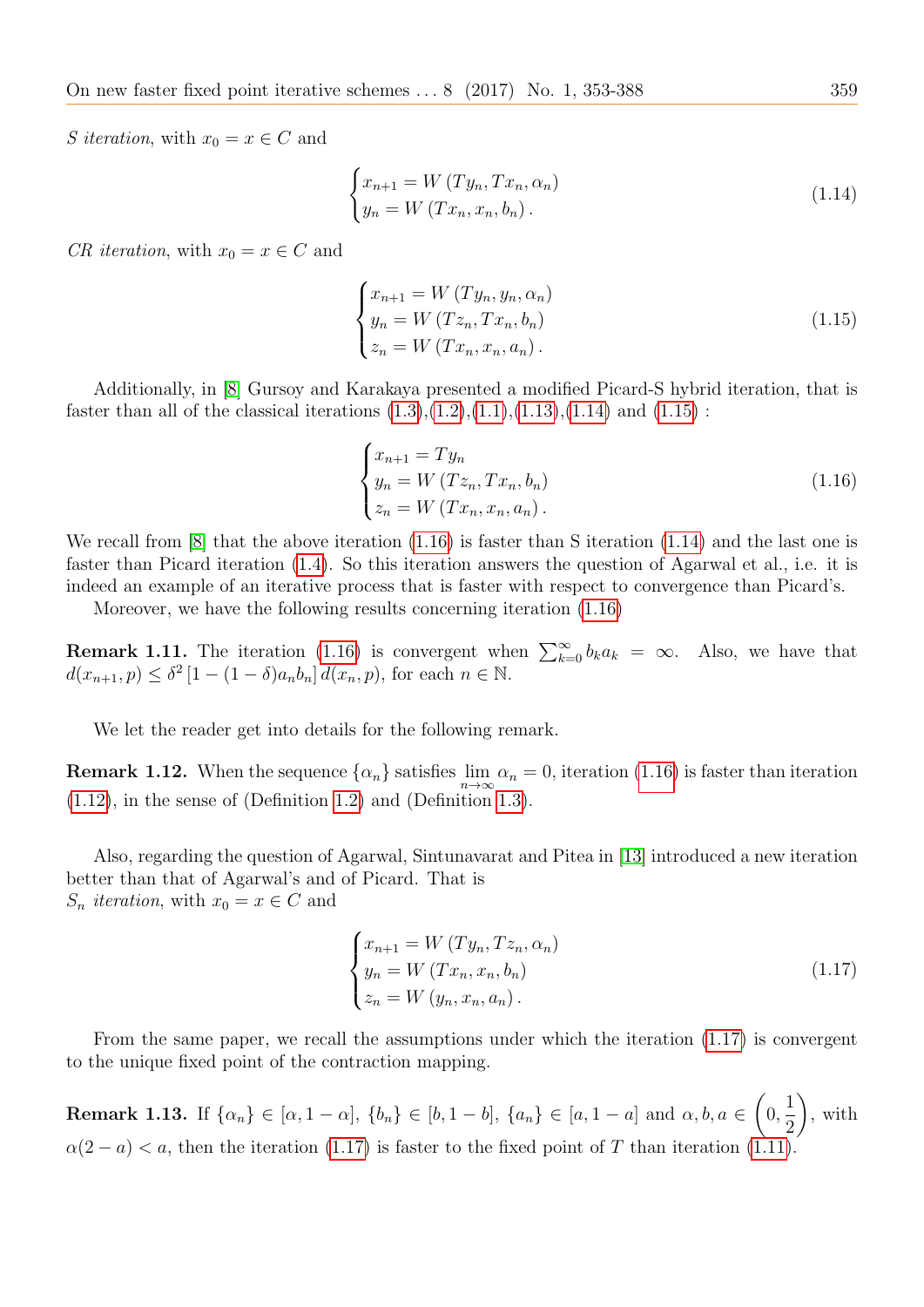It is clearly obvious that this iteration requires stronger conditions that the above ones and so we can eliminate from our discussion. So, another goal of this paper is to find iterations with better rate of convergence than  $(1.16)$ , which implies that the iteration we seek is faster than  $(1.12),(1.16)$  $(1.12),(1.16)$ and [\(1.4\)](#page-3-2), also regarding (Definition [1.2\)](#page-2-0) and (Definition [1.3\)](#page-2-1).

(C.) The last goal of this paper is to present a faster implicit-type Noor iteration, faster than the already existing in literature implicit Noor iteration [\(1.5\)](#page-3-1). Then, we want to modify this one through multiple convex combinations and analyze the rate of convergence.

## 2. Convergence Analysis

Let impose in the convex metric space the property of hyperbolic spaces in the sense of Goebel and Kirk, that is  $W(x, y, \lambda) = W(y, x, 1 - \lambda)$ , for each  $x, y \in X$  and  $\lambda \in [0, 1]$ . This property is easily satisfied in a linear normed space.

The first main result of this section improve Suantai's iteration [\(1.9\)](#page-4-0) on convex metric spaces. The next iteration is an implicit algorithm made by multiple convex combinations. Let's call it Suantai implicit

$$
\begin{cases} x_{n+1} = W(y_n, Ty_n, Tx_{n+1}; 1 - \alpha_n - \beta_n, \beta_n, \alpha_n) \\ y_n = W(z_n, Tx_n, Ty_n; 1 - b_n - c_n, c_n, b_n) \\ z_n = W(Tz_n, x_n, a_n). \end{cases}
$$

In terms of simple convex combinations, this iteration is

<span id="page-7-0"></span>
$$
\begin{cases}\nx_{n+1} = W\left(Tx_{n+1}, W\left(Ty_n, y_n, \frac{\beta_n}{1 - \alpha_n}\right); \alpha_n\right) \\
y_n = W\left(Ty_n, W\left(Tz_n, z_n, \frac{c_n}{1 - b_n}\right); b_n\right) \\
z_n = W(Tz_n, x_n, a_n).\n\end{cases} \tag{2.1}
$$

Our first results of this section concerns under what condition iteration [\(2.1\)](#page-7-0) is convergent to the unique fixed point of a  $\delta$ -contraction.

**Theorem 2.1.** Let C be a nonempty, closed and convex subset of a complete convex metric space X. Let  $T: C \to C$  be a  $\delta$ -contraction. Let  $\{a_n\}$ ,  $\{b_n\}$ ,  $\{c_n\}$ ,  $\{\alpha_n\}$ ,  $\{\beta_n\}$ ,  $\{b_n+c_n\}$  and  $\{\alpha_n+\beta_n\}$ sequences in [0, 1] such that  $\sum_{k=0}^{\infty} (\alpha_k + \beta_k) = \infty$ . Then  $\{x_n\}$  in (2.[1\)](#page-7-0) is convergent to the unique fixed point p of T.

## Proof. We evaluate

$$
d(z_n, p) = d(W(Tz_n, x_n; a_n), p) \le a_n d(Tz_n, p) + (1 - a_n) d(x_n, p) \le \delta a_n d(z_n, p) + (1 - a_n) d(x_n, p).
$$
  
Then, we get that  $d(z_n, p) \le \frac{1 - a_n}{1 - \delta a_n} d(x_n, p).$   
In a similar way, we evaluate  

$$
d(y_n, p) = d\left(W\left(Ty_n, W\left(Tz_n, z_n, \frac{c_n}{1 - b_n}\right); b_n\right), p\right)
$$

$$
\le b_n d(Ty_n, p) + (1 - b_n) d\left(W\left(Tz_n, z_n; \frac{c_n}{1 - b_n}\right), p\right) \le
$$

$$
\delta b_n d(y_n, p) + (1 - b_n) \left[\left(\frac{c_n}{1 - b_n}\right) d(Tz_n, p) + \left(1 - \frac{c_n}{1 - b_n}\right) d(z_n, p)\right] = \delta b_n d(y_n, p) + \delta c_n d(z_n, p) + (1 - b_n - c_n) d(z_n, p).
$$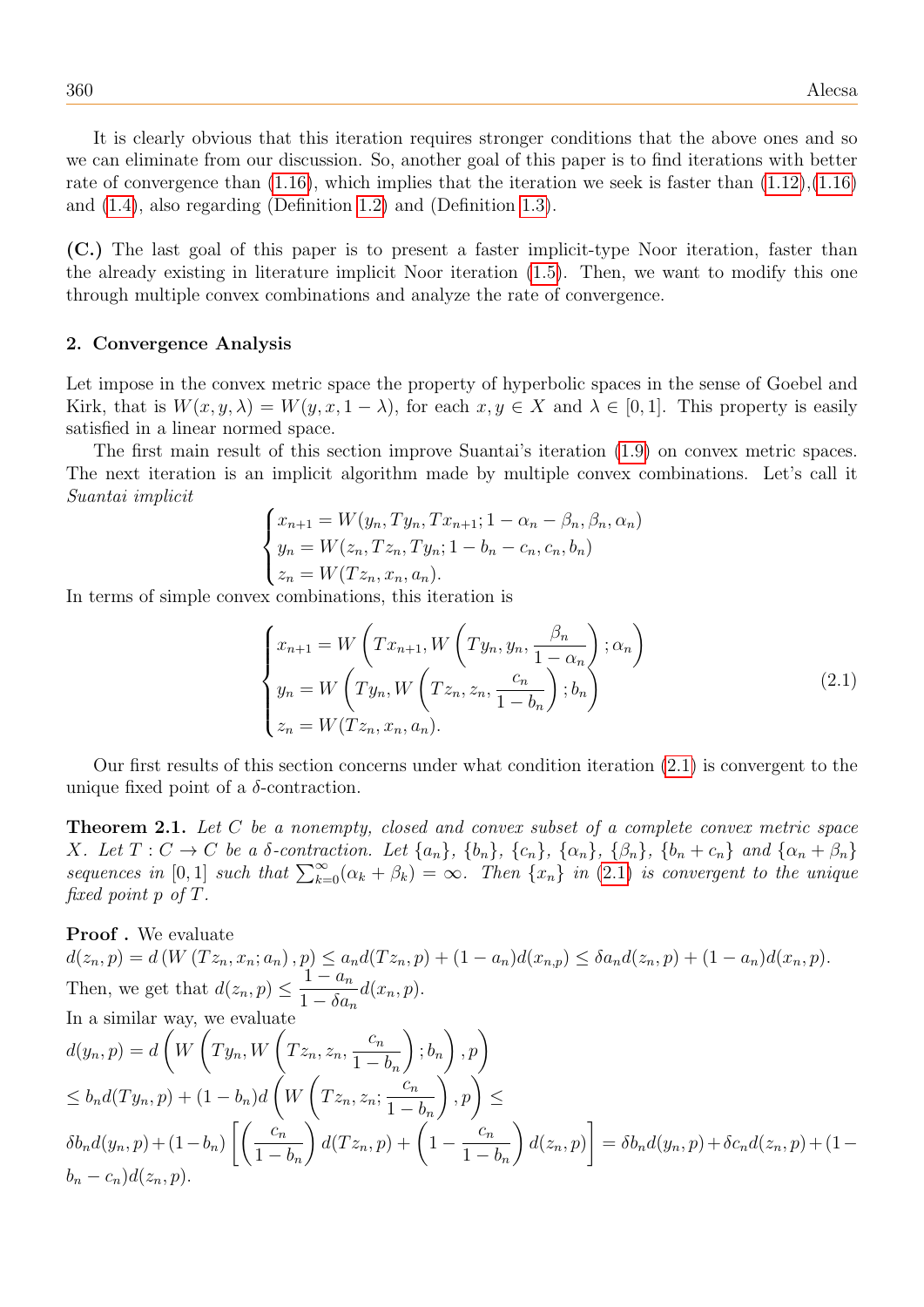Then, we get that 
$$
d(y_n, p) \leq \frac{1 - b_n - c_n(1 - \delta)}{1 - \delta b_n} d(z_n, p).
$$
  
\nFor  $\{x_{n+1}\}$ , we have that  
\n $d(x_{n+1}, p) = d\left(W\left(Tx_{n+1}, W\left(Ty_n, y_n, \frac{\beta_n}{1 - \alpha_n}\right); \alpha_n\right), p\right) \leq$   
\n $\alpha_n d(Tx_{n+1}, p) + (1 - \alpha_n) d\left(W\left(Ty_n, y_n, \frac{\beta_n}{1 - \alpha_n}\right), p\right) \leq$   
\n $\delta \alpha_n d(x_{n+1}, p) + (1 - \alpha_n) \left[\left(\frac{\beta_n}{1 - \alpha_n}\right) d(Ty_n, p) + \left(1 - \frac{\beta_n}{1 - \alpha_n}\right) d(y_n, p)\right] \leq$   
\nThen, we get that  $d(x_{n+1}, p) \leq \frac{1 - \alpha_n - (1 - \delta)\beta_n}{1 - \delta \alpha_n} d(y_n, p).$   
\nCombining the above results, we have the estimation  
\n $d(x_{n+1}, p) \leq A_n \cdot B_n \cdot C_n d(x_n, p)$ , where  $A_n := \frac{1 - \alpha_n - (1 - \delta)\beta_n}{1 - \delta \alpha_n}$ ,  $B_n := \frac{1 - b_n - (1 - \delta)c_n}{1 - \delta b_n}$  and  
\n $C_n := \frac{1 - a_n}{1 - \delta a_n}$ , for each  $n \in \mathbb{N}$ .  
\nIt is easy to see that, because of  $\delta < 1$ , results that  $C_n < 1$ .  
\nAlso,  
\n $A_n = \frac{1 - \alpha_n - (1 - \delta)\beta_n}{1 - \delta \alpha_n} \implies 1 - A_n = 1 - \frac{1 - \alpha_n - (1 - \delta)\beta_n}{1 - \delta \alpha_n} = \frac{(1 - \delta)(\alpha_n + \beta_n)}{1 - \delta \alpha_n} \implies 1 - A_n \geq$   
\n $(1 - \delta)(\alpha_n + \beta_n) \implies A_n \leq 1 - (1 - \delta)(\alpha_n + \beta_n)$ .  
\nIn a similar manner  $B_n = \frac{1 - b_n - (1 - \delta)c_n}{1 - \delta b_n} \leq 1 - (1 - \delta)(b_n + c_n)$ . Since  $\delta < 1$  and  $b_n$ 

<span id="page-8-0"></span>
$$
d(x_{n+1}, p) \leq \prod_{k=0}^{n} e^{-(1-\delta)(\alpha_k + \beta_k)} d(x_0, p) = e^{-(1-\delta)\sum_{k=0}^{n} (\alpha_k + \beta_k)} d(x_0, p)
$$

Since  $\sum_{k=0}^{\infty} (\alpha_k + \beta_k) = \infty$ , letting  $n \to \infty$ , we get  $d(x_{n+1}, p) \rightarrow 0$ ,

where p is the unique fixed point of the  $\delta$ -contraction operator T.  $\Box$ 

As particular cases of iteration [\(2.1\)](#page-7-0) we get classical iterations, such as implicit Noor, respectively implicit Ishikawa iterative processes.

**Remark 2.2.** In [\(2.1\)](#page-7-0), taking  $\beta_n = c_n = 0$ , we get *Implicit Noor iteration* [\(1.5\)](#page-3-1) and taking  $\beta_n =$  $c_n = a_n = 0$ , we get *Implicit Ishikawa iteration* [\(1.6\)](#page-3-5).

In the following we present a Noor-type implicit iteration which is faster than the original implicit Noor [\(1.5\)](#page-3-1). Let's call it Noor implicit II

<span id="page-8-1"></span>
$$
\begin{cases}\n x_{n+1} = W(T x_{n+1}, T y_n; \alpha_n) \\
 y_n = W(T y_n, T z_n; b_n) \\
 z_n = W(T z_n, x_n, a_n).\n\end{cases}
$$
\n(2.3)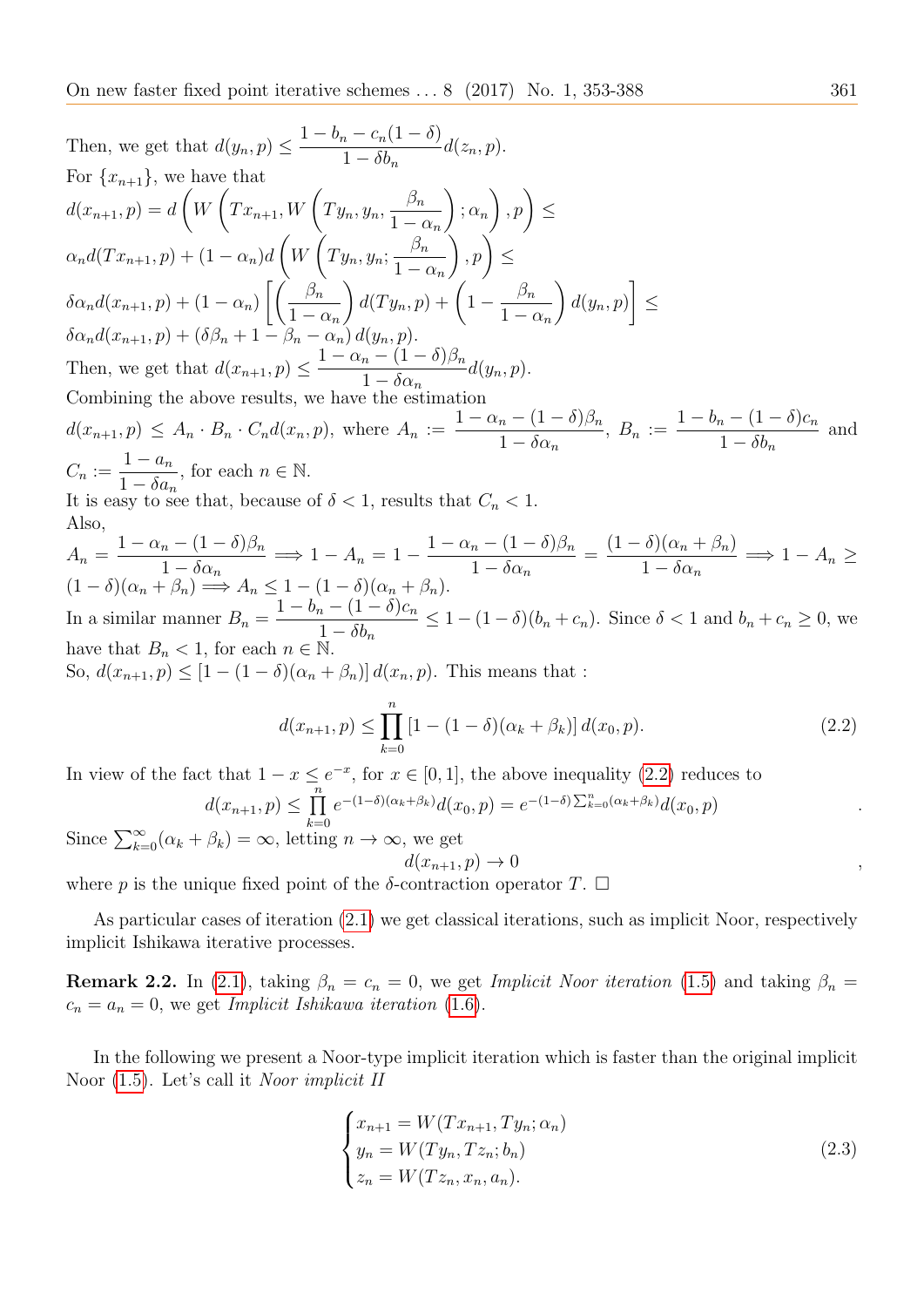Now, we present our second result regarding the conditions under which iteration [\(2.3\)](#page-8-1) is convergent to the unique fixed point of a  $\delta$ -contraction.

Theorem 2.3. Let C be a nonempty, closed and convex subset of a complete convex metric space X. Let  $T: C \to C$  be a  $\delta$ -contraction. Let  $\{a_n\}$ ,  $\{b_n\}$ ,  $\{\alpha_n\}$  sequences in  $(0, 1)$ . Then  $\{x_n\}$  in  $(2.3)$  $(2.3)$ is convergent to the unique fixed point  $p \text{ of } T$ .

Proof . First, we evaluate  $d(z_n, p) = d(W(Tz_n, x_n, a_n), p) \leq a_n d(Tz_n, p) + (1 - a_n)d(x_n, p) \leq \delta a_n d(z_n, p) + (1 - a_n)d(x_n, p).$ That is,  $d(z_n, p) \leq$  $1 - a_n$  $1 - \delta a_n$  $d(x_n, p).$ In a similar way, we estimate  $d(y_n, p) = d(W(T y_n, T z_n; b_n), p) \leq b_n d(T y_n, p) + (1 - b_n) d(T z_n, p) \leq \delta b_n d(y_n, p) + \delta (1 - b_n) d(z_n, p).$ We get that,  $d(y_n, p) \leq \delta$ .  $1-b_n$  $1 - \delta b_n$  $d(z_n, p).$ For  $\{x_{n+1}\}\text{, we have}$  $d(x_{n+1}, p) = d(W(T x_{n+1}, T y_n; \alpha_n), p) \leq \alpha_n d(T x_{n+1}, p) + (1 - \alpha_n) d(T y_n, p) \leq \delta \alpha_n d(x_{n+1}, p) + \delta (1 - \delta \alpha_n) d(T y_n, p)$  $\alpha_n)d(y_n,p).$ We get that,  $d(x_{n+1}, p) \leq \delta$ .  $1 - \alpha_n$  $1 - \delta \alpha_n$  $d(y_n, p).$ Combining above results, results that :

$$
d(x_{n+1}, p) \le \delta^2 \cdot A_n \cdot B_n \cdot C_n \cdot d(x_n, p), \text{ with } A_n := \frac{1 - \alpha_n}{1 - \delta \alpha_n}, B_n := \frac{1 - b_n}{1 - \delta b_n}, C_n := \frac{1 - a_n}{1 - \delta a_n} \quad (2.4)
$$

From the assumption of contraction operator T that  $\delta \in [0,1)$  and from the assumption that the sequences  $\{a_n\}$ ,  $\{b_n\}$  and  $\{\alpha_n\}$  are positive, it implies that :

 $A_n, B_n, C_n < 1$ , for each  $n \in \mathbb{N}$ . So, we obtain  $d(x_{n+1}, p) < \delta^2 \cdot d(x_n, p) \leq \delta^{2(n+1)} d(x_0, p).$ Letting  $p \to \infty$ , because of  $\delta < 1$ , we get  $d(x_{n+1}, p) \to 0$ , so the sequence  $\{x_n\}$  is convergent to the unique fixed point p of  $T$ .  $\Box$ 

Now, we present an useful remark concerning iteration [\(2.3\)](#page-8-1).

Remark 2.4. The above iteration [\(2.3\)](#page-8-1) has weak hypotheses, because, without any other assumptions on the sequences  $\{a_n\}$ ,  $\{b_n\}$  and  $\{\alpha_n\}$ ,  $d(x_{n+1}, p) < \delta^2 d(x_n, p)$ , for each  $n \in \mathbb{N}$ , so is a contraction sequence.

<span id="page-9-0"></span>Iteration [\(2.3\)](#page-8-1) is faster than Picard iteration [\(1.4\)](#page-3-2) in the sense of definitions [1.2](#page-2-0) and [1.3,](#page-2-1) as follows

**Remark 2.5.** In the case of Picard iteration [\(1.4\)](#page-3-2), the sequence  $\{d(x_n, p)\}\)$  has the term  $\delta$  between two consecutive elements. The above iteration [\(2.3\)](#page-8-1) is evidently faster convergent than Picard iteration, because of the term  $\delta^2$  in the approximation of the sequence  $\{d(x_n, p)\}\$ , in the sense of definitions  $(1.2)$  and  $(1.3)$ .

Now, we can combine Gursoy-Karakaya iteration [\(1.16\)](#page-6-2) with implicit Noor II iteration [\(2.3\)](#page-8-1). Let's call it GKN implicit II :

.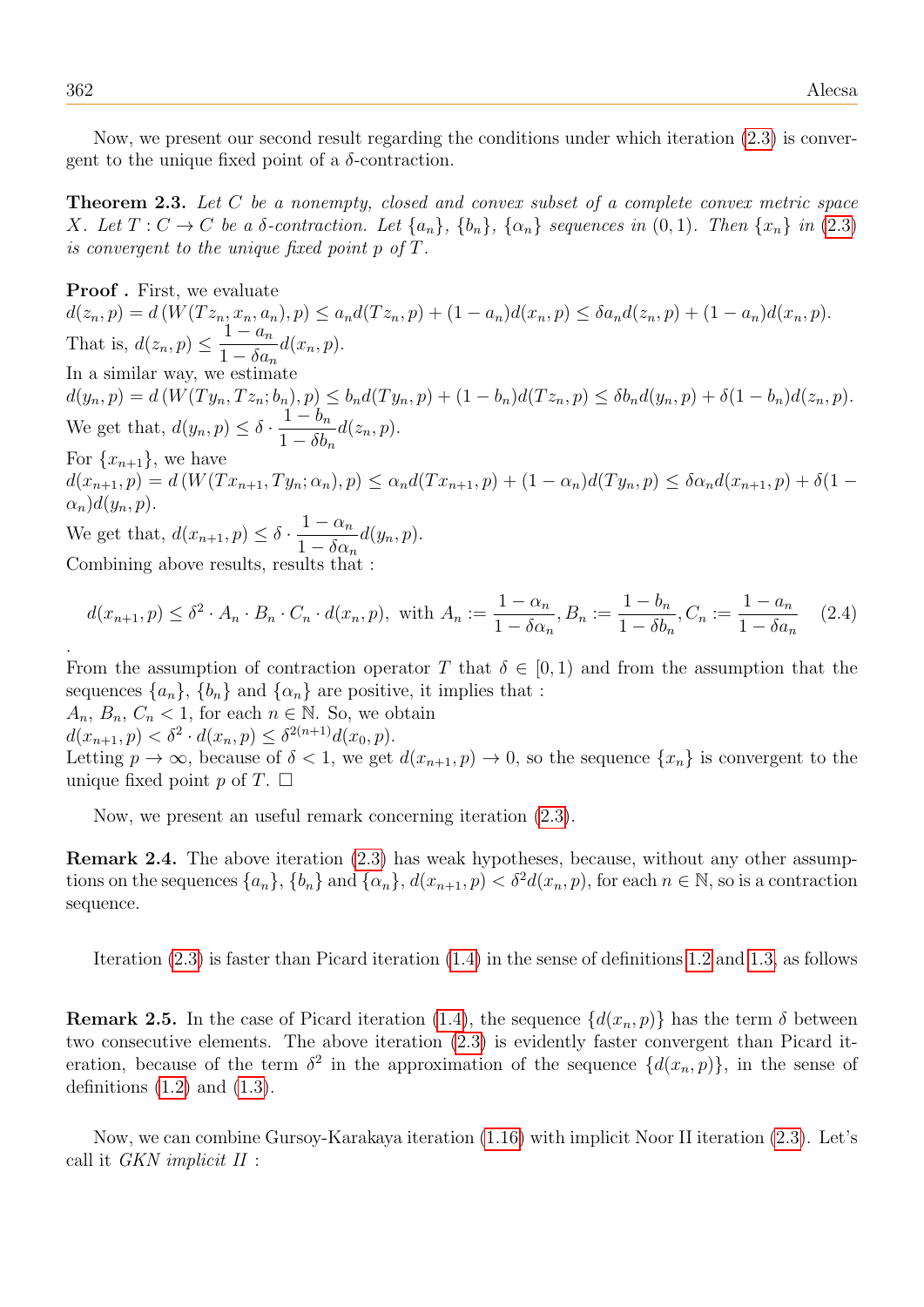<span id="page-10-0"></span>
$$
\begin{cases}\n x_{n+1} = Ty_n \\
 y_n = W(Ty_n, Tz_n; b_n) \\
 z_n = W(Tz_n, x_n, a_n).\n\end{cases}
$$
\n(2.5)

Theorem 2.6. Let C be a nonempty, closed and convex subset of a complete convex metric space X. Let  $T: C \to C$  be a  $\delta$ -contraction. Let  $\{a_n\}$ ,  $\{b_n\}$ , sequences in  $(0,1)$ . Then  $\{x_n\}$  in [\(2](#page-10-0).5) is convergent to the unique fixed point p of T.

Proof . First, we estimate  $d(z_n, p) = d(W(Tz_n, x_n, a_n), p) \leq a_n d(Tz_n, p) + (1 - a_n)d(x_n, p) \leq \delta a_n d(z_n, p) + (1 - a_n)d(x_n, p).$ That is,  $d(z_n, p) \leq$  $1 - a_n$  $1 - \delta a_n$  $d(x_n, p).$ In a similar way, we evaluate  $d(y_n, p) = d(W(T y_n, T z_n; b_n), p) \leq b_n d(T y_n, p) + (1 - b_n) d(T z_n, p) \leq \delta b_n d(y_n, p) + \delta (1 - b_n) d(z_n, p).$ We get that,  $d(y_n, p) \leq \delta$ .  $1-b_n$  $1 - \delta b_n$  $d(z_n, p).$ For  $\{x_{n+1}\}\,$ , we have  $d(x_{n+1}, p) = d(T y_n, p) \leq \delta d(y_n, p).$ Combining above results, we obtain that :

$$
d(x_{n+1}, p) \le \delta^2 \cdot A_n \cdot B_n \cdot d(x_n, p), \text{ with } A_n := \frac{1 - b_n}{1 - \delta b_n}, B_n := \frac{1 - a_n}{1 - \delta a_n} \tag{2.6}
$$

From the assumption of contraction operator T that  $\delta \in [0,1)$  and from the assumption that the sequences  $\{a_n\}$ ,  $\{b_n\}$  and  $\{\alpha_n\}$  are positive, it implies that :

 $A_n, B_n < 1$ , for each  $n \in \mathbb{N}$ . So, we obtain

 $d(x_{n+1}, p) < \delta^2 \cdot d(x_n, p) \leq \delta^{2(n+1)} d(x_0, p).$ 

.

Letting  $p \to \infty$ , because of  $\delta < 1$ , we get  $d(x_{n+1}, p) \to 0$ , so the sequence  $\{x_n\}$  is convergent to the unique fixed point p of  $T$ .  $\Box$ 

Remark 2.7. The above iteration [\(2.5\)](#page-10-0) has weak hypotheses, because, without any other assumptions on the sequences  $\{a_n\}$ ,  $\{b_n\}$  and  $\{\alpha_n\}$ ,  $d(x_{n+1}, p) < \delta^2 d(x_n, p)$ , for each  $n \in \mathbb{N}$ .

In the spirit of definition (1.2) and (1.3), iteration [\(2.5\)](#page-10-0) is faster than Picard iteration, as follows

<span id="page-10-1"></span>**Remark 2.8.** In the case of Picard iteration [\(1.4\)](#page-3-2), the sequence  $\{d(x_n, p)\}\)$  has the term  $\delta$  between two consecutive elements. The above iteration [\(2.5\)](#page-10-0) is evidently a faster convergent iteration than Picard, because of the term  $\delta^2$  in the approximation of the sequence with the general term  $\{d(x_n, p)\},$ following definitions [\(1.2\)](#page-2-0) and [\(1.3\)](#page-2-1).

The next two iterations are modified version of [\(2.5\)](#page-10-0) through multiple convex combinations (or simply  $m.c.c$ ). The iterative scheme presented below will be called GKN implicit II with multiple convex combinations 1 , or simply GKN implicit II m.c.c. 1

$$
\begin{cases} x_{n+1} = Ty_n \\ y_n = (Tz_n, x_n, Ty_n; 1 - b_n - c_n, c_n, b_n) \\ z_n = W(Tz_n, x_n, a_n), \end{cases}
$$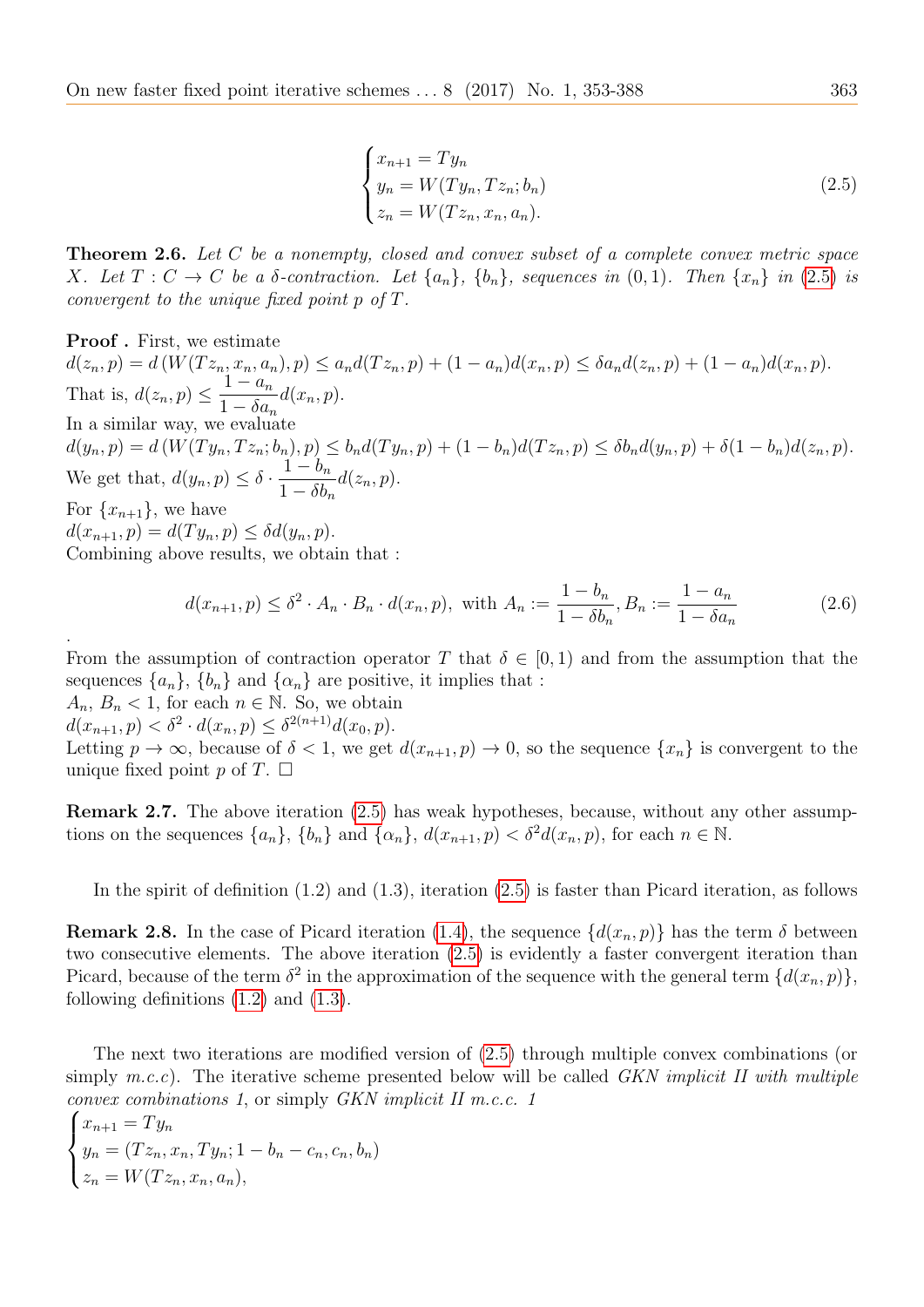and in the case of simple convex combinations

<span id="page-11-0"></span>
$$
\begin{cases}\nx_{n+1} = Ty_n \\
y_n = W\left(Ty_n, W\left(x_n, Tz_n, \frac{c_n}{1 - b_n}\right); b_n\right) \\
z_n = W(Tz_n, x_n, a_n).\n\end{cases}
$$
\n(2.7)

For our new iteration [\(2.7\)](#page-11-0), we present the conditions in which our iteration convergences to the unique fixed point of a  $\delta$ -contraction, as follows

Theorem 2.9. Let C be a nonempty, closed and convex subset of a complete convex metric space X. Let  $T: C \to C$  be a  $\delta$ -contraction. Let  $\{a_n\}$ ,  $\{b_n\}$ ,  $\{b_n+c_n\}$  sequences in  $(0,1)$ . Then  $\{x_n\}$  in  $(2.7)$  $(2.7)$  is convergent to the unique fixed point p of T.

**Proof.** We evaluate the following distance  
\n
$$
d(z_n, p) = d(W(Tz_n, x_n, a_n), p) \le a_n d(Tz_n, p) + (1 - a_n) d(x_n, p) \le \delta a_n d(z_n, p) + (1 - a_n) d(x_n, p).
$$
\nThat is, 
$$
d(z_n, p) \le \frac{1 - a_n}{1 - \delta a_n} d(x_n, p).
$$
\nWe estimate the following  
\n
$$
d(y_n, p) = d\left(W\left(Ty_n, W\left(x_n, Tx_n, \frac{c_n}{1 - b_n}\right); b_n\right), p\right) \le b_n d(Ty_n, p) +
$$
\n
$$
(1 - b_n) d\left(W\left(x_n, Tx_n, \frac{c_n}{1 - b_n}\right), p\right) \le \delta b_n d(y_n, p) +
$$
\n
$$
(1 - b_n) \left[\left(\frac{c_n}{1 - b_n}\right) d(x_n, p) + \left(1 - \frac{c_n}{1 - b_n}\right) d(Tz_n, p)\right] \le
$$
\n
$$
\delta b_n d(y_n, p) + c_n d(x_n, p) + \delta(1 - b_n - c_n) d(z_n, p).
$$
\nThat is, 
$$
d(y_n, p) \le \frac{c_n + \delta(1 - b_n - c_n) \cdot \frac{1 - a_n}{1 - \delta a_n}}{1 - \delta b_n} d(x_n, p).
$$
\nFor 
$$
\{x_{n+1}\},
$$
 we have that:  
\n
$$
d(x_{n+1}, p) = d(Ty_n, p) \le \delta d(y_n, p).
$$
\nCombining these results, we get that

$$
d(x_{n+1}, p) \le \delta \cdot A_n \cdot d(x_n, p), \text{ with } A_n := \frac{c_n + \delta(1 - b_n - c_n) \cdot \frac{1 - a_n}{1 - \delta a_n}}{1 - \delta b_n} d(x_n, p). \tag{2.8}
$$

Since  $\delta$  < 1 and  $\{a_n\}$  is a sequence of positive numbers, we get that  $\frac{1-a_n}{1-\delta_n}$  $1 - \delta a_n$  $< 1$ , so  $d(x_{n+1}, p)$  $B_n \cdot d(x_n, p)$ , where  $B_n :=$  $c_n + \delta(1 - c_n) - \delta b_n$  $1 - \delta b_n$ . Because of  $c_n < 1$ , for each  $n \in \mathbb{N} \Longrightarrow (1 - \delta)c_n + \delta < 1$ , so  $B_n < 1$ . Finally, it implies that  $d(x_{n+1}, p) \leq \delta \cdot d(x_n, p) \leq \delta^{n+1} d(x_0, p)$ . Letting  $n \to \infty$ , because  $\delta < 1$ , we get that  $\{x_n\}$  converges to the unique fixed point p of the δ-contraction operator  $T$ .  $\Box$ 

The next remark concerns some particular cases of iteration [\(2.7\)](#page-11-0).

**Remark 2.10.** If we put  $c_n = 0$  in the above iteration [\(2.7\)](#page-11-0), we get iteration [\(2.5\)](#page-10-0). Additionally, putting  $\alpha_n = 0$  in iteration [\(2.3\)](#page-8-1), we get iteration [\(2.5\)](#page-10-0).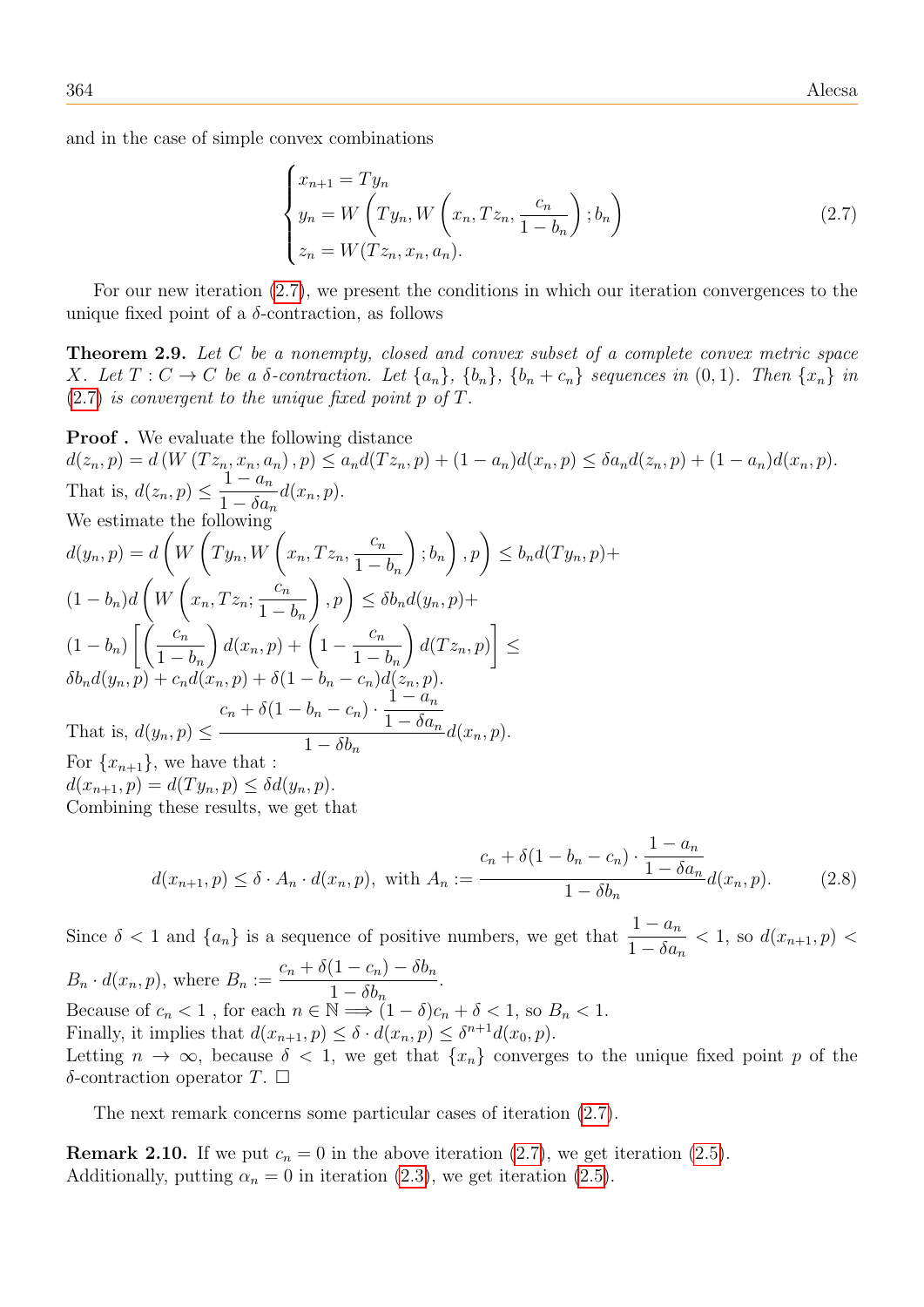$$
\begin{cases} x_{n+1} = Ty_n \\ y_n = (Tz_n, z_n, Ty_n; 1 - b_n - c_n, c_n, b_n) \\ z_n = W(Tz_n, x_n, a_n). \end{cases}
$$

In the case of simple convex combinations, we have

<span id="page-12-0"></span>
$$
\begin{cases}\nx_{n+1} = Ty_n \\
y_n = W\left(Ty_n, W\left(z_n, Tz_n, \frac{c_n}{1 - b_n}\right); b_n\right) \\
z_n = W(Tz_n, x_n, a_n).\n\end{cases}
$$
\n(2.9)

For the convergence of iteration [\(2.9\)](#page-12-0) to the unique fixed point of a contraction mapping, we have the following.

Theorem 2.11. Let C be a nonempty, closed and convex subset of a complete convex metric space X. Let  $T: C \to C$  be a  $\delta$ -contraction. Let  $\{a_n\}$ ,  $\{b_n\}$ ,  $\{b_n+c_n\}$  sequences in  $(0,1)$ . Then  $\{x_n\}$  in  $(2.9)$  $(2.9)$  is convergent to the unique fixed point p of T.

**Proof.** We evaluate  
\n
$$
d(z_n, p) = d(W(Tz_n, x_n, a_n), p) \le a_n d(Tz_n, p) + (1 - a_n) d(x_n, p) \le \delta a_n d(z_n, p) + (1 - a_n) d(x_n, p).
$$
\nThat is,  $d(z_n, p) \le \frac{1 - a_n}{1 - \delta a_n} d(x_n, p).$   
\nNow, we estimate the following distance  
\n
$$
d(y_n, p) = d\left(W\left(Ty_n, W\left(z_n, Tz_n, \frac{c_n}{1 - b_n}\right); b_n\right), p\right) \le b_n d(Ty_n, p) +
$$
\n
$$
(1 - b_n) d\left(W\left(z_n, Tz_n, \frac{c_n}{1 - b_n}\right), p\right) \le \delta b_n d(y_n, p) +
$$
\n
$$
(1 - b_n) \left[\left(\frac{c_n}{1 - b_n}\right) d(z_n, p) + \left(1 - \frac{c_n}{1 - b_n}\right) d(Tz_n, p)\right] \le
$$
\n
$$
\delta b_n d(y_n, p) + c_n d(z_n, p) + \delta (1 - b_n - c_n) d(z_n, p).
$$
\nThat is,  $d(y_n, p) \le \frac{c_n + \delta (1 - b_n - c_n)}{1 - \delta b_n} d(z_n, p).$   
\nFor  $\{x_{n+1}\}$ , we have  
\n
$$
d(x_{n+1}, p) = d(Ty_n, p) \le \delta d(y_n, p).
$$
  
\nCombining the above results, we get that

$$
d(x_{n+1}, p) \le \delta \cdot A_n \cdot B_n \cdot d(x_n, p), \text{ with } A_n := \frac{c_n + \delta(1 - b_n - c_n)}{1 - \delta b_n}, B_n := \frac{1 - a_n}{1 - \delta a_n}.
$$
 (2.10)

Since  $\delta < 1$  and  $\{a_n\}$  is a sequence of positive numbers, we get that  $\frac{1-a_n}{1-\delta_n}$  $1 - \delta a_n$  $< 1$ , so  $d(x_{n+1}, p)$  $A_n \cdot d(x_n, p).$ 

Moreover,  $1 - A_n =$  $(1 - \delta)(1 - c_n)$  $1 - \delta b_n$  $> (1 - \delta)(1 - c_n)$ , this means that  $A_n < 1 - (1 - \delta)(1 - c_n) < 1$ . So,  $d(x_{n+1}, p) < \delta d(x_n, p) \leq \delta^{n+1} d(x_0, p).$ 

Letting  $n \to \infty$ , because  $\delta < 1$ , we get that  $\{x_n\}$  converges to the unique fixed point p of the δ-contraction operator  $T$ .  $\Box$ 

A particular case of the iterative process [\(2.9\)](#page-12-0) is presented in the next remark.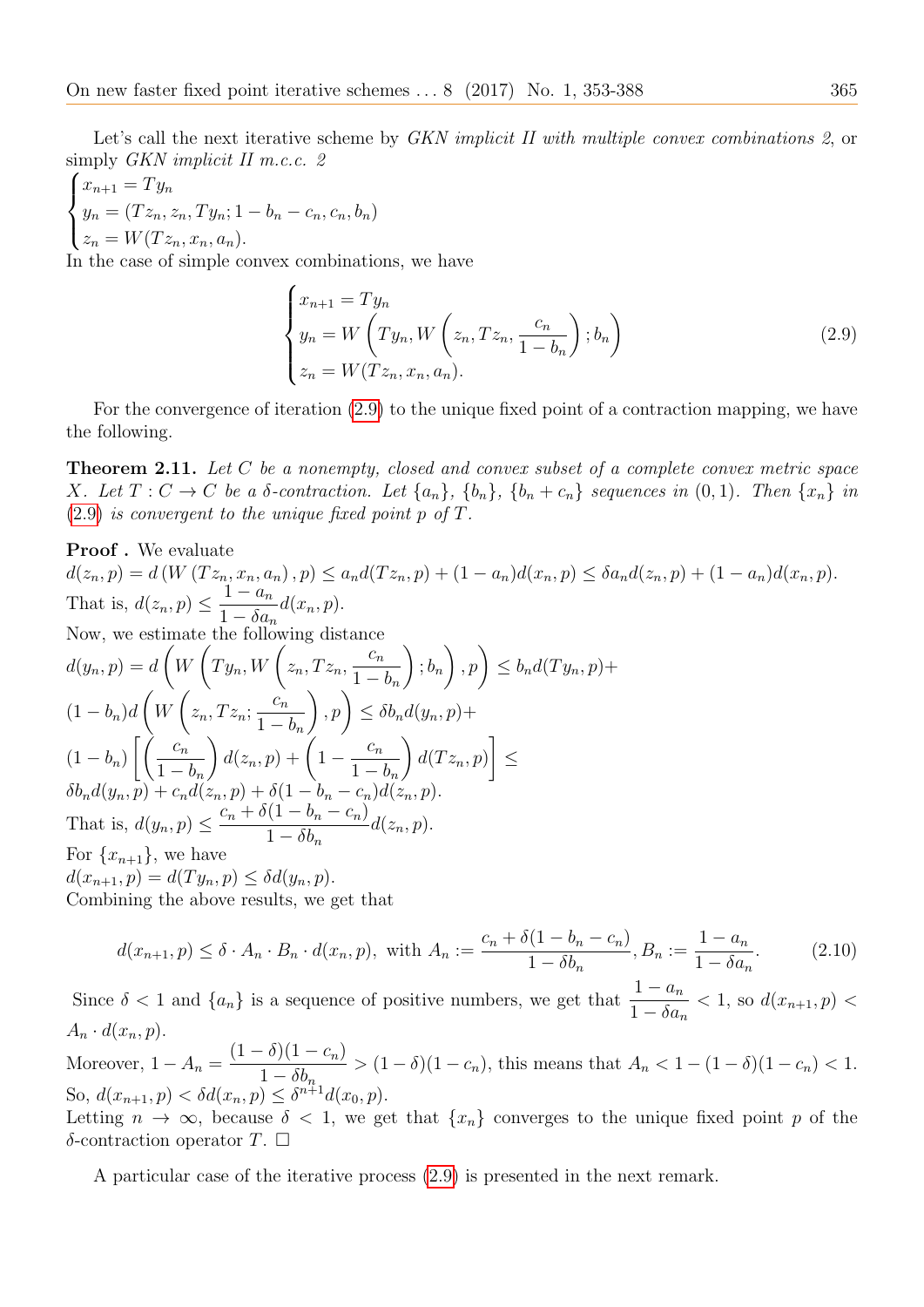**Remark 2.12.** If we put  $c_n = 0$  in the above iteration [\(2.9\)](#page-12-0), we get iteration [\(2.5\)](#page-10-0).

Let's call the next iteration *GKN implicit II with multiple convex combinations 3*, or simply *GKN* implicit II m.c.c. 3

 $\sqrt{ }$  $\int$  $\overline{\mathcal{L}}$  $x_{n+1} = Ty_n$  $y_n = (Tz_n, Tx_n, Ty_n; 1 - b_n - c_n, c_n, b_n)$  $z_n = W(Tz_n, x_n, a_n).$ 

, and in the case of simple convex combinations :

<span id="page-13-0"></span>
$$
\begin{cases}\nx_{n+1} = Ty_n \\
y_n = W\left(Ty_n, W\left(Tx_n, Tz_n, \frac{c_n}{1 - b_n}\right); b_n\right) \\
z_n = W(Tz_n, x_n, a_n).\n\end{cases}
$$
\n(2.11)

Now, we shall present a theorem for the convergence of iteration [\(2.11\)](#page-13-0) to the unique fixed point of the contraction mapping, as follows.

Theorem 2.13. Let C be a nonempty, closed and convex subset of a complete convex metric space X. Let  $T: C \to C$  be a  $\delta$ -contraction. Let  $\{a_n\}$ ,  $\{b_n\}$ ,  $\{b_n+c_n\}$  sequences in  $(0, 1)$ . Then  $\{x_n\}$  in  $(2.11)$  $(2.11)$  is convergent to the unique fixed point p of T.

**Proof.** We have that  
\n
$$
d(z_n, p) = d(W(Tz_n, x_n, a_n), p) \le a_n d(Tz_n, p) + (1 - a_n) d(x_n, p) \le \delta a_n d(z_n, p) + (1 - a_n) d(x_n, p).
$$
\nThat is, 
$$
d(z_n, p) \le \frac{1 - a_n}{1 - \delta a_n} d(x_n, p).
$$
\nIn a similar way, it follows that\n
$$
d(y_n, p) = d\left(W\left(Ty_n, W\left(Tx_n, Tz_n, \frac{c_n}{1 - b_n}\right); b_n\right), p\right) \le b_n d(Ty_n, p) +
$$
\n
$$
(1 - b_n) d\left(W\left(Tx_n, Tz_n; \frac{c_n}{1 - b_n}\right), p\right) \le \delta b_n d(y_n, p) +
$$
\n
$$
(1 - b_n) \left[\left(\frac{c_n}{1 - b_n}\right) d(Tx_n, p) + \left(1 - \frac{c_n}{1 - b_n}\right) d(Tz_n, p)\right] \le
$$
\n
$$
\delta b_n d(y_n, p) + \delta c_n d(x_n, p) + \delta (1 - b_n - c_n) d(z_n, p).
$$
\nThat is, 
$$
d(y_n, p) \le \delta - \frac{1 - a_n}{1 - \delta a_n}
$$
\nThat is, 
$$
d(y_n, p) \le \delta - \frac{1 - a_n}{1 - \delta b_n}
$$
\nFor 
$$
\{x_{n+1}\},
$$
 we have\n
$$
d(x_{n+1}, p) = d(Ty_n, p) \le \delta d(y_n, p).
$$
\nFrom the above results, we get that

$$
d(x_{n+1}, p) \le \delta^2 \cdot A_n \cdot d(x_n, p), \text{ with } A_n := \frac{c_n + (1 - b_n - c_n) \cdot \frac{1 - a_n}{1 - \delta a_n}}{1 - \delta b_n} d(x_n, p). \tag{2.12}
$$

Since  $\delta < 1$  and  $\{a_n\}$  is a sequence of positive numbers, we get that  $\frac{1-a_n}{1-\delta_n}$  $1 - \delta a_n$  $< 1$ , so  $d(x_{n+1}, p)$  $B_n \cdot d(x_n, p)$ , where  $B_n :=$  $c_n + (1 - c_n) - b_n$  $1 - \delta b_n$  $=\frac{1-b_n}{1-\frac{51}{n}}$  $1 - \delta b_n$ .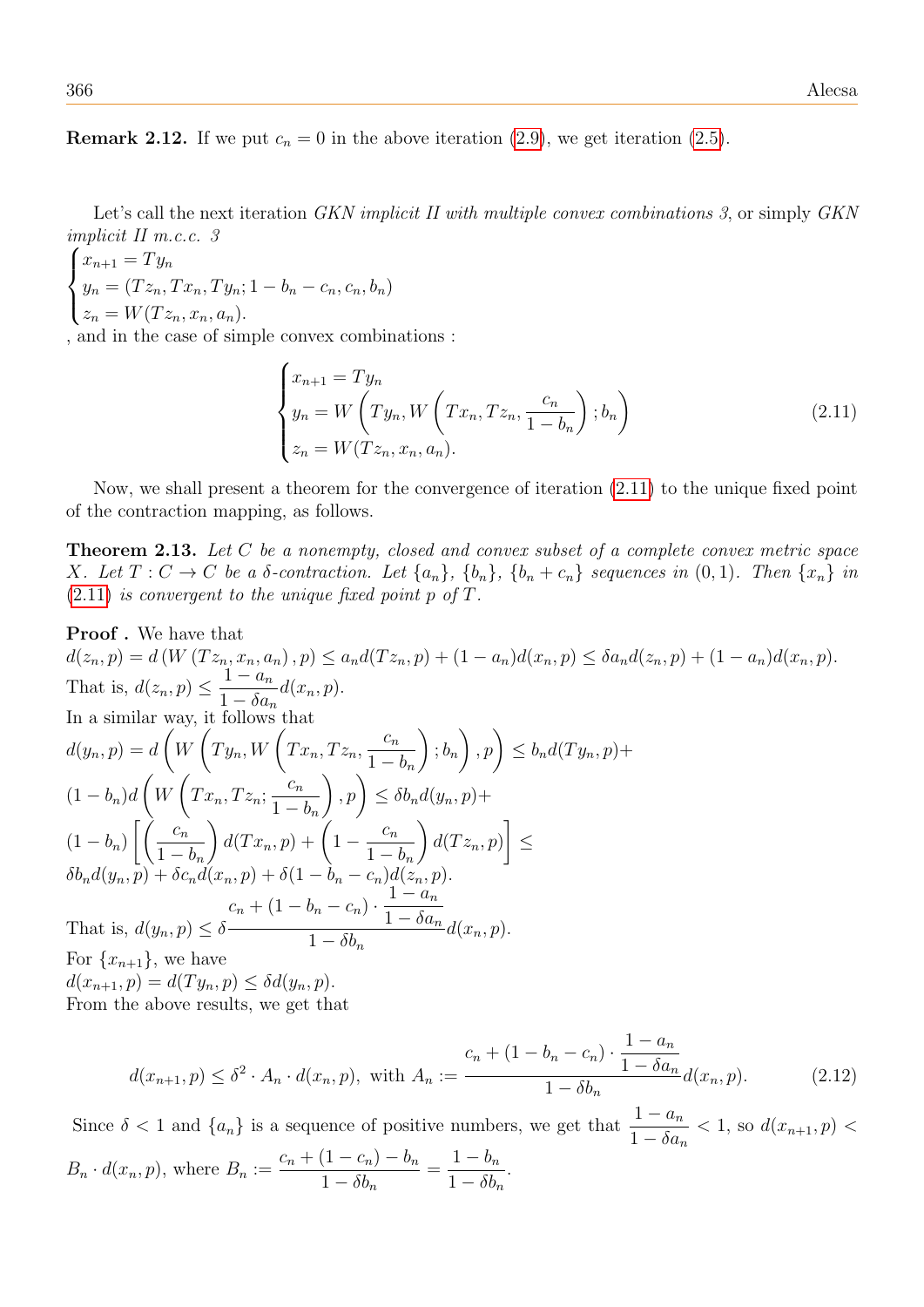Because of  $b_n < 1$ , for each  $n \in \mathbb{N}, B_n < 1$ . Finally, it implies that  $d(x_{n+1}, p) < \delta^2 \cdot d(x_n, p) \leq \delta^{2(n+1)} d(x_0, p)$ . Letting  $n \to \infty$ , because  $\delta < 1$ , we get that  $\{x_n\}$  converges to the unique fixed point p of the δ-contraction operator  $T$ .  $\Box$ 

Now we present a particular case of the iteration algorithm [\(2.11\)](#page-13-0).

**Remark 2.14.** If we put  $c_n = 0$  in the above iteration [\(2.11\)](#page-13-0), we get iteration [\(2.5\)](#page-10-0).

Finally, we will study two iterations which are modified implicit Noor II-type iterations through multiple convex combinations.

Let's call the first one *Implicit Noor II with multiple convex combinations*, or simply, *IN II m.c.c.* This is defined, through multiple convex combinations, as

$$
\begin{cases}\nx_{n+1} = W(Ty_n, Tx_n, Tx_{n+1}; 1 - \alpha_n - \beta_n, \beta_n, \alpha_n) \\
y_n = W(Tz_n, Tx_n, Ty_n; 1 - b_n - c_n, c_n, b_n) \\
z_n = W(Tz_n, x_n, a_n).\n\end{cases}
$$

With simple convex combinations, the iteration become

<span id="page-14-0"></span>
$$
\begin{cases}\nx_{n+1} = W\left(Tx_{n+1}, W\left(Tz_n, Ty_n; \frac{\beta_n}{1 - \alpha_n}\right); \alpha_n\right) \\
y_n = W\left(Ty_n, W\left(Tx_n, Tz_n; \frac{c_n}{1 - b_n}\right); b_n\right) \\
z_n = W(Tz_n, x_n, a_n).\n\end{cases} \tag{2.13}
$$

Concerning the convergence of the iteration [\(2.13\)](#page-14-0), we have the following theorem.

Theorem 2.15. Let C be a nonempty, closed and convex subset of a complete convex metric space X. Let  $T: C \to C$  be a  $\delta$ -contraction. Let  $\{a_n\}$ ,  $\{b_n\}$ ,  $\{\alpha_n\}$ ,  $\{b_n+c_n\}$ ,  $\{\alpha_n+\beta_n\}$  sequences in  $(0, 1)$ . Then  $\{x_n\}$  in (2.[13\)](#page-14-0) is convergent to the unique fixed point p of T.

**Proof.** We evaluate the following distance  
\n
$$
d(z_n, p) = d(W(Tz_n, x_n, a_n), p) \le a_n d(Tz_n, p) + (1 - a_n) d(x_n, p) \le \delta a_n d(z_n, p) + (1 - a_n) d(x_n, p).
$$
  
\nSo, we have  $d(z_n, p) \le \frac{1 - a_n}{1 - \delta a_n} d(x_n, p).$   
\nIn the same manner, we get that  
\n
$$
d(y_n, p) = d\left(W\left(Ty_n, W\left(Tx_n, Tz_n; \frac{c_n}{1 - b_n}\right); b_n\right), p\right) \le
$$
\n
$$
b_n d(Ty_n, p) + (1 - b_n) d\left(W\left(Tx_n, Tz_n; \frac{c_n}{1 - b_n}\right), p\right) \le
$$
\n
$$
\delta b_n d(y_n, p) + (1 - b_n) \left[\left(\frac{c_n}{1 - b_n}\right) d(Tx_n, p) + \left(1 - \frac{c_n}{1 - b_n}\right) d(Tz_n, p)\right] \le
$$
\n
$$
\delta b_n d(y_n, p) + \delta c_n d(x_n, p) + \delta(1 - b_n - cn) d(z_n, p).
$$
  
\nSo,  $d(y_n, p) \le \delta \cdot \frac{c_n + (1 - b_n - c_n) \cdot \frac{1 - a_n}{1 - \delta a_n}}{1 - \delta b_n} d(x_n, p).$   
\nFor  $\{x_n\}$ , it follows that  
\n
$$
d(x_{n+1}, p) = d\left(W\left(Tx_{n+1}, W\left(Tz_n, Ty_n; \frac{\beta_n}{1 - \alpha_n}\right); \alpha_n\right), p\right) \le
$$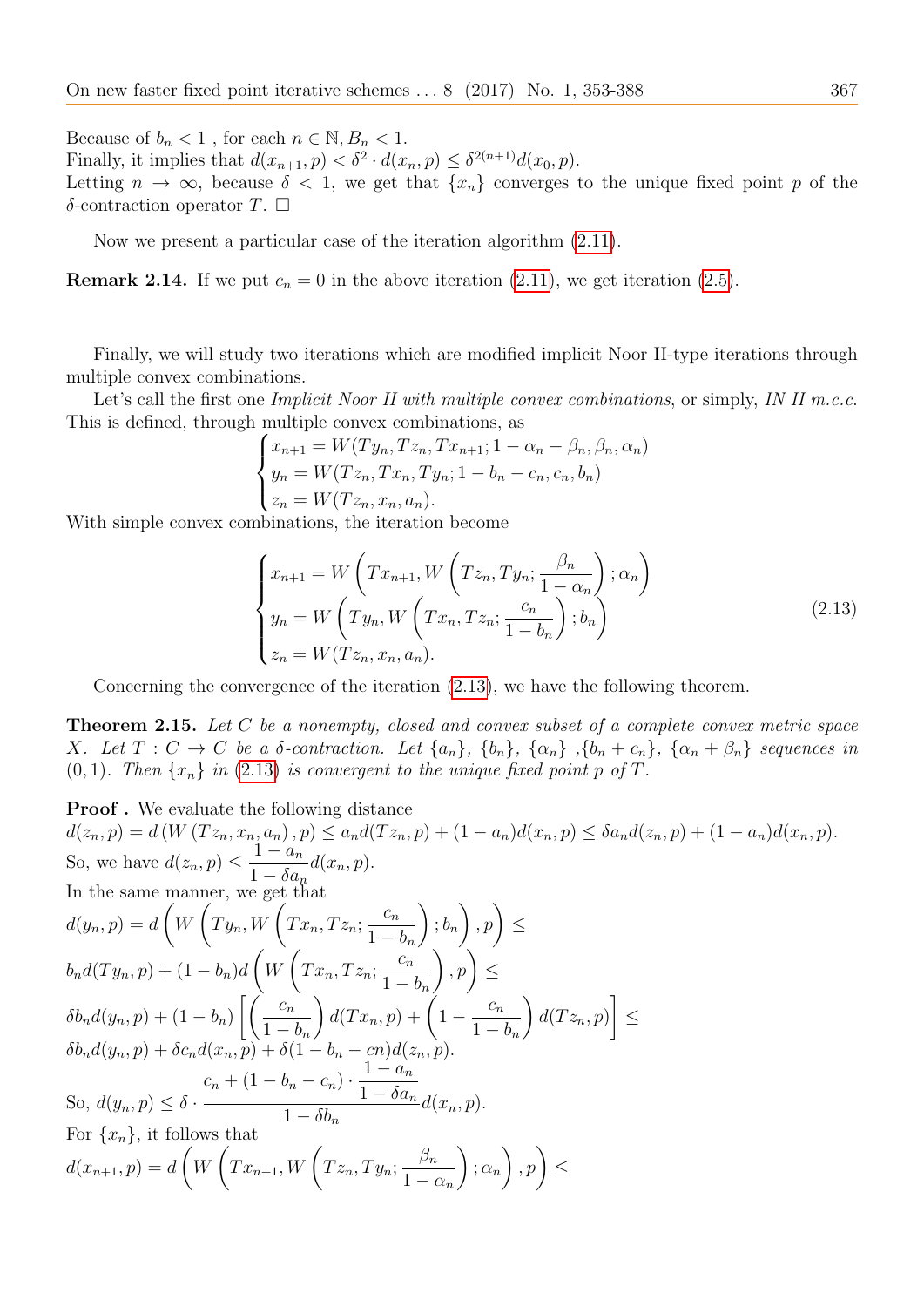$$
\alpha_n d(Tx_{n+1}, p) + (1 - \alpha_n) d\left(W\left(Tz_n, Ty_n; \frac{\beta_n}{1 - \alpha_n}\right), p\right) \le
$$
  

$$
\delta \alpha_n d(x_{n+1}, p) + (1 - \alpha_n) \left[\left(\frac{\beta_n}{1 - \alpha_n}\right) d(Tz_n, p) + \left(1 - \frac{\beta_n}{1 - \alpha_n}\right) d(Ty_n, p)\right] \le
$$
  

$$
\delta \alpha_n d(x_{n+1}, p) + \delta \left(\beta_n d(z_n, p) + (1 - \alpha_n - \beta_n) d(y_n, p)\right).
$$
  
So, it follows that

$$
d(x_{n+1}, p) \leq \delta \cdot \frac{\beta_n \cdot \frac{1 - a_n}{1 - \delta a_n} + \delta \cdot (1 - \alpha_n - \beta_n) \cdot \frac{c_n + (1 - b_n - c_n) \cdot \frac{1 - a_n}{1 - \delta a_n}}{1 - \delta a_n}}{1 - \delta a_n} d(x_n, p). \tag{2.14}
$$

Because  $\delta < 1$ , we get that  $\frac{1 - a_n}{1 - s_n}$  $1 - \delta a_n$  $< 1$  and  $\frac{c_n + (1 - b_n - c_n)}{1 - s}$  $1 - \delta b_n$  $=\frac{1-b_n}{1-\frac{5}{n}}$  $1 - \delta b_n$  $< 1$ . The above computations imply that :  $d(x_{n+1}, p) < \delta A_n \cdot d(x_n, p)$ , with  $A_n :=$  $\beta_n + \delta(1 - \alpha_n - \beta_n)$  $1 - \delta \alpha_n$ . With the assumption that  $\beta_n < 1$ , for each  $n \in \mathbb{N}$ , it follows that  $A_n < 1$ . Then,  $d(x_{n+1}, p) < \delta d(x_n, p) \leq \delta^{n+1} d(x_0, p)$ . Since  $\delta < 1$ , letting  $n \to \infty$ , we have that  $d(x_{n+1}, p) \to 0$ , that means the sequence  $\{x_n\}$  is convergent to the unique fixed point p of  $T$ .  $\Box$ 

As a particular case of iteration [\(2.13\)](#page-14-0), we have the following.

**Remark 2.16.** Putting  $\beta_n = c_n = 0$ , we get iteration [\(2.3\)](#page-8-1).

We present the last iteration. Let's call it *Double Implicit Noor II with multiple convex combina*tions, or simply, DIN II m.c.c. This is defined, through multiple convex combinations, as

$$
\begin{cases}\nx_{n+1} = W(Ty_n, Tx_{n+1}, Tx_{n+1}; 1 - \alpha_n - \beta_n, \beta_n, \alpha_n) \\
y_n = W(Tz_n, Ty_n, Ty_n; 1 - b_n - c_n, c_n, b_n) \\
z_n = W(Tz_n, x_n, a_n).\n\end{cases}
$$

With simple convex combinations, the iteration become

<span id="page-15-0"></span>
$$
\begin{cases}\nx_{n+1} = W\left(Tx_{n+1}, W\left(Tx_{n+1}, Ty_n; \frac{\beta_n}{1 - \alpha_n}\right); \alpha_n\right) \\
y_n = W\left(Ty_n, W\left(Ty_n, Tz_n; \frac{c_n}{1 - b_n}\right); b_n\right) \\
z_n = W(Tz_n, x_n, a_n).\n\end{cases} \tag{2.15}
$$

In our last theorem of this section, sufficient conditions for the convergence of the iterative process [\(2.15\)](#page-15-0) are presented.

Theorem 2.17. Let C be a nonempty, closed and convex subset of a complete convex metric space X. Let  $T: C \to C$  be a  $\delta$ -contraction. Let  $\{a_n\}$ ,  $\{b_n\}$ ,  $\{\alpha_n\}$ ,  $\{b_n+c_n\}$ ,  $\{\alpha_n+\beta_n\}$  sequences in  $(0, 1)$ . Then  $\{x_n\}$  in (2.[15\)](#page-15-0) is convergent to the unique fixed point p of T.

**Proof.** As in the above proofs, we estimate the following distance  $d(z_n, p) = d(W(Tz_n, x_n, a_n), p) \leq a_n d(Tz_n, p) + (1 - a_n)d(x_n, p) \leq \delta a_n d(z_n, p) + (1 - a_n)d(x_n, p).$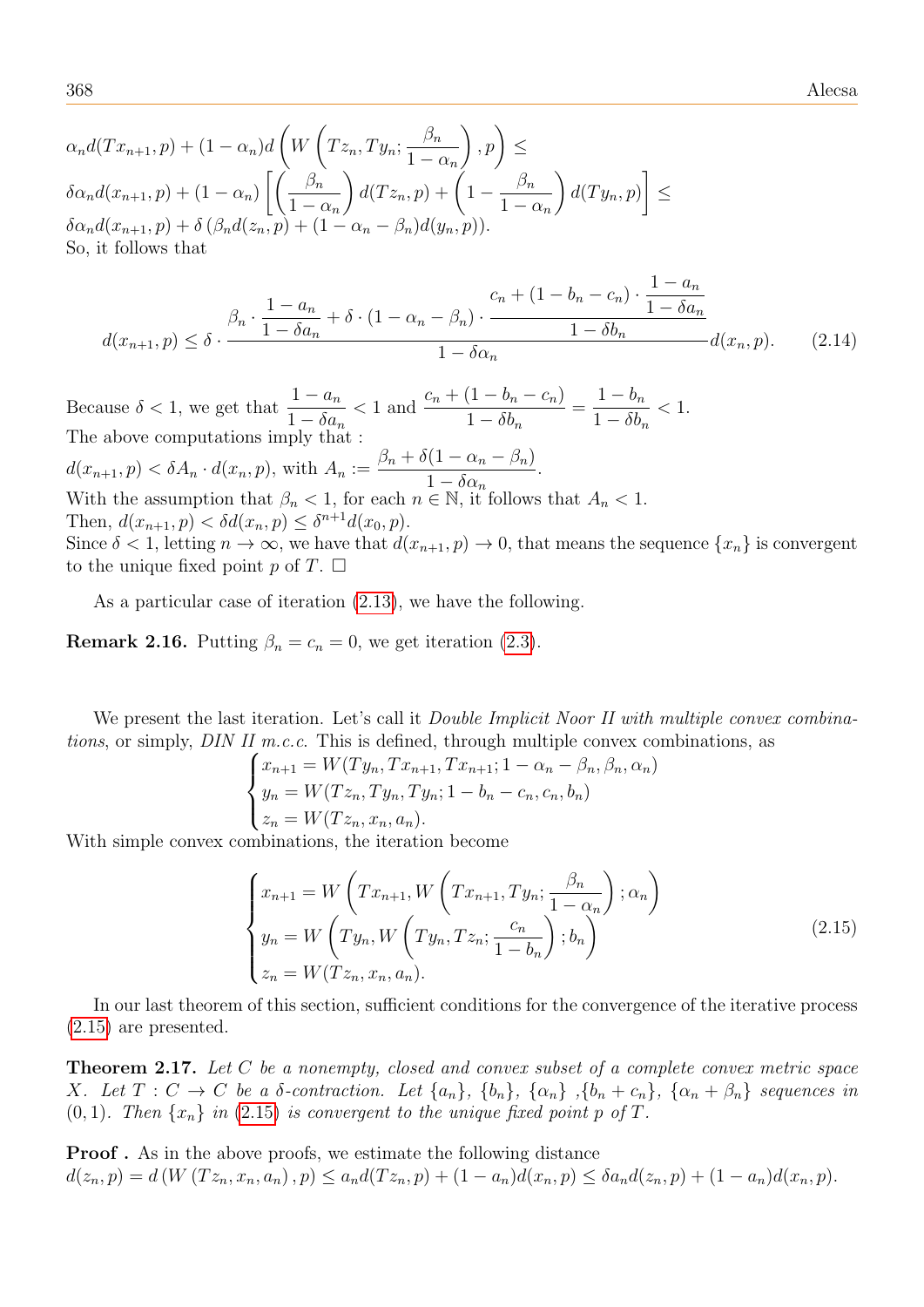So, we have 
$$
d(z_n, p) \leq \frac{1-a_n}{1-\delta a_n} d(x_n, p)
$$
.  
\nIn the same manner, it follows that  
\n
$$
d(y_n, p) = d\left(W\left(Ty_n, W\left(Ty_n, Tz_n; \frac{c_n}{1-b_n}\right); b_n\right), p\right) \leq
$$
\n
$$
b_n d(Ty_n, p) + (1-b_n) d\left(W\left(Ty_n, Tz_n; \frac{c_n}{1-b_n}\right), p\right) \leq
$$
\n
$$
\delta b_n d(y_n, p) + (1-b_n) \left[\left(\frac{c_n}{1-b_n}\right) d(Ty_n, p) + \left(1 - \frac{c_n}{1-b_n}\right) d(Tz_n, p)\right] \leq
$$
\n
$$
\delta b_n d(y_n, p) + \delta [c_n d(y_n, p) + (1-b_n-c_n) d(z_n, p)].
$$
\nSo,  $d(y_n, p) \leq \delta \cdot (b_n + c_n) d(y_n, p) + \delta \cdot (1-b_n-c_n) d(z_n, p)$ .  
\nThis means that  $d(y_n, p) \leq \delta \cdot \frac{1-(b_n+c_n)}{1-\delta(b_n+c_n)} \cdot d(z_n, p)$ .  
\nFor  $\{x_n\}$ , we have  
\n
$$
d(x_{n+1}, p) = d\left(W\left(Tx_{n+1}, W\left(Tx_{n+1}, Ty_n; \frac{\beta_n}{1-\alpha_n}\right); \alpha_n\right), p\right) \leq
$$
\n
$$
\alpha_n d(Tx_{n+1}, p) + (1-\alpha_n) d\left(W\left(Tx_{n+1}, Ty_n; \frac{\beta_n}{1-\alpha_n}\right), p\right) \leq
$$
\n
$$
\delta \alpha_n d(x_{n+1}, p) + (1-\alpha_n) \left[\left(\frac{\beta_n}{1-\alpha_n}\right) d(Tx_{n+1}, p) + \left(1 - \frac{\beta_n}{1-\alpha_n}\right) d(Ty_n, p\right]
$$
\nSo,  $d(x_{n+1}, p) \leq \delta \cdot \frac{1-(\alpha_n+\beta_n)}{1-\delta(\alpha_n+\beta_n)} d(y_n, p)$ .  
\nThis means that

$$
d(x_{n+1}, p) \le \delta^2 A_n B_n C_n d(x_n, p), \text{ with } A_n := \frac{1 - (\alpha_n + \beta_n)}{1 - \delta(\alpha_n + \beta_n)}, B_n := \frac{1 - (b_n + c_n)}{1 - \delta(b_n + c_n)}, C_n := \frac{1 - a_n}{1 - \delta a_n}.
$$
\n(2.16)

Since  $\delta < 1$ , we get that  $A_n, B_n, C_n < 1$ . Then,  $d(x_{n+1}, p) < \delta^2 d(x_n, p) \leq \delta^{2(n+1)} d(x_o, p)$ . Since  $\delta < 1$ , letting  $n \to \infty$ , we have that  $d(x_{n+1}, p) \to 0$ , that means the sequence  $\{x_n\}$  is convergent to the unique fixed point p of  $T$ .  $\Box$ 

In the next remark, a particular case of the iteration [\(2.15\)](#page-15-0) is presented.

**Remark 2.18.** Putting  $\beta_n = c_n = 0$ , we get iteration [\(2.3\)](#page-8-1).

In our last two remarks of this section, we refer to the convergence of iteration of iteration  $(2.1)$ , respectively to the case (B) of our first section.

Remark 2.19. It is important to observe the strong property that except the first iteration introduced by us, that is  $(2.1)$ , depend on convergence only from  $\delta$ .

Remark 2.20. In the remarks [\(2.5\)](#page-9-0) and [\(2.8\)](#page-10-1), we answered the question posed by Agarwal in [\[2\]](#page-35-15) and found iterations with better rate of convergence than iteration [\(1.10\)](#page-5-0). The points  $(A)$  and  $(C)$ from the first section are solved in the next section.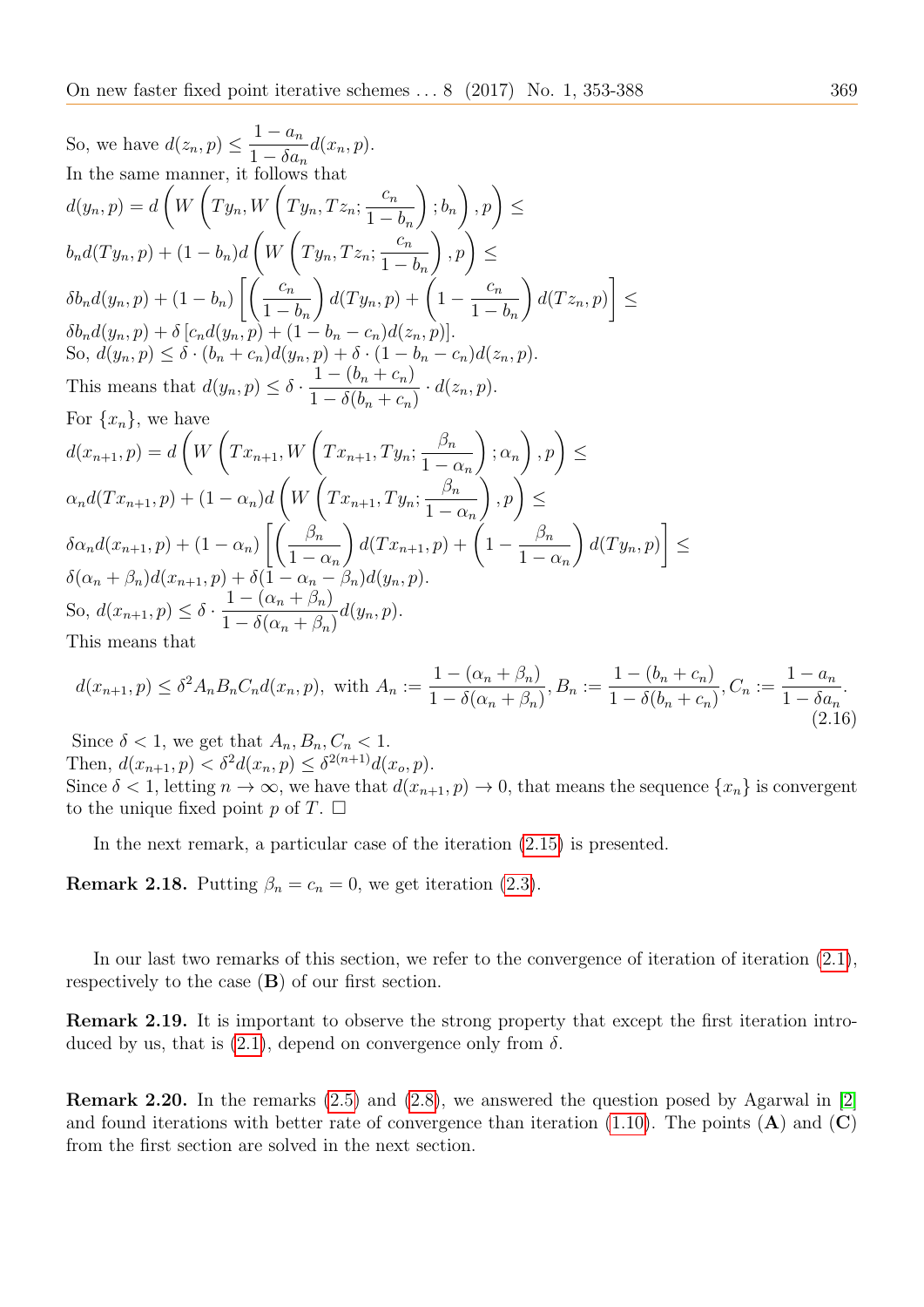#### 3. Rate of Convergence

• Using the definition for rate of convergence given by Berinde, Suantai et. al. in [\[6\]](#page-35-2) and [\[11\]](#page-35-12), we provide sufficient conditions for some iterations given by us to converge better than iteration [\(1.9\)](#page-4-0). More exactly, the first three iterations are compared with iteration  $(1.9)$ , using definition  $(1.4)$ , since iteration [\(1.9\)](#page-4-0) was considered by Berinde et.al. in convex metric spaces and compared with various classical iterations with the already mentioned definition.

Our first main result of this section relates to the comparing of the reate of convergence of iterations  $(2.1)$  and  $(1.9)$ .

<span id="page-17-0"></span>**Theorem 3.1.** Let  $\{x_n\}$  be the sequence defined by iteration (2.[1\)](#page-7-0), that is

$$
\begin{cases}\nx_{n+1} = W\left(Tx_{n+1}, W\left(Ty_n, y_n, \frac{\beta_n}{1 - \alpha_n}\right); \alpha_n\right) \\
y_n = W\left(Ty_n, W\left(Tz_n, z_n, \frac{c_n}{1 - b_n}\right); b_n\right) \\
z_n = W(Tz_n, x_n, a_n).\n\end{cases} \tag{3.1}
$$

Let  $\{u_n\}$  be the sequence defined by iteration [\(1](#page-4-0).9), that is

$$
\begin{cases}\nu_{n+1} = W\left(Tv_n, W\left(Tw_n, u_n, \frac{\beta_n}{1 - \alpha_n}\right), \alpha_n\right) \\
v_n = W\left(Tw_n, W\left(Tu_n, u_n, \frac{c_n}{1 - b_n}\right), b_n\right) \\
w_n = W\left(Tu_n, u_n, a_n\right).\n\end{cases} \tag{3.2}
$$

Let C be a nonempty, closed and convex subset of a complete convex metric space X. Let  $T: C \to C$ be a δ-contraction. Let  $\{a_n\}$ ,  $\{b_n\}$ ,  $\{c_n\}$ ,  $\{\alpha_n\}$ ,  $\{\beta_n\}$ ,  $\{b_n+c_n\}$  and  $\{\alpha_n+\beta_n\}$  sequences in  $(0,1)$ such that  $\sum_{k=0}^{\infty} (\alpha_k + \beta_k) = \infty$ . Additionally, let's suppose that the following assumptions are satisfied :

(C1)  $0 < a < a_n < 1 - a < 1$ , (C2)  $\lim_{n=\infty} \alpha_n = 0$ ,  $\lim_{n=\infty} \beta_n = 0$ ,  $\lim_{n=\infty} b_n = 0$  and  $\lim_{n=\infty} c_n = 0$ ,  $(C3)$   $\frac{1}{1}$  $1+\delta$  $> 1 - a$ ,  $(C^*)$   $[1 - (\alpha_n + \beta_n)] > \delta\{\alpha_n [1 - b_n - c_n(1 - \delta)] + [1 - a_n(1 - \delta)] \cdot [\beta_n + \delta\alpha_n b_n]\},$  for each  $n \in \mathbb{N}$ . Then, iteration  $(2.1)$  $(2.1)$  converges faster than  $(1.9)$  $(1.9)$ .

**Proof.** We know that 
$$
d(x_{n+1}, p) \leq A_n
$$
 and  $d(u_{n+1}, p) \leq B_n$ , with  
\n
$$
A_n = \prod_{k=0}^n \left( \frac{1 - \alpha_k - \beta_k (1 - \delta)}{1 - \delta \alpha_k} \cdot \frac{1 - b_k - c_k (1 - \delta)}{1 - \delta b_k} \cdot \frac{1 - a_k}{1 - \delta a_k} \right) \cdot d(x_0, p),
$$
\nWe make the following evaluation  
\n
$$
d(u_{n+1}, p) \geq (1 - \alpha_n) d\left(W\left(Tw_n, u_n, \frac{\beta_n}{1 - \alpha_n}\right), p\right) - \alpha_n d(Tv_n, p).
$$
\nSince  $d(Tv_n, p) \leq \delta d(v_n, p)$ , we get that  
\n
$$
d(u_{n+1}, p) \geq (1 - \alpha_n) \left[ \left(1 - \frac{\beta_n}{1 - \alpha_n}\right) d(u_n, p) - \frac{\beta_n}{1 - \alpha_n} d(Tw_n, p) \right] - \delta \alpha_n d(v_n, p).
$$
\nSince  $d(Tw_n, p) \leq \delta d(w_n, p)$ , we obtain  
\n
$$
d(u_{n+1}, p) \geq (1 - \alpha_n - \beta_n) d(u_n, p) - \delta \beta_n d(w_n, p) - \delta \alpha_n d(v_n, p).
$$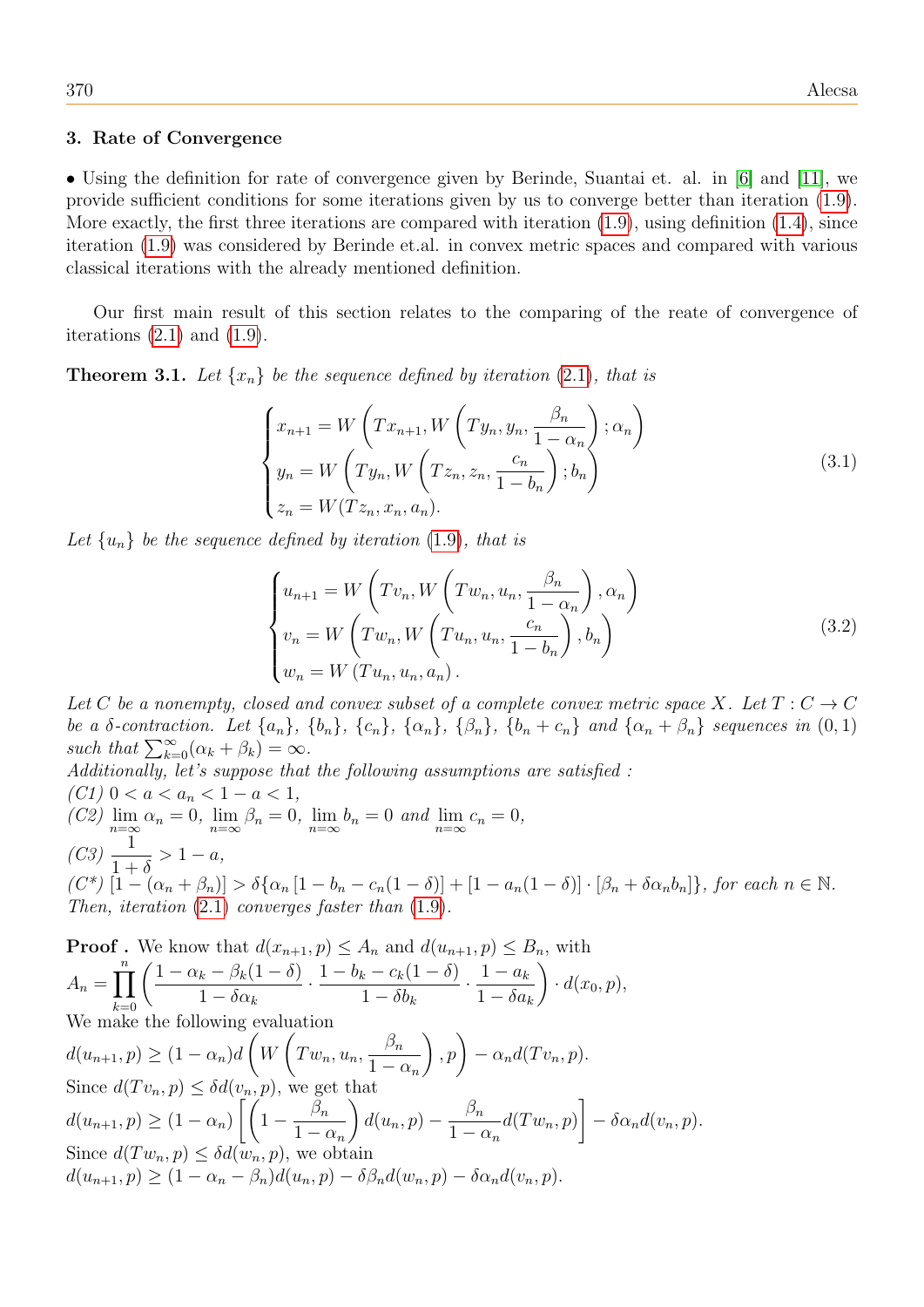We know that  $d(w_n, p) = d(W(T u_n, u_n, a_n), p) \leq a_n d(T u_n, p) + (1 - a_n) d(u_n, p) \leq (1 - a_n (1 - a_n))$  $\delta$ )) $d(u_n, p)$ . In a similar manner, we have that  $d(v_n, p) \leq b_n d(Tw_n, p) + (1 - b_n)$  $\left[\begin{array}{cc} c_n \end{array}\right]$  $1 - b_n$  $\bigg) d(T u_n, p) + \bigg(1 - \frac{c_n}{1} \bigg)$  $1 - b_n$  $\setminus$  $d(u_n, p)$ 1  $\leq \delta b_n d(w_n, p) +$  $\delta c_n d(u_n, p) + (1 - b_n - c_n) d(u_n, p) = \delta b_n d(w_n, p) + (1 - b_n - c_n(1 - \delta)) d(u_n, p).$ So :  $d(u_{n+1}, p) \geq (1 - \alpha_n - \beta_n)d(u_n, p) - \delta \beta_n [1 - a_n(1 - \delta)] d(u_n, p) \delta \alpha_n [\delta b_n d(w_n, p) + (1 - b_n - c_n + \delta c_n) d(u_n, p)].$ This means that  $d(u_{n+1}, p) \ge [(1 - \alpha_n - \beta_n) - \delta \alpha_n (1 - b_n - c_n(1 - \delta))] - \delta [1 - a_n(1 - \delta)] \cdot [\beta_n + \delta \alpha_n b_n]$  $d(u_n, p).$ So, let's denote by  $B_n = \prod^n$  $k=0$  $((1 - \alpha_k - \beta_k) - \delta \alpha_k [(1 - b_k - c_k(1 - \delta))] - \delta [1 - a_k(1 - \delta)] \cdot [\beta_k + \delta \alpha_k b_k]) \cdot d(u_0, p),$ Let's denote  $\theta_n :=$  $A_n$  $B_n$ . We have that  $\theta_{n+1}$  $\theta_n$ =  $1 - \alpha_{n+1} - \beta_{n+1}(1 - \delta)$  $1 - \delta \alpha_{n+1}$  $\frac{1-b_{n+1}-c_{n+1}(1-\delta)}{1-\frac{c_1}{2}}$  $1 - \delta b_{n+1}$  $\frac{1-a_{n+1}}{1-\varsigma}$  $1 - \delta a_{n+1}$  $[(1 - \alpha_{n+1} - \beta_{n+1}) - \delta \alpha_{n+1}(1 - b_{n+1} - c_{n+1}(1 - \delta))] - \delta [1 - a_{n+1}(1 - \delta)] \cdot [\beta_{n+1} + \delta \alpha_{n+1} b_{n+1}]$ From assumption (C1), we get that  $\theta_{n+1}$  $\theta_n$ ≤  $1 - \alpha_{n+1} - \beta_{n+1}(1 - \delta)$  $1 - \delta \alpha_{n+1}$  $\frac{1-b_{n+1}-c_{n+1}(1-\delta)}{1-\delta}$  $1 - \delta b_{n+1}$  $\frac{1-a}{1-\frac{5}{4}}$  $1 - \delta(1 - a)$  $[(1 - \alpha_{n+1} - \beta_{n+1}) - \delta \alpha_{n+1}(1 - b_{n+1} - c_{n+1}(1 - \delta))] - \delta [1 - a(1 - \delta)] \cdot [\beta_{n+1} + \delta \alpha_{n+1} b_{n+1}]$ From assumptions (C2), we have that,  $\lim_{n\to\infty}$  $\theta_{n+1}$  $\theta_n$  $\leq \frac{1-a}{1-(1-a)}$  $1-(1-a)\delta$ . Moreover, from assumption (C3), we get  $\lim_{n\to\infty}$  $\theta_{n+1}$  $\theta_n$  $< 1$ . Then, we get that  $\sum_{n=1}^{\infty} \theta_n < \infty$ , which implies that  $\lim_{n \to \infty} \theta_n = 0$ . This means that  $\lim_{n\to\infty}$  $A_n$  $B_n$  $= 0.$ In conclusion, iteration [\(2.1\)](#page-7-0) converges faster than [\(1.9\)](#page-4-0).  $\Box$ 

Now, our first remark of this section, useful in the last section regarding numerical examples, refers to the condition  $(C^*)$  of the previous theorem.

**Remark 3.2.** The condition  $(C^*)$  from the above theorem represent the condition such that the denominator is positive. Also, we observe that  $a <$ 1 2  $< 1 - a$ , so if in our next theorems we have a relation between a coefficient, for example  $q < 1 - q$ , then, in numerical examples, we must take  $q < \frac{1}{2}$ 2 .

<span id="page-18-0"></span>In our second theorem of this section we compare the rate of convergence of the iterations [\(2.15\)](#page-15-0) and [\(1.9\)](#page-4-0).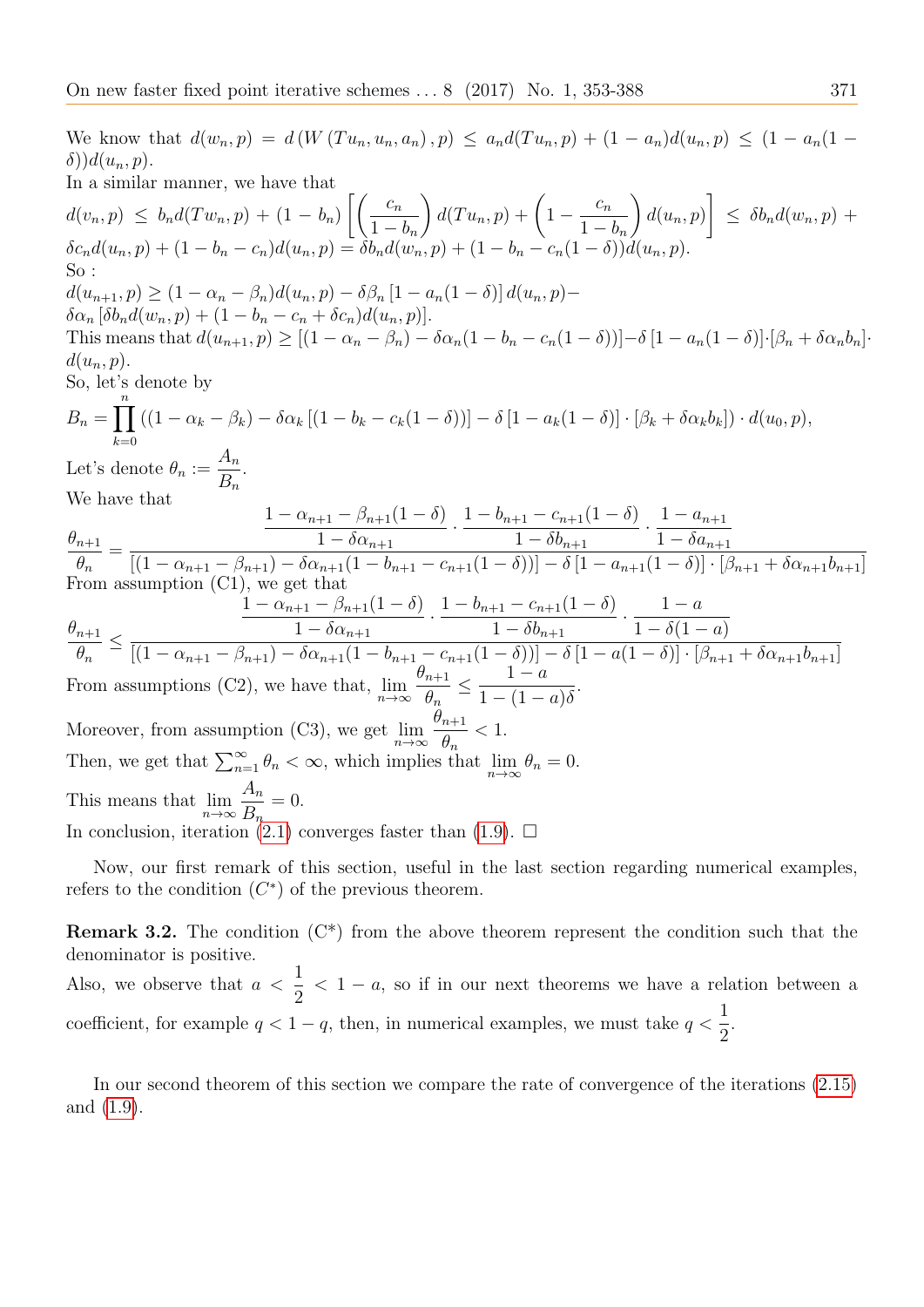**Theorem 3.3.** Let  $\{x_n\}$  be the sequence defined by the iteration (2.[15\)](#page-15-0), that is

$$
\begin{cases}\nx_{n+1} = W\left(Tx_{n+1}, W\left(Tx_{n+1}, Ty_n; \frac{\beta_n}{1 - \alpha_n}\right); \alpha_n\right) \\
y_n = W\left(Ty_n, W\left(Ty_n, Tz_n; \frac{c_n}{1 - b_n}\right); b_n\right) \\
z_n = W(Tz_n, x_n, a_n).\n\end{cases} \tag{3.3}
$$

Let  $\{u_n\}$  be the sequence defined by iteration [\(1](#page-4-0).9), that is

$$
\begin{cases}\nu_{n+1} = W\left(Tv_n, W\left(Tw_n, u_n, \frac{\beta_n}{1 - \alpha_n}\right), \alpha_n\right) \\
v_n = W\left(Tw_n, W\left(Tu_n, u_n, \frac{c_n}{1 - b_n}\right), b_n\right) \\
w_n = W\left(Tu_n, u_n, a_n\right).\n\end{cases} \tag{3.4}
$$

Let C be a nonempty, closed and convex subset of a complete convex metric space X. Let  $T: C \to C$ be a δ-contraction. Let  $\{a_n\}$ ,  $\{b_n\}$ ,  $\{c_n\}$ ,  $\{\alpha_n\}$ ,  $\{\beta_n\}$ ,  $\{b_n + c_n\}$  and  $\{\alpha_n + \beta_n\}$  sequences in  $(0, 1)$ such that  $\sum_{k=0}^{\infty} (\alpha_k + \beta_k) = \infty$ .

Additionally, let's suppose that the following assumptions are satisfied : (C1)  $a_n \in (a, 1 - a), b_n \in (b, 1 - b)$  and  $c_n \in (c, 1 - c)$ ,  $(C2)$   $\lim_{n\to\infty} \beta_n = 0$  and  $\lim_{n\to\infty} \alpha_n = 0$  $(C^*)$   $[1-(\alpha_n+\beta_n)] > \delta[\alpha_n[1-b_n-c_n(1-\delta)]+[1-a_n(1-\delta)]\cdot[\beta_n+\delta\alpha_nb_n]\},$  for each  $n \in \mathbb{N}$ . Then, iteration (2.[15\)](#page-15-0) converges faster than iteration [\(1](#page-4-0).9).

Proof. We know that 
$$
d(x_{n+1}, p) \leq A_n
$$
 and  $d(u_{n+1}, p) \leq B_n$ , with  
\n
$$
A_n = \prod_{k=0}^n \left( \delta^2 \cdot \frac{1 - (\alpha_k + \beta_k)}{1 - \delta(\alpha_k + \beta_k)} \cdot \frac{1 - (b_k + c_k)}{1 - \delta(b_k + c_k)} \cdot \frac{1 - a_k}{1 - \delta a_k} \right) \cdot d(x_0, p),
$$
\n
$$
B_n = \prod_{k=0}^n \left( (1 - \alpha_k - \beta_k) - \delta \alpha_k \left[ (1 - b_k - c_k(1 - \delta)) \right] - \delta \left[ 1 - a_k(1 - \delta) \right] \cdot \left[ \beta_k + \alpha_k b_k \right] \right) \cdot d(u_0, p).
$$
\nLet's denote  $\theta_n := \frac{A_n}{B_n}$ . We have that  $\frac{\theta_{n+1}}{\theta_n} \le$   
\n
$$
\delta^2 \cdot \frac{1}{(1 - \alpha_{n+1} - \beta_{n+1}) - \delta \alpha_{n+1} \left[ (1 - b_{n+1} - c_{n+1}(1 - \delta)) \right] - \delta \left[ 1 - a_{n+1}(1 - \delta) \right] \cdot \left[ \beta_{n+1} + \alpha_{n+1} b_{n+1} \right]}{1 - (\alpha_{n+1} + \beta_{n+1})},
$$
 because  $\frac{1 - (b_n + c_n)}{1 - \delta(b_n + c_n)} < 1$  and  $\frac{1 - a_n}{1 - \delta a_n} < 1$ , for each  $n \in \mathbb{N}$ .  
\nFrom assumptions (C1) and (C2), we have that  
\n
$$
\lim_{n \to \infty} \frac{\theta_{n+1}}{\theta_n} = \delta^2 < 1.
$$
\nThen, we get that  $\sum_{n=1}^{\infty} \theta_n < \infty$ , which implies that  $\lim_{n \to \infty} \theta_n = 0$ .  
\nThis means that  $\lim_{n \to \infty} \frac{A_n}{B_n} = 0$ .  
\nIn conclusion, iteration (2.15) converges faster than iteration (1.9).  $\Box$ 

<span id="page-19-0"></span>In our third main result, the comparison of the rate of convergence between the iterations [\(2.13\)](#page-14-0) and [\(1.9\)](#page-4-0) is presented.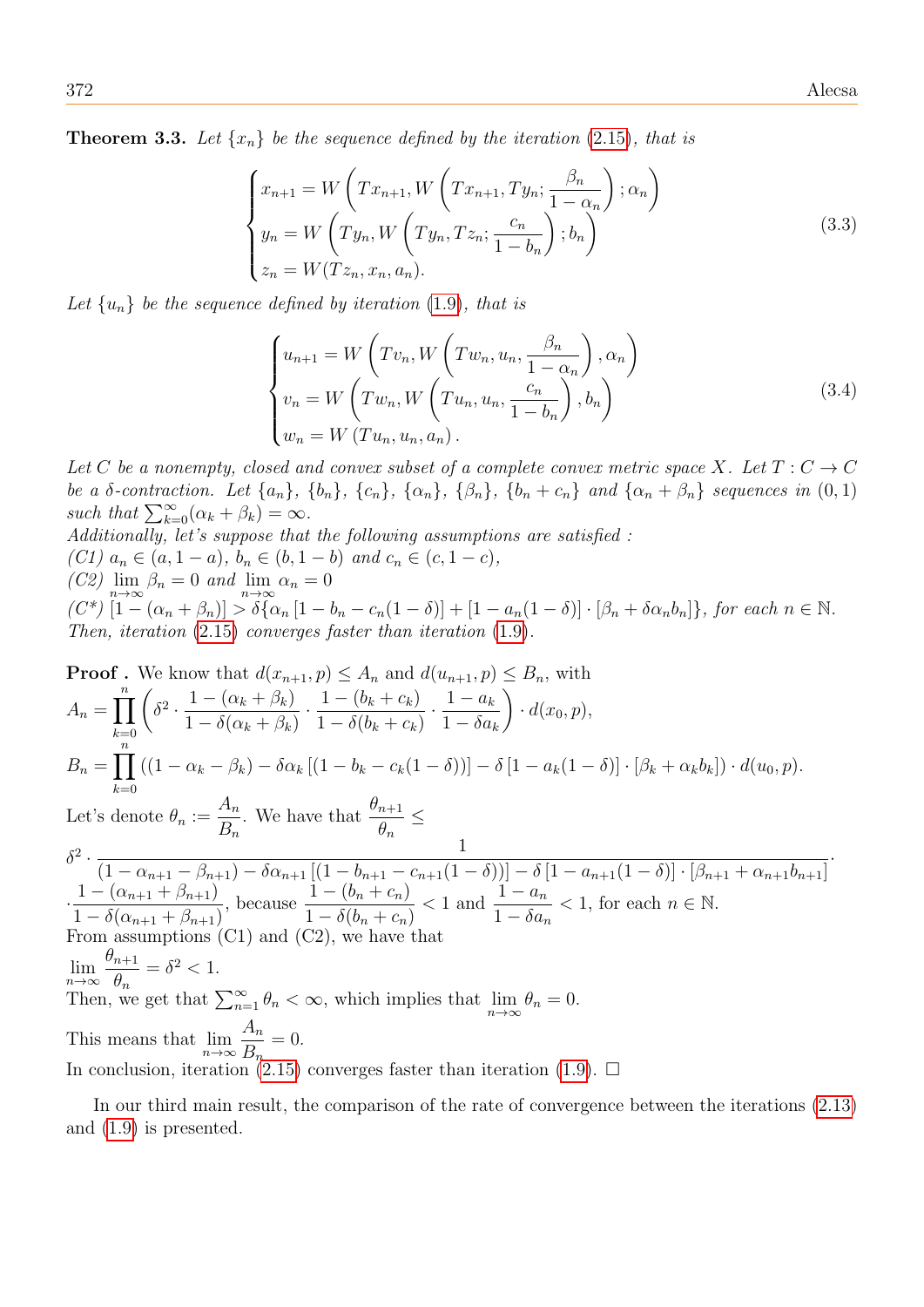**Theorem 3.4.** Let  $\{x_n\}$  be the sequence defined by the iteration (2.[13\)](#page-14-0), that is

$$
\begin{cases}\nx_{n+1} = W\left(Tx_{n+1}, W\left(Tz_n, Ty_n; \frac{\beta_n}{1 - \alpha_n}\right); \alpha_n\right) \\
y_n = W\left(Ty_n, W\left(Tx_n, Tz_n; \frac{c_n}{1 - b_n}\right); b_n\right) \\
z_n = W(Tz_n, x_n, a_n).\n\end{cases} \tag{3.5}
$$

Let  $\{u_n\}$  be the sequence defined by iteration [\(1](#page-4-0).9), that is

$$
\begin{cases}\nu_{n+1} = W\left(Tv_n, W\left(Tw_n, u_n, \frac{\beta_n}{1 - \alpha_n}\right), \alpha_n\right) \\
v_n = W\left(Tw_n, W\left(Tu_n, u_n, \frac{c_n}{1 - b_n}\right), b_n\right) \\
w_n = W\left(Tu_n, u_n, a_n\right).\n\end{cases} \tag{3.6}
$$

Let C be a nonempty, closed and convex subset of a complete convex metric space X. Let  $T: C \to C$ be a δ-contraction. Let  $\{a_n\}$ ,  $\{b_n\}$ ,  $\{c_n\}$ ,  $\{\alpha_n\}$ ,  $\{\beta_n\}$ ,  $\{b_n + c_n\}$  and  $\{\alpha_n + \beta_n\}$  sequences in  $(0, 1)$ such that  $\sum_{k=0}^{\infty} (\alpha_k + \beta_k) = \infty$ .

Additionally, let's suppose that the following assumptions are satisfied :  $(C1)$   $\lim_{n \to \infty} \beta_n = 0$  and  $\lim_{n \to \infty} c_n = 0$ ,

 $(C2)$   $\lim_{n\to\infty} \alpha_n = 0$ ,  $\lim_{n\to\infty} b_n = 0$  and  $\lim_{n\to\infty} a_n = 0$ 

 $k=0$ 

 $(C^*)\left[1-(\alpha_n+\beta_n)\right]\geq \delta\{\alpha_n\left[1-b_n-c_n(1-\delta)\right]+\left[1-a_n(1-\delta)\right]\cdot[\beta_n+\delta\alpha_nb_n]\},\text{ for each }n\in\mathbb{N}.$ Then, iteration  $(2.13)$  $(2.13)$  converges faster than iteration  $(1.9)$  $(1.9)$ .

**Proof**. We know that  $d(x_{n+1}, p) \leq A_n$  and  $d(u_{n+1}, p)$  $A_n = \prod^n$  $_{k=0}$  $\sqrt{ }$  $\begin{array}{|c|c|} \hline \rule{0pt}{12pt} \rule{0pt}{2.5pt} \rule{0pt}{2.5pt} \rule{0pt}{2.5pt} \rule{0pt}{2.5pt} \rule{0pt}{2.5pt} \rule{0pt}{2.5pt} \rule{0pt}{2.5pt} \rule{0pt}{2.5pt} \rule{0pt}{2.5pt} \rule{0pt}{2.5pt} \rule{0pt}{2.5pt} \rule{0pt}{2.5pt} \rule{0pt}{2.5pt} \rule{0pt}{2.5pt} \rule{0pt}{2.5pt} \rule{0pt}{2.5pt} \rule{0pt}{2.5pt} \rule{0pt}{2.5$  $\delta$  ·  $\beta_k$  ·  $1 - a_k$  $1 - \delta a_k$  $+\delta\cdot(1-\alpha_k-\beta_k)\cdot$  $c_k + (1 - b_k - c_k)$ .  $1 - a_k$  $1 - \delta a_k$  $1 - \delta b_k$  $1 - \delta \alpha_k$  $\setminus$  $\begin{array}{c} \hline \end{array}$  $\cdot d(x_0, p),$  $B_n = \prod^n$  $((1 - \alpha_k - \beta_k) - \delta \alpha_k [(1 - b_k - c_k(1 - \delta))] - \delta [1 - a_k(1 - \delta)] \cdot [\beta_k + \alpha_k b_k]) \cdot d(u_0, p).$ 

Let's denote  $\theta_n :=$  $A_n$  $B_n$ . We factorize and simplify the terms in  $A_n$  and we get  $\theta_{n+1}$  $\theta_n$  $\leq \delta \cdot \frac{1}{(1-\delta)^{1/4}}$  $(1 - \delta a_{n+1})(1 - \delta \alpha_{n+1})(1 - \delta b_n)$ ·  $\beta_{n+1}(1-a_{n+1})(1-\delta b_{n+1})+\delta(1-a_{n+1}-b_{n+1})\left[c_{n+1}(1-\delta a_{n+1})+(1-a_{n+1})(1-b_{n+1}-c_{n+1})\right]$  $(1 - \alpha_{n+1} - \beta_{n+1}) - \delta \alpha_{n+1} [(1 - b_{n+1} - c_{n+1}(1 - \delta))] - \delta [1 - a_{n+1}(1 - \delta)] \cdot [\beta_{n+1} + \delta \alpha_{n+1} b_{n+1}]$ From assumptions (C1) and (C2), we get that  $\lim_{n\to\infty}$  $\theta_{n+1}$  $\theta_n$  $\leq \delta^2 < 1$ . So we get that  $\sum_{n=1}^{\infty} \theta_n < \infty$ , which implies that  $\lim_{n \to \infty} \theta_n = 0$ . This means that  $\lim_{n\to\infty} \frac{P_n}{B_n}$  $A_n$  $= 0.$ In conclusion, iteration [\(2.13\)](#page-14-0) converges faster than iteration [\(1.9\)](#page-4-0).  $\Box$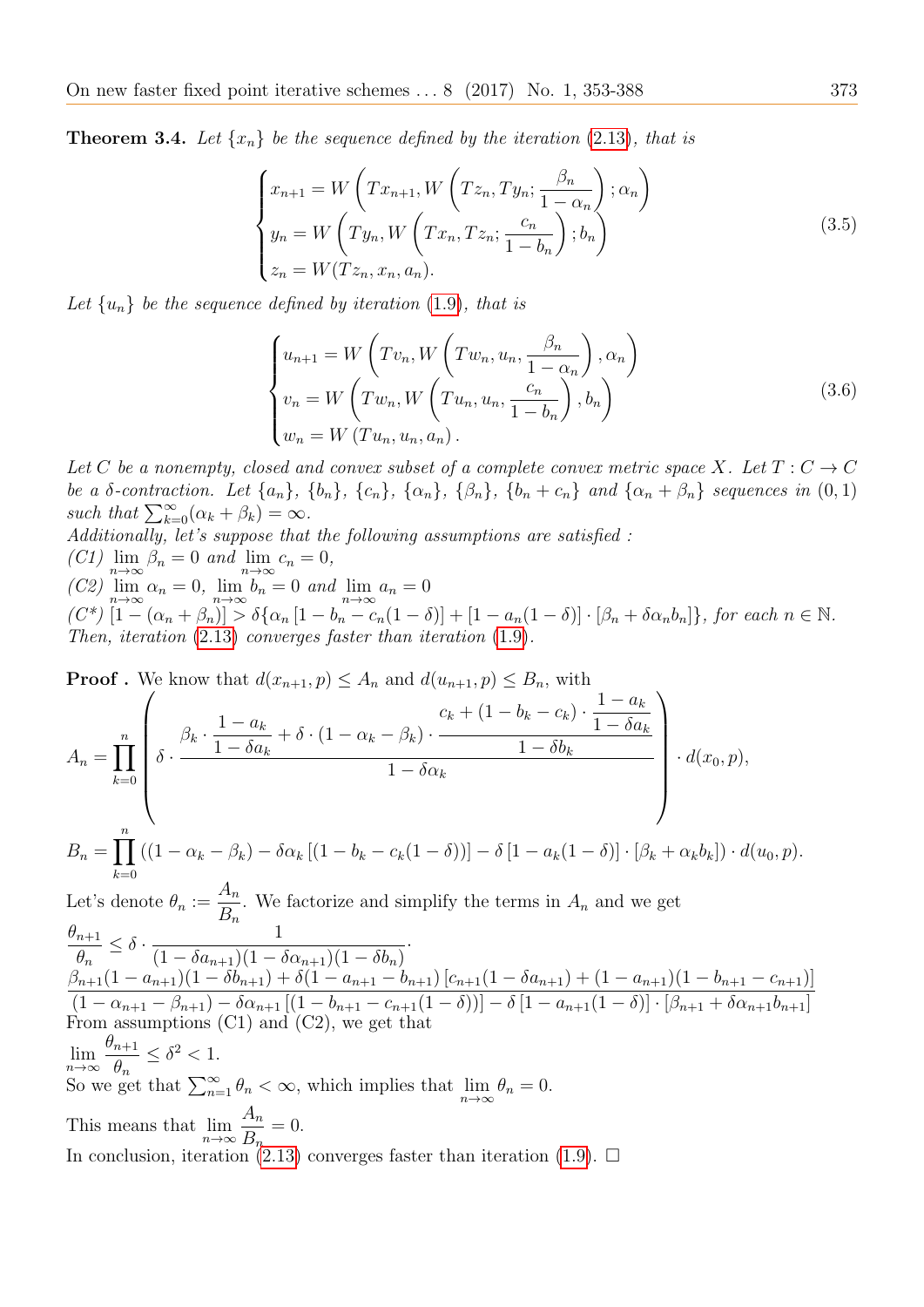• Now, we compare the rate of convergence between the iterations given by Gursoy, Karakaya, Abbas, Nazir et. al, and our improved iterations with convex combinations or based on improved implicit Noor iteration, following [\(1.2\)](#page-2-0) and [\(1.3\)](#page-2-1), using the technique present in the articles [\[1\]](#page-35-0) and [\[8\]](#page-35-3) and [\[10\]](#page-35-4). So from now until the next section we use the already mentioned definitions as in the articles of Gursoy, Karakaya, Abbas et. al.

A comparison between the rate of convergence of the iterations [\(2.3\)](#page-8-1) and [\(2.5\)](#page-10-0) is presented below.

<span id="page-21-0"></span>**Theorem 3.5.** Let  $\{x_n\}$  be the sequence defined by iteration (2.[3\)](#page-8-1), that is

$$
\begin{cases}\n x_{n+1} = W(T x_{n+1}, T y_n; \alpha_n) \\
 y_n = W(T y_n, T z_n; b_n) \\
 z_n = W(T z_n, x_n, a_n).\n\end{cases}
$$
\n(3.7)

Let  $\{u_n\}$  be the sequence defined by iteration [\(2](#page-10-0).5), that is

$$
\begin{cases}\n u_{n+1} = Tv_n \\
 v_n = W(Tv_n, Tw_n; b_n) \\
 w_n = W(Tw_n, u_n, a_n).\n\end{cases}
$$
\n(3.8)

.

Let C be a nonempty, closed and convex subset of a complete convex metric space X. Let  $T: C \to C$ be a  $\delta$ -contraction. Let  $\{a_n\}$ ,  $\{b_n\}$ ,  $\{\alpha_n\}$  sequences in  $(0, 1)$ .

Additionally, let's suppose that the following assumptions are satisfied : (C1)  $0 < \alpha < \alpha_n < 1 - \alpha < 1$ ,  $(C2) \alpha >$  $\delta$  $1+\delta$ . Then, iteration  $(2.3)$  $(2.3)$  converges faster than  $(2.5)$  $(2.5)$ .

**Proof**. We know that  $d(x_{n+1}, p) \leq A_n$  and  $d(u_{n+1}, p) \leq B_n$ , with  $A_n = \prod^n$  $_{k=0}$  $\sqrt{ }$  $\delta^2 \cdot \frac{1-\alpha_k}{1-\varsigma}$  $1 - \delta \alpha_k$  $\frac{1-b_k}{1-\varepsilon}$  $1 - \delta b_k$  $\frac{1-a_k}{1-\varsigma}$  $1 - \delta a_k$  $\setminus$  $\cdot d(x_0, p),$  $B_n = \prod^n$  $k=0$  $\sqrt{ }$  $\delta^2 \cdot \frac{1-b_k}{1-\varsigma t}$  $1 - \delta b_k$  $\frac{1-a_k}{1-\varsigma}$  $1 - \delta a_k$  $\setminus$  $\cdot d(u_0, p).$ Let's denote  $\theta_n :=$  $A_n$  $B_n$ . We have that  $\frac{\theta_{n+1}}{2}$  $\theta_n$ =  $\delta^2 \cdot \frac{1-\alpha_{n+1}}{1-\varsigma}$  $1 - \delta \alpha_{n+1}$  $\frac{1-b_{n+1}}{1-\frac{5}{n}}$  $1 - \delta b_{n+1}$  $\frac{1 - a_{n+1}}{1 - s}$  $1 - \delta a_{n+1}$  $\delta^2 \cdot \frac{1 - b_{n+1}}{1 - s}$  $1 - \delta b_{n+1}$  $\frac{1-a_{n+1}}{1-\varsigma}$  $1 - \delta a_{n+1}$  $=\frac{1-\alpha_{n+1}}{1-\varsigma}$  $1 - \delta \alpha_{n+1}$ From assumption (C1), we get that  $\frac{1-\alpha_{n+1}}{1-\alpha_n}$  $1 - \delta \alpha_{n+1}$  $\lt$  $1 - \alpha$  $1 - \delta(1 - \alpha)$ . From assumption (C2), we get that  $\frac{1-\alpha}{1-\beta}$  $1 - \delta(1 - \alpha)$  $< 1$ . Then, we have that  $\lim_{n\to\infty}$  $\theta_{n+1}$  $\theta_n$  $< 1$ . Then, we get that  $\sum_{n=1}^{\infty} \theta_n \leq \infty$ , which implies that  $\lim_{n \to \infty} \theta_n = 0$ . This means that  $\lim_{n\to\infty}$  $A_n$  $B_n$  $= 0.$ In conclusion, iteration [\(2.3\)](#page-8-1) converges faster than [\(2.5\)](#page-10-0).  $\Box$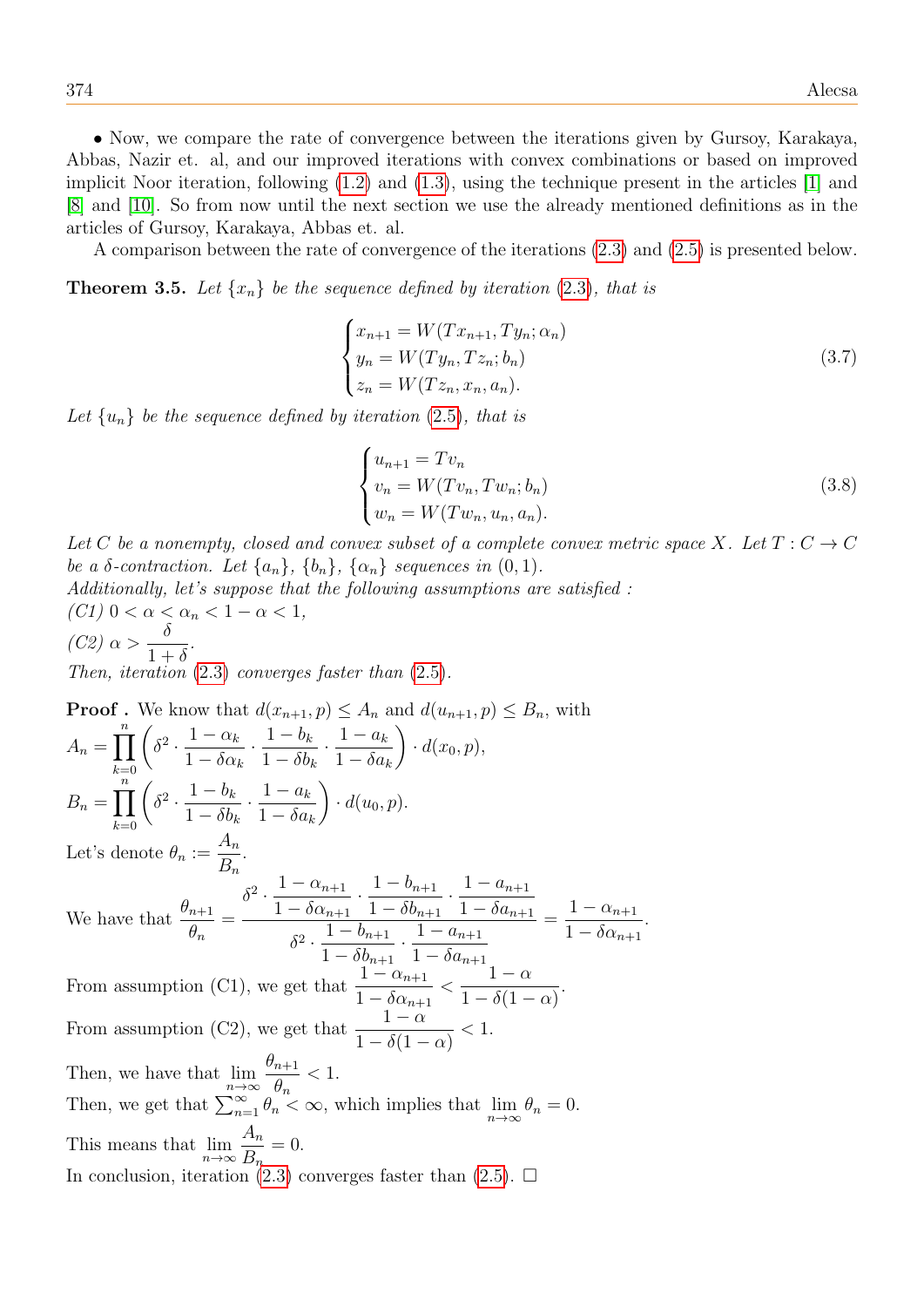Regarding iterations [\(2.5\)](#page-10-0) and [\(1.16\)](#page-6-2), sufficient conditions are presented such that iteration [\(2.5\)](#page-10-0) is faster than iteration [\(1.16\)](#page-6-2).

<span id="page-22-0"></span>**Theorem 3.6.** Let  $\{x_n\}$  be the sequence defined by the iteration [\(2](#page-10-0).5), that is

$$
\begin{cases}\n x_{n+1} = Ty_n \\
 y_n = W(Ty_n, Tz_n; b_n) \\
 z_n = W(Tz_n, x_n, a_n).\n\end{cases}
$$
\n(3.9)

Let  $\{u_n\}$  be the sequence defined by the iteration (1.[16\)](#page-6-2), that is

$$
\begin{cases}\n u_{n+1} = Tv_n \\
 v_n = W (Tw_n, Tu_n, b_n) \\
 w_n = W (Tu_n, u_n, a_n).\n\end{cases}
$$
\n(3.10)

Let C be a nonempty, closed and convex subset of a complete convex metric space X. Let  $T: C \to C$ be a  $\delta$ -contraction. Let  $\{a_n\}$ ,  $\{b_n\}$ , sequences in  $(0, 1)$ , with  $\sum_{k=0}^{\infty} a_k b_k = \infty$ . Additionally, let's suppose that the following assumptions are satisfied : (C1)  $0 < b < b_n < 1 - b < 1$ ,  $(C2)$   $\lim_{n\to\infty} a_n = 0,$  $(C3)$  b >  $\frac{\delta}{1}$  $1+\delta$ . Then, iteration (2.[5\)](#page-10-0) converges faster than iteration (1.[16\)](#page-6-2).

Proof. We know that 
$$
d(x_{n+1}, p) \le A_n
$$
 and  $d(u_{n+1}, p) \le B_n$ , with  
\n
$$
A_n = \prod_{k=0}^n \left( \delta^2 \cdot \frac{1 - b_k}{1 - \delta b_k} \cdot \frac{1 - a_k}{1 - \delta a_k} \right) \cdot d(x_0, p),
$$
\n
$$
B_n = \prod_{k=0}^n \left[ \delta^2 \cdot (1 - a_k b_k (1 - \delta)) \right] \cdot d(u_0, p).
$$
\nLet's denote  $\theta_n := \frac{A_n}{B_n}.$   
\nWe have that  $\frac{\theta_{n+1}}{\theta_n} = \frac{\delta^2 \cdot \frac{1 - b_{n+1}}{1 - \delta b_{n+1}} \cdot \frac{1 - a_{n+1}}{1 - \delta a_{n+1}}}{\frac{1 - \delta b_{n+1}}{1 - \delta a_{n+1}} \cdot \frac{1 - a_{n+1}}{1 - \delta a_{n+1}}.$   
\nWe know that  $\frac{1 - a_{n+1}}{1 - \delta a_{n+1}} < 1$ .  
\nAlso, from assumptions (C1) and (C3), we have that  $\frac{1 - b_{n+1}}{1 - \delta b_{n+1}} \le \frac{1 - b}{1 - \delta (1 - b)} < 1$ .  
\nThen,  $\frac{\theta_{n+1}}{\theta_n} \le \frac{1 - b}{1 - \delta (1 - b)} \cdot \frac{1}{1 - a_{n+1} b_{n+1} (1 - \delta)}.$ 

 $1 - \delta(1 - b)$  $1 - a_{n+1}b_{n+1}(1 - \delta)$ From assumption (C2), we have that  $\lim_{n\to\infty}$  $\theta_{n+1}$  $\theta_n$  $\leq \frac{1-b}{1-\frac{c}{a}}$  $1 - \delta(1 - b)$  $< 1$ . Then, we get that  $\sum_{n=1}^{\infty} \theta_n < \infty$ , which implies that  $\lim_{n \to \infty} \theta_n = 0$ . This means that  $\lim_{n\to\infty}$  $A_n$  $B_n$  $= 0.$ 

Now, by definitions [\(1.2\)](#page-2-0), respectively [\(1.3\)](#page-2-1), since  $A_n$  and  $B_n$  converge to 0 in the hypothesis as-sumptions, it follows that : iteration [\(2.5\)](#page-10-0) converges faster than iteration [\(1.16\)](#page-6-2).  $\Box$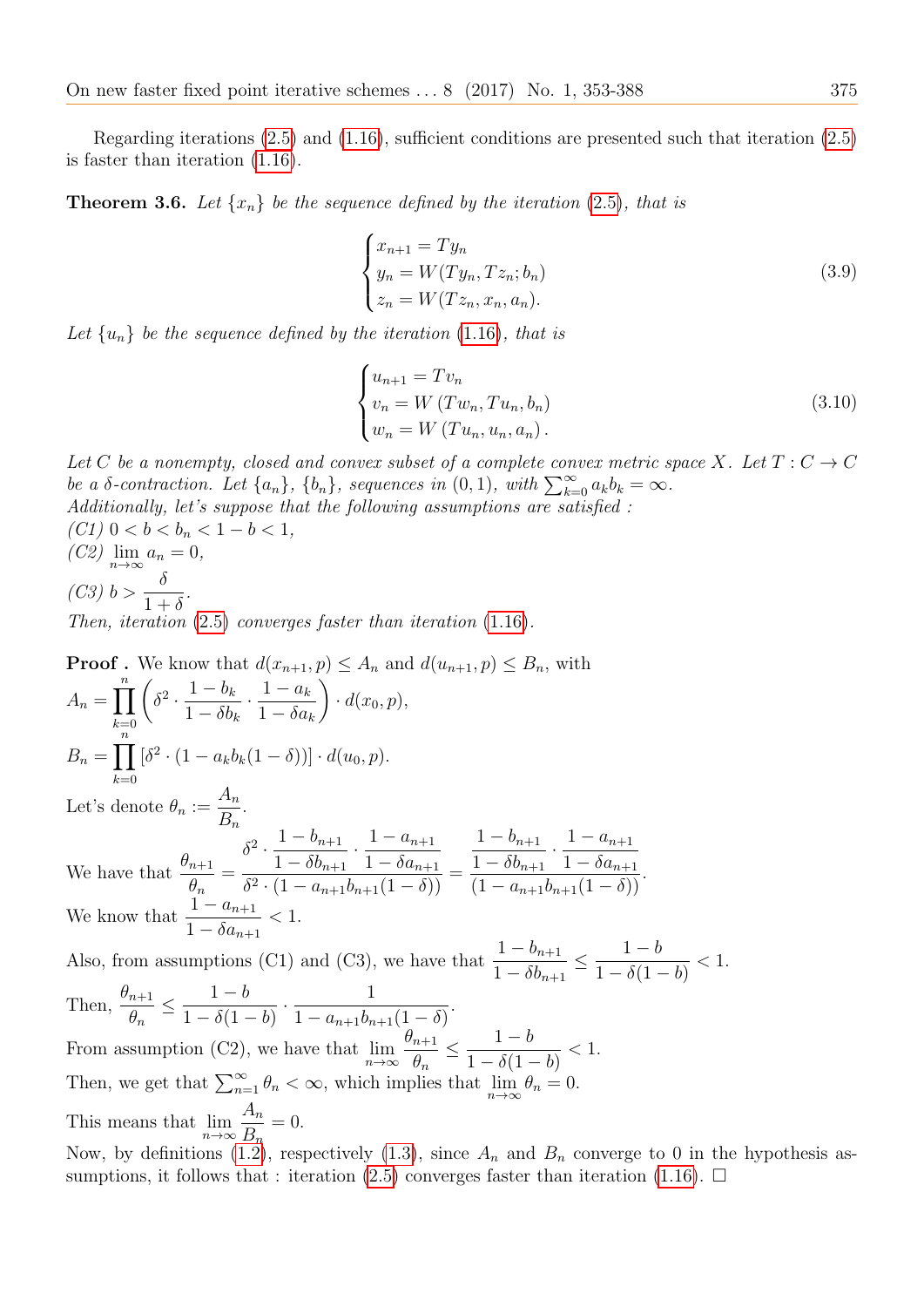<span id="page-23-0"></span>Comparing the rate of convergence between the iterations [\(2.5\)](#page-10-0) and [\(2.11\)](#page-13-0), we have the following. **Theorem 3.7.** Let  $\{x_n\}$  be the sequence defined by the iteration [\(2](#page-10-0).5), that is

$$
\begin{cases}\n x_{n+1} = Ty_n \\
 y_n = W(Ty_n, Tz_n; b_n) \\
 z_n = W(Tz_n, x_n, a_n).\n\end{cases}
$$
\n(3.11)

Let  $\{u_n\}$  be the sequence defined by the iteration (2.[11\)](#page-13-0), that is

$$
\begin{cases}\n u_{n+1} = Tv_n \\
 v_n = W\left(Tv_n, W\left(Tu_n, Tw_n, \frac{c_n}{1 - b_n}\right); b_n\right) \\
 w_n = W(Tw_n, u_n, a_n).\n\end{cases}
$$
\n(3.12)

Let C be a nonempty, closed and convex subset of a complete convex metric space X. Let  $T: C \to C$ be a  $\delta$ -contraction. Let  $\{a_n\}$ ,  $\{b_n\}$ ,  $\{b_n+c_n\}$  sequences in  $(0, 1)$ . Suppose the following assumptions are satisfied :

(C1)  $0 < a < a_n < 1 - a < 1$  and  $0 < b < b_n < 1 - b < 1$ ,  $(C2)$   $\lim_{n\to\infty} c_n = 0,$ 

Then, iteration  $(2.11)$  $(2.11)$  converges faster than  $(2.5)$  $(2.5)$ , with respect to definitions  $(1.2)$  $(1.2)$  and  $(1.3)$  $(1.3)$ .

Proof. We know that 
$$
d(x_{n+1}, p) \leq A_n
$$
 and  $d(u_{n+1}, p) \leq B_n$ , with  
\n
$$
A_n = \prod_{k=0}^n \left( \delta^2 \cdot \frac{1 - b_k}{1 - \delta b_k} \cdot \frac{1 - a_k}{1 - \delta a_k} \right) \cdot d(x_0, p),
$$
\n
$$
B_n = \prod_{k=0}^n \left( \delta^2 \cdot \frac{c_k + (1 - b_k - c_k) \cdot \frac{1 - a_k}{1 - \delta a_k}}{1 - \delta b_k} \right) \cdot d(u_0, p)
$$
\nThen,  $B_n = \prod_{k=0}^n \left( \delta^2 \cdot \frac{c_k (1 - \delta a_k) + (1 - b_k - c_k)(1 - a_k)}{(1 - \delta a_k)(1 - \delta b_k)} \right) \cdot d(u_0, p).$   
\nLet's denote  $\theta_n := \frac{A_n}{B_n}.$   
\nThen, we have that  $\frac{\theta_{n+1}}{\theta_n} = \frac{(1 - a_{n+1})(1 - b_{n+1})}{c_{n+1}(1 - \delta a_{n+1}) + (1 - b_{n+1} - c_{n+1})(1 - a_{n+1})}.$   
\nFrom assumption (C1), we have that  $\frac{\theta_{n+1}}{\theta_n} \leq \frac{(1 - a)(1 - b)}{c_{n+1}(1 - \delta + \delta a) + a(b - c_{n+1})}.$   
\nFrom assumption (C2), we get  $\lim_{n \to \infty} \frac{\theta_{n+1}}{\theta_n} \leq \frac{1 - a}{a} \cdot \frac{1 - b}{b}.$   
\nIt is easy to see that  $\lim_{n \to \infty} \frac{\theta_{n+1}}{\theta_n} > 1$ , because  $a < 1 - a$  from (C1).  
\nWe will define  $\phi_n := \frac{1}{\theta_n}$ . Then  $\frac{\phi_{n+1}}{\phi_n} = \frac{\theta_n}{\theta_{n+1}}.$   
\nMoreover,  $\lim_{n \to \infty} \frac{\phi_{n+1}}{\phi_n} = \lim_{n \to \infty} \frac{\theta_{n+1}}{\theta_{n+1}} = \frac{1}{\lim_{n \to \infty} \frac{\theta_{n+1}}{\theta_n}} < 1.$   
\nSo we get that  $\sum_{n=1}^{\infty} \phi_n < \$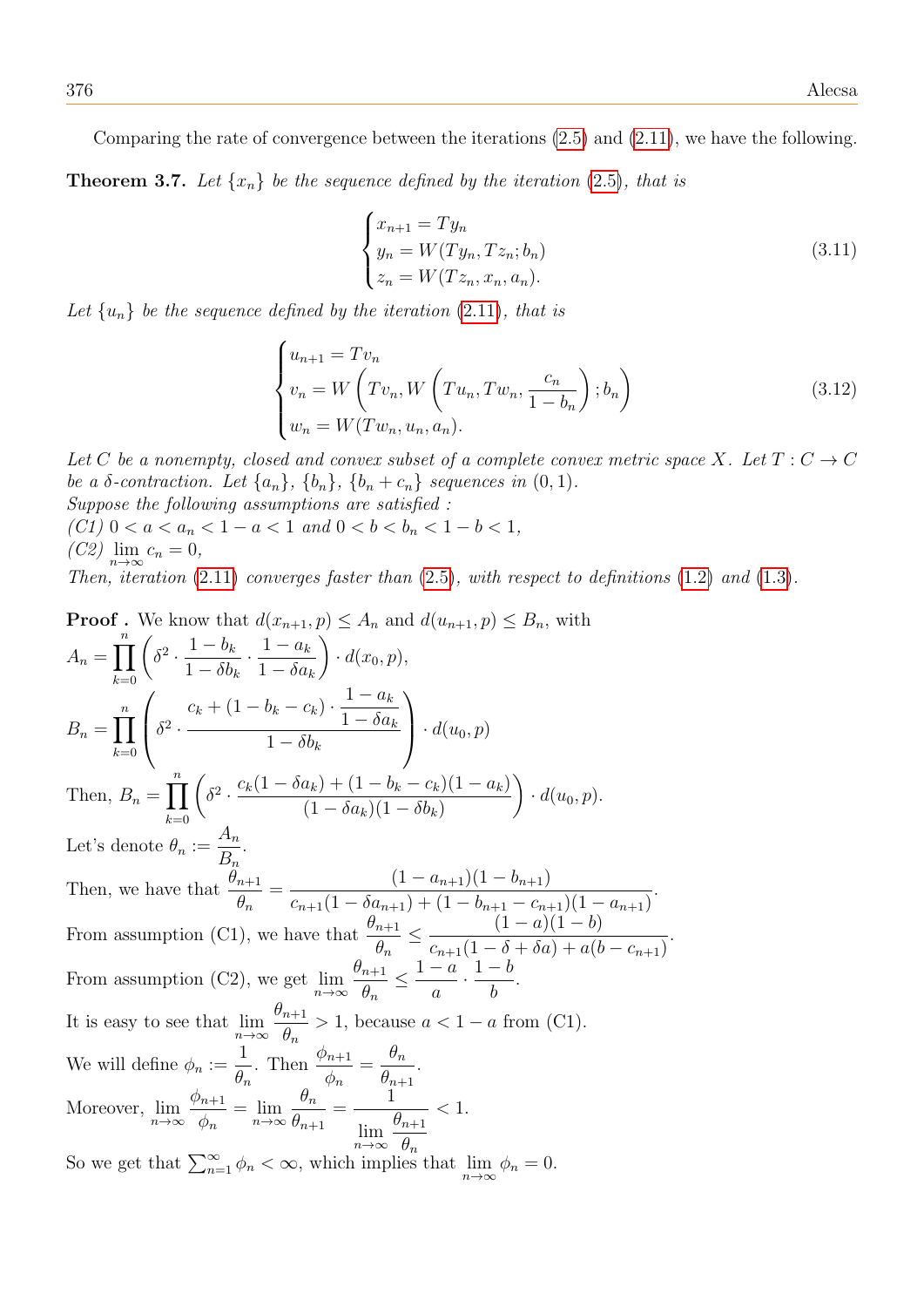This means that  $\lim_{n\to\infty}$  $B_n$  $A_n$  $= 0.$ In conclusion, iteration [\(2.11\)](#page-13-0) converges faster than [\(2.5\)](#page-10-0).  $\Box$ 

Now, in our next theorem we make a comparison between the rate of convergence of the iterations [\(2.11\)](#page-13-0) and [\(2.9\)](#page-12-0) in a complete convex metric space, under the assumptions of convergence of both iterative processes.

**Theorem 3.8.** Let  $\{x_n\}$  be the sequence defined by the iteration (2.[11\)](#page-13-0), that is

$$
\begin{cases}\nx_{n+1} = Ty_n \\
y_n = W\left(Ty_n, W\left(Tx_n, Tz_n, \frac{c_n}{1-b_n}\right); b_n\right) \\
z_n = W(Tz_n, x_n, a_n).\n\end{cases}
$$
\n(3.13)

Let  $\{u_n\}$  be the sequence defined by the iteration [\(2](#page-12-0).9), that is

$$
\begin{cases}\n u_{n+1} = Tv_n \\
 v_n = W\left(Tv_n, W\left(w_n, Tw_n, \frac{c_n}{1 - b_n}\right); b_n\right) \\
 w_n = W(Tw_n, u_n, a_n).\n\end{cases}
$$
\n(3.14)

Let C be a nonempty, closed and convex subset of a complete convex metric space X. Let  $T: C \to C$ be a  $\delta$ -contraction. Let  $\{a_n\}$ ,  $\{b_n\}$ ,  $\{b_n+c_n\}$  sequences in  $(0, 1)$ . Let's suppose the following assumptions are satisfied :

(C1)  $0 < a < a_n < 1 - a < 1$  and  $0 < b < b_n < 1 - b < 1$ ,  $(C2)$   $\lim_{n\to\infty} c_n = 0,$  $(C3)$   $\frac{1-a}{2}$  $2 - a$  $$ Then, iteration (2.[11\)](#page-13-0) converges faster than iteration [\(2](#page-12-0).9).

Proof. We know that 
$$
d(x_{n+1}, p) \leq A_n
$$
 and  $d(u_{n+1}, p) \leq B_n$ , with  
\n
$$
A_n = \prod_{k=0}^n \left( \delta^2 \cdot \frac{c_k + (1 - b_k - c_k) \cdot \frac{1 - a_k}{1 - \delta a_k}}{1 - \delta b_k} \right) \cdot d(x_0, p).
$$
\nThis means that  $A_n = \prod_{k=0}^n \left( \delta^2 \cdot \frac{c_k(1 - \delta a_k) + (1 - b_k - c_k)(1 - a_k)}{(1 - \delta a_k)(1 - \delta b_k)} \right) d(x_0, p),$   
\n
$$
B_n = \prod_{k=0}^n \left( \delta \cdot \frac{c_k + \delta(1 - b_k - c_k)}{1 - \delta b_k} \cdot \frac{1 - a_k}{1 - \delta a_k} \right) \cdot d(u_0, p).
$$
\nAlso let  $B'_n = \prod_{k=0}^n \left( \delta \cdot \frac{c_k + \delta(1 - b_k - c_k)}{1 - \delta b_k} \right) \cdot d(u_0, p)$ , with  $B_n < B'_n$ , and  $d(u_{n+1}, p) < B'_n d(u_n, p)$ .  
\nLet's denote  $\theta_n := \frac{A_n}{B'_n}$ .  
\nThen, we have that  $\frac{\theta_{n+1}}{\theta_n} = \delta \cdot \frac{c_{n+1}(1 - \delta a_{n+1}) + (1 - b_{n+1} - c_{n+1})(1 - a_{n+1})}{c_{n+1} + \delta(1 - b_{n+1} - c_{n+1})}.$   
\nAssumption (C1) implies that  $\frac{\theta_{n+1}}{\theta_n} \leq \delta \cdot \frac{c_{n+1}(1 - \delta a) + (1 - b - c_{n+1})(1 - a)}{c_{n+1} + \delta(b - c_{n+1})}.$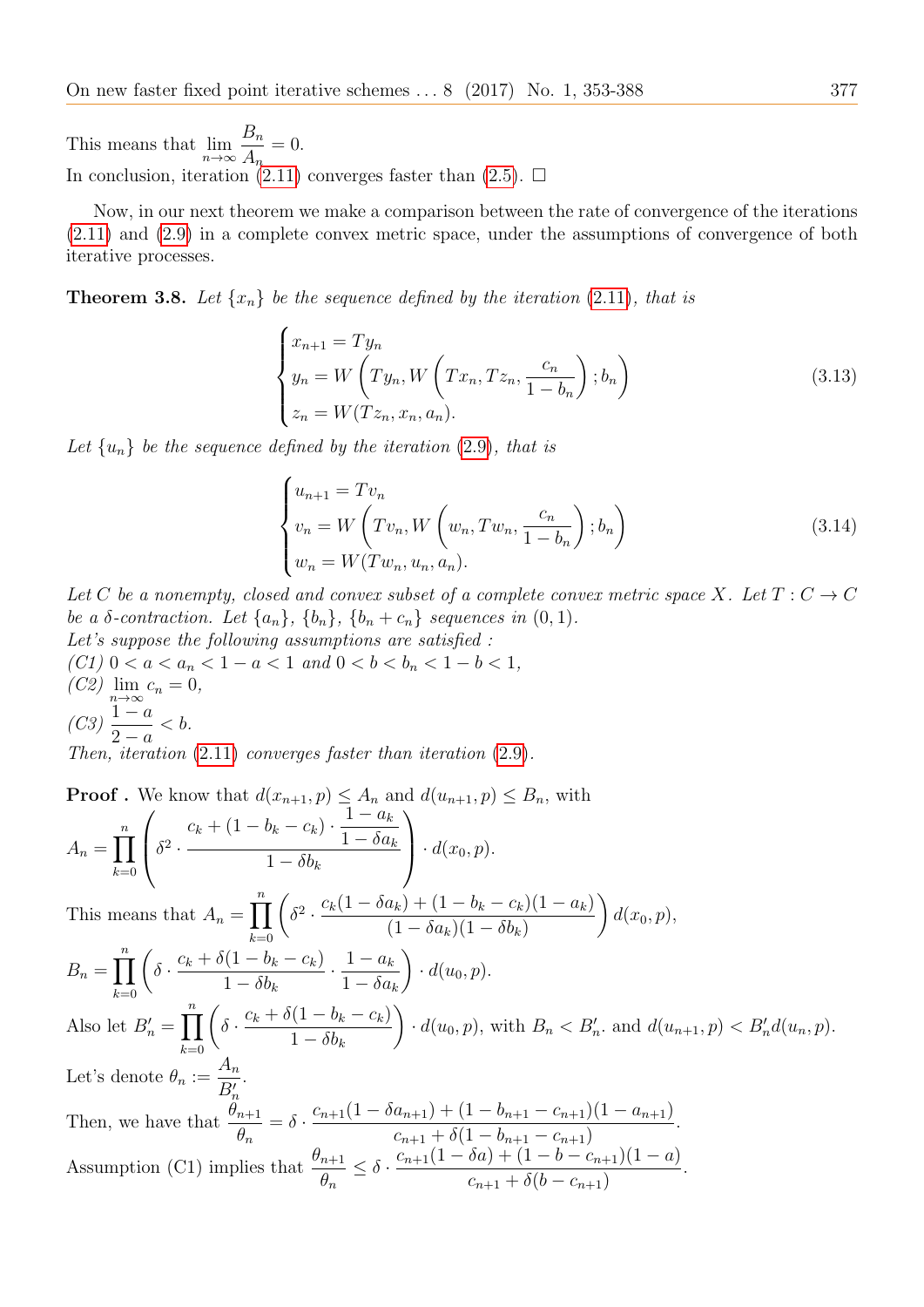378 Alecsa

From assumption (C2), we get  $\lim_{n\to\infty}$  $\theta_{n+1}$  $\theta_n$  $\leq \delta$ .  $(1-b)(1-a)$  $\frac{\partial}{\partial b} = (1 - a) \cdot$  $(1-b)$ b . From assumption (C3), since  $\frac{1-a}{2}$  $\frac{1-a}{2-a} < b$ , it implies that  $(1-a)(1-b) < b$ , that is  $\lim_{n \to \infty} \frac{\theta_{n+1}}{\theta_n}$  $\theta_n$  $< 1$ . So we get that  $\sum_{n=1}^{\infty} \theta_n < \infty$ , which implies that  $\lim_{n \to \infty} \theta_n = 0$ . This means that  $\lim_{n\to\infty}$  $A_n$  $B_n$  $= 0.$ In conclusion, iteration  $(2.11)$  converges faster than  $(2.9)$ .  $\Box$ 

For the comparison between the iterative algorithms [\(2.9\)](#page-12-0) and [\(2.7\)](#page-11-0) in a complete convex metric space, under the asssumptions of convergence of iterations, we have the following.

**Theorem 3.9.** Let  $\{x_n\}$  be the sequence defined by the iteration [\(2](#page-12-0).9), that is

$$
\begin{cases}\nx_{n+1} = Ty_n \\
y_n = W\left(Ty_n, W\left(z_n, Tz_n, \frac{c_n}{1 - b_n}\right); b_n\right) \\
z_n = W(Tz_n, x_n, a_n).\n\end{cases}
$$
\n(3.15)

Let  $\{u_n\}$  be the sequence defined by the iteration [\(2](#page-11-0).7), that is

$$
\begin{cases}\n u_{n+1} = Tv_n \\
 v_n = W\left(Tv_n, W\left(u_n, Tw_n, \frac{c_n}{1 - b_n}\right); b_n\right) \\
 w_n = W(Tw_n, u_n, a_n).\n\end{cases}
$$
\n(3.16)

Let C be a nonempty, closed and convex subset of a complete convex metric space X. Let  $T: C \to C$ be a  $\delta$ -contraction. Let  $\{a_n\}$ ,  $\{b_n\}$ ,  $\{b_n+c_n\}$  sequences in  $(0, 1)$ . Let's suppose the following assumptions are satisfied :

(C1)  $0 < c < c_n < 1 - c < 1$ ,  $(C2)$   $\lim_{n\to\infty} a_n = 1$  and  $\lim_{n\to\infty} b_n = 0$ .  $(C3)$  c >  $1-\delta$ 2 .

Then, iteration  $(2.7)$  $(2.7)$  converges faster than iteration  $(2.9)$  $(2.9)$ .

**Proof.** We know that 
$$
d(x_{n+1}, p) \le A_n
$$
 and  $d(u_{n+1}, p) \le B_n$ , with  
\n
$$
A_n = \prod_{k=0}^n \left( \delta \cdot \frac{c_k + \delta(1 - b_k - c_k)}{1 - \delta b_k} \cdot \frac{1 - a_k}{1 - \delta a_k} \right) \cdot d(x_0, p)
$$
\n
$$
B_n = \prod_{k=0}^n \left( \delta \cdot \frac{c_k + \delta(1 - b_k - c_k) \cdot \frac{1 - a_k}{1 - \delta a_k}}{1 - \delta b_k} \right) \cdot d(u_0, p).
$$
\nThis means that  $B_n = \prod_{k=0}^n \left( \delta \cdot \frac{c_k(1 - \delta a_k) + \delta(1 - b_k - c_k)(1 - a_k)}{(1 - \delta a_k + \delta a_k - \delta a_k)} \right) d$ 

s means th  $k=0$  $(1 - \delta a_k)(1 - \delta b_k)$  $d(u_0, p),$ Let's denote  $\theta_n :=$  $A_n$  $B_n$ . Then, we have that  $\frac{\theta_{n+1}}{a}$  $\theta_n$  $= \frac{c_{n+1} + \delta(1 - b_{n+1} - c_{n+1})}{(1 - \delta)(1 - b_{n+1} - c_n)}$  $c_{n+1}(1 - \delta a_{n+1}) + \delta (1 - b_{n+1} - c_{n+1})(1 - a_{n+1})$ .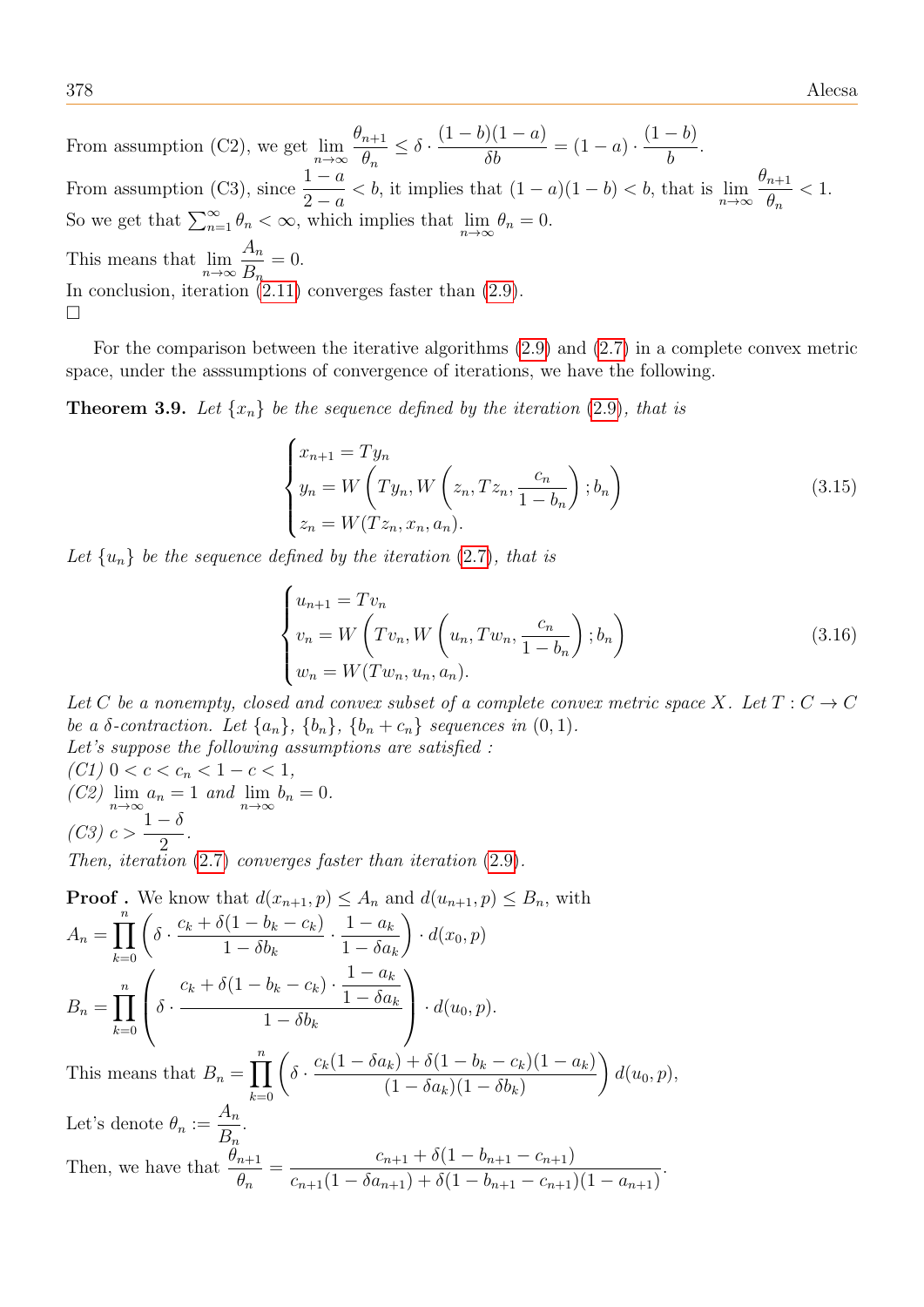On new faster fixed point iterative schemes ... 8 (2017) No. 1, 353-388 379

From assumption (C1), we get  $\frac{\theta_{n+1}}{a}$  $\theta_n$  $\geq \frac{c + \delta(c - b_{n+1})}{(1 - \delta)(1 - \delta)}$  $(1 - c)(1 - \delta a_{n+1}) + \delta (1 - c - b_{n+1})(1 - a_{n+1})$ . From assumption (C2), we get  $\lim_{n\to\infty}$  $\theta_{n+1}$  $\theta_n$  $\leq \frac{c + \delta(c)}{c_1}$  $(1 - c)(1 - \delta)$ . This means that the limit is  $\frac{c + \delta c}{(1 - \lambda)^2}$  $(1 - c)(1 - \delta)$ , i.e.  $1 > c > 1$  $1 - \delta$ 2 . By assumption (C3), we get that the limit is greater than 1. Denote  $\varphi_n =$ 1  $\frac{1}{\theta_n}$ . Then  $\lim_{n\to\infty}$  $\varphi_{n+1}$  $\frac{n+1}{\varphi_n} = \lim_{n \to \infty}$  $\theta_n$  $\frac{\partial n}{\partial n+1}$ . We get  $\lim_{n\to\infty}$  $\varphi_{n+1}$  $\varphi_n$  $< 1$ . So we get that  $\sum_{n=1}^{\infty} \varphi_n < \infty$ , which implies that  $\lim_{n\to\infty} \varphi_n = 0$ . This means that  $\lim_{n\to\infty}$  $B_n$  $A_n$  $= 0.$ In conclusion, iteration  $(2.7)$  converges faster than  $(2.9)$ .  $\Box$ 

For comparison of the rate of convergence of iterative processes [\(2.15\)](#page-15-0) and [\(2.3\)](#page-8-1) under the assumptions of convergence, we present the following theorem.

**Theorem 3.10.** Let  $\{x_n\}$  be the sequence defined by the iteration (2.[15\)](#page-15-0), that is

$$
\begin{cases}\nx_{n+1} = W\left(Tx_{n+1}, W\left(Tx_{n+1}, Ty_n; \frac{\beta_n}{1 - \alpha_n}\right); \alpha_n\right) \\
y_n = W\left(Ty_n, W\left(Ty_n, Tz_n; \frac{c_n}{1 - b_n}\right); b_n\right) \\
z_n = W(Tz_n, x_n, a_n).\n\end{cases} \tag{3.17}
$$

Let  $\{u_n\}$  be the sequence defined by the iteration [\(2](#page-8-1).3), that is

$$
\begin{cases}\n u_{n+1} = W(T u_{n+1}, T v_n; \alpha_n) \\
 v_n = W(T v_n, T w_n; b_n) \\
 w_n = W(T w_n, u_n, a_n).\n\end{cases}
$$
\n(3.18)

Let C be a nonempty, closed and convex subset of a complete convex metric space X. Let  $T: C \to C$ be a  $\delta$ -contraction. Let  $\{a_n\}$ ,  $\{b_n\}$ ,  $\{\alpha_n\}$ ,  $\{b_n+c_n\}$ ,  $\{\alpha_n+\beta_n\}$  sequences in  $(0,1)$ . Let's suppose the following assumptions are satisfied : (C1)  $0 < \beta < \beta_n < 1 - \beta < 1$ ,

(C2)  $\lim_{n\to\infty} \alpha_n = 0$ , (C3)  $\delta < \frac{\beta}{1}$  $1-\beta$ . Then, iteration (2.[15\)](#page-15-0) converges faster than iteration [\(2](#page-8-1).3).

**Proof.** We know that 
$$
d(x_{n+1}, p) \leq A_n
$$
 and  $d(u_{n+1}, p) \leq B_n$ , with  
\n
$$
A_n = \prod_{k=0}^n \left( \delta^2 \cdot \frac{1 - (\alpha_k + \beta_k)}{1 - \delta(\alpha_k + \beta_k)} \cdot \frac{1 - (b_k + c_k)}{1 - \delta(b_k + c_k)} \cdot \frac{1 - a_k}{1 - \delta a_k} \right) \cdot d(x_0, p)
$$
\n
$$
B_n = \prod_{k=0}^n \left( \delta^2 \cdot \frac{1 - \alpha_k}{1 - \delta \alpha_k} \cdot \frac{1 - b_k}{1 - \delta b_k} \cdot \frac{1 - a_k}{1 - \delta a_k} \right) \cdot d(u_0, p).
$$
\nLet's denote  $\theta_n := \frac{A_n}{B_n}$ .

We have that  $\frac{\theta_{n+1}}{a}$  $\theta_n$  $=\frac{1-(\alpha_{n+1}+\beta_{n+1})}{\sigma}$  $1 - \delta(\alpha_{n+1} + \beta_{n+1})$  $\frac{1-\delta\alpha_{n+1}}{1}$  $1 - \alpha_{n+1}$  $\frac{1-(b_{n+1}+c_{n+1})}{1-\varsigma}$  $1 - \delta(b_{n+1} + c_{n+1})$  $\frac{1-\delta b_{n+1}}{1-\delta a_n}$  $1 - b_{n+1}$ .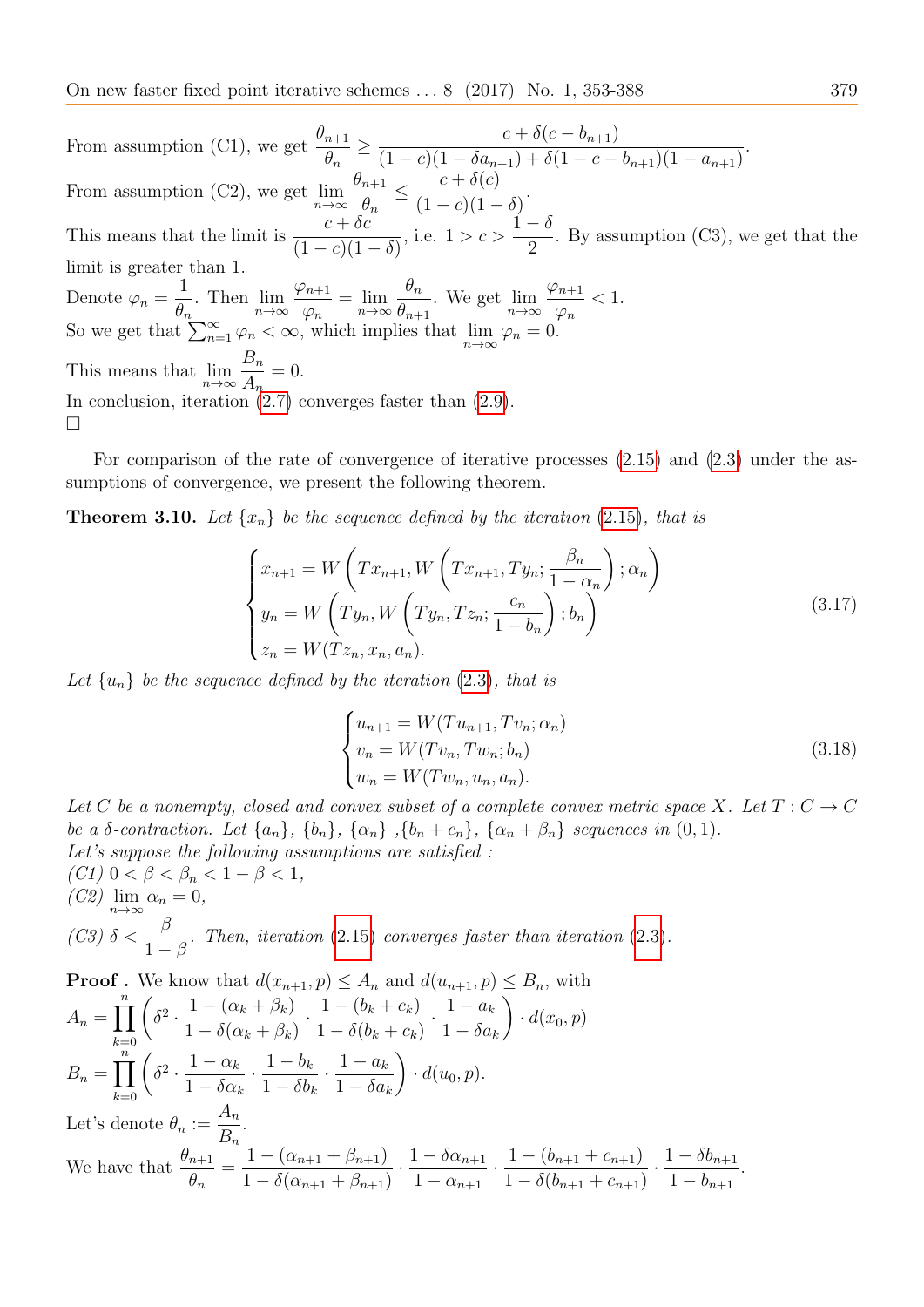Since  $\delta < 1$ , it is easy to see that  $\frac{1-(b_{n+1}+c_{n+1})}{1-\delta(1-\delta)}$  $1 - \delta(b_{n+1} + c_{n+1})$  $\frac{1-\delta b_{n+1}}{1-\delta a_n}$  $1 - b_{n+1}$  $\leq 1$ . Then, we have  $\frac{\theta_{n+1}}{2}$  $\theta_n$  $\leq \frac{1-(\alpha_{n+1}+\beta_{n+1})}{\sigma}$  $1 - \delta(\alpha_{n+1} + \beta_{n+1})$  $\frac{1-\delta\alpha_{n+1}}{1}$  $1 - \alpha_{n+1}$ . Using the assumption (C1), we get  $\frac{\theta_{n+1}}{a}$  $\theta_n$  $\leq \frac{1-\delta\alpha_{n+1}}{1}$  $1 - \alpha_{n+1}$  $\frac{1-(\alpha_{n+1}+\beta)}{1-\beta}$  $1-\delta(\alpha_{n+1}+1-\beta)$ . From assumption (C2), we get  $\lim_{n\to\infty}$  $\theta_{n+1}$  $\theta_n$  $\leq \frac{1-\beta}{1-\beta}$  $1 - \delta(1 - \beta)$  $< 1$ , because of assumption (C3), i.e.  $\delta < \frac{\beta}{1}$  $1-\beta$  $< 1$ , since  $\beta < \frac{1}{2}$ 2 . Since  $\delta < 1$ , we get that  $\sum_{n=1}^{\infty} \theta_n < \infty$ , which implies that  $\lim_{n \to \infty} \theta_n = 0$ . This means that  $\lim_{n\to\infty}$  $A_n$  $B_n$  $= 0.$ In conclusion, iteration  $(2.15)$  converges faster than iteration  $(2.3)$ .  $\Box$ 

Now, if iteration algorithms [\(2.11\)](#page-13-0) and [\(1.16\)](#page-6-2) are convergent to the fixed of the contraction in a complete convex metric space, for comparison of their rate of convergence, we have the following.

**Theorem 3.11.** Let  $\{x_n\}$  be the sequence defined by the iteration (2.[11\)](#page-13-0), that is

$$
\begin{cases}\nx_{n+1} = Ty_n \\
y_n = W\left(Ty_n, W\left(Tx_n, Tz_n, \frac{c_n}{1-b_n}\right); b_n\right) \\
z_n = W(Tz_n, x_n, a_n).\n\end{cases}
$$
\n(3.19)

Let  $\{u_n\}$  be the sequence defined by the iteration (1.[16\)](#page-6-2), that is

$$
\begin{cases}\n u_{n+1} = Tv_n \\
 v_n = W (Tw_n, Tu_n, b_n) \\
 w_n = W (Tu_n, u_n, a_n).\n\end{cases}
$$
\n(3.20)

Let C be a nonempty, closed and convex subset of a complete convex metric space X. Let  $T: C \to C$ be a  $\delta$ -contraction. Let  $\{a_n\}$ ,  $\{b_n\}$ ,  $\{b_n+c_n\}$  sequences in  $(0,1)$ , with  $\sum_{k=0}^{\infty} a_k b_k = \infty$ . Let's suppose the following assumptions are satisfied :

(C1)  $0 < a < a_n < 1 - a < 1$ ,  $(C2)$   $\lim_{n \to \infty} b_n = 0$  and  $\lim_{n \to \infty} c_n = 0$ ,  $(C3)$  a >  $\delta$  $1+\delta$ . Then, iteration  $(2.11)$  $(2.11)$  converges faster than iteration  $(1.16)$  $(1.16)$ .

**Proof.** We know that 
$$
d(x_{n+1}, p) \le A_n
$$
 and  $d(u_{n+1}, p) \le B_n$ , with  
\n
$$
A_n = \prod_{k=0}^n \left( \delta^2 \cdot \frac{c_k + (1 - b_k - c_k) \cdot \frac{1 - a_k}{1 - \delta a_k}}{1 - \delta b_k} \right) \cdot d(x_0, p).
$$
\nThis means that  $A_n = \prod_{k=0}^n \left( \delta^2 \cdot \frac{c_k(1 - \delta a_k) + (1 - a_k)(1 - b_k - ck)}{(1 - \delta a_k)(1 - \delta b_k)} \right) d(x_0, p).$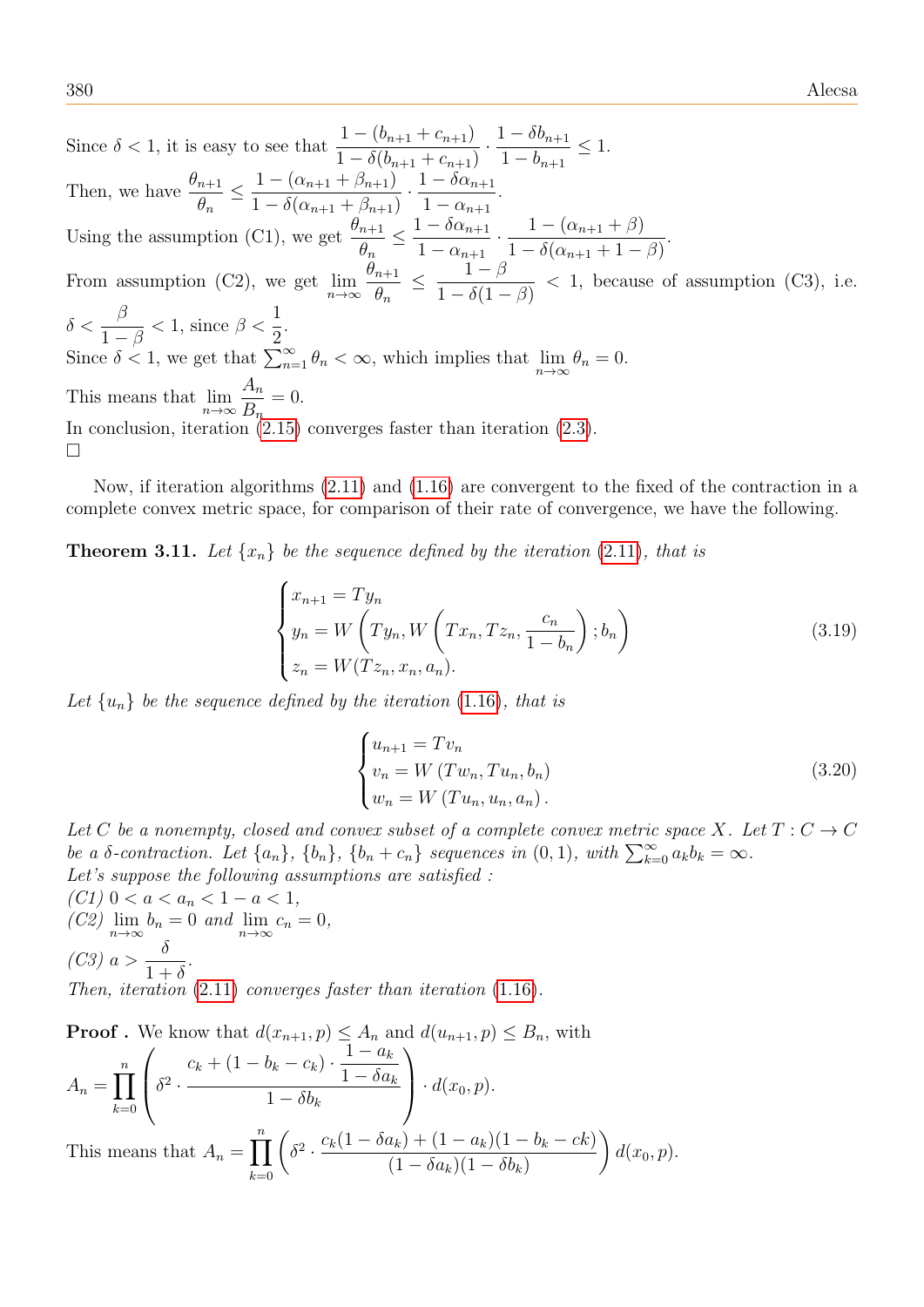and  $B_n = \prod^n$  $_{k=0}$  $(\delta^2 \cdot 1 - a_k b_k (1 - \delta)) \cdot d(u_0, p).$ Let's denote  $\theta_n :=$  $\frac{A_n}{D}$ .  $B_n$ Then,  $\frac{\theta_{n+1}}{a}$  $\theta_n$  $=\frac{c_{n+1}(1-\delta a_{n+1})+(1-a_{n+1})(1-b_{n+1}-c_{n+1})}{1-(1-\delta a_{n+1})(1-\delta a_{n+1})}$  $1 - a_{n+1}b_{n+1}(1 - \delta)$  $\cdot \frac{1}{(1-\varsigma)}$  $(1 - \delta a_{n+1})(1 - \delta b_{n+1})$ . From assumption (C1), we have that  $\theta_{n+1}$  $\theta_n$  $\leq \frac{c_{n+1}(1-\delta a) + (1-a)(1-b_{n+1}-c_{n+1})}{(1-\delta a)(1-\delta a)(1-\delta a)}$  $1 - (1 - a)b_{n+1}(1 - \delta)$  $\frac{1}{(1-\frac{5}{4})^2}$  $(1 - \delta(1 - a))(1 - \delta b_{n+1})$ . From assumption (C2), we get  $\lim_{n\to\infty}$  $\theta_{n+1}$  $\theta_n$  $\leq \frac{1-a}{1-\frac{s(a)}{a}}$  $1 - \delta(1 - a)$ . From assumption (C3), since  $a >$  $\delta$  $1+\delta$ , we get  $1 - a$  $1 - \delta(1 - a)$  $< 1$ . This implies that  $\lim_{n\to\infty}$  $\theta_{n+1}$  $\theta_n$  $< 1$ . So we get that  $\sum_{n=1}^{\infty} \theta_n < \infty$ , which implies that  $\lim_{n \to \infty} \theta_n = 0$ . This means that  $\lim_{n\to\infty}$  $A_n$  $B_n$  $= 0.$ In conclusion, iteration [\(2.11\)](#page-13-0) converges faster than iteration [\(1.16\)](#page-6-2), by definitions [\(1.2\)](#page-2-0) and [\(1.3\)](#page-2-1).  $\Box$ 

Finally, our last theoretical result regarding the comparison of the rate of convergence of iterations  $(2.3)$  and  $(1.12)$ , we have the following theorem.

**Theorem 3.12.** Let  $\{x_n\}$  be the sequence defined by the iteration (2.[3\)](#page-8-1), that is

$$
\begin{cases}\n x_{n+1} = W(T x_{n+1}, T y_n; \alpha_n) \\
 y_n = W(T y_n, T z_n; b_n) \\
 z_n = W(T z_n, x_n, a_n).\n\end{cases}
$$
\n(3.21)

Let  $\{u_n\}$  be the sequence defined by the iteration (1.[12\)](#page-5-1), that is

$$
\begin{cases}\n u_{n+1} = W(Tw_n, Tv_n, \alpha_n) \\
 v_n = W(Tw_n, Tu_n, b_n) \\
 w_n = W(Tu_n, u_n, a_n).\n\end{cases}
$$
\n(3.22)

Let C be a nonempty, closed and convex subset of a complete convex metric space X. Let  $T: C \to C$ be a  $\delta$ -contraction. Let  $\{a_n\}$ ,  $\{b_n\}$ ,  $\{\alpha_n\}$  sequences in  $(0, 1)$ , with  $\sum_{k=0}^{\infty} \alpha_k a_k b_k = \infty$ . Let's suppose the following assumptions are satisfied : (C1)  $0 < \alpha < \alpha_n < 1 - \alpha < 1$  and  $0 < a < a_n < 1 - \alpha < 1$ ,

 $(C2)$   $\lim_{n\to\infty} b_n = 0,$  $(C3) \alpha >$  $\delta$  $1+\delta$ . Then, iteration (2.[3\)](#page-8-1) converges faster than iteration (1.[12\)](#page-5-1).

**Proof**. We know that  $d(x_{n+1}, p) \leq A_n$  and  $d(u_{n+1}, p) \leq B_n$ , with  $A_n = \prod^n$  $_{k=0}$  $\sqrt{ }$  $\delta^2 \cdot \frac{1-\alpha_k}{1-\varsigma}$  $1 - \delta \alpha_k$  $\frac{1-b_k}{1-\varsigma}$  $1 - \delta b_k$  $\frac{1-a_k}{1-\varsigma}$  $1 - \delta a_k$  $\setminus$  $\cdot d(x_0, p).$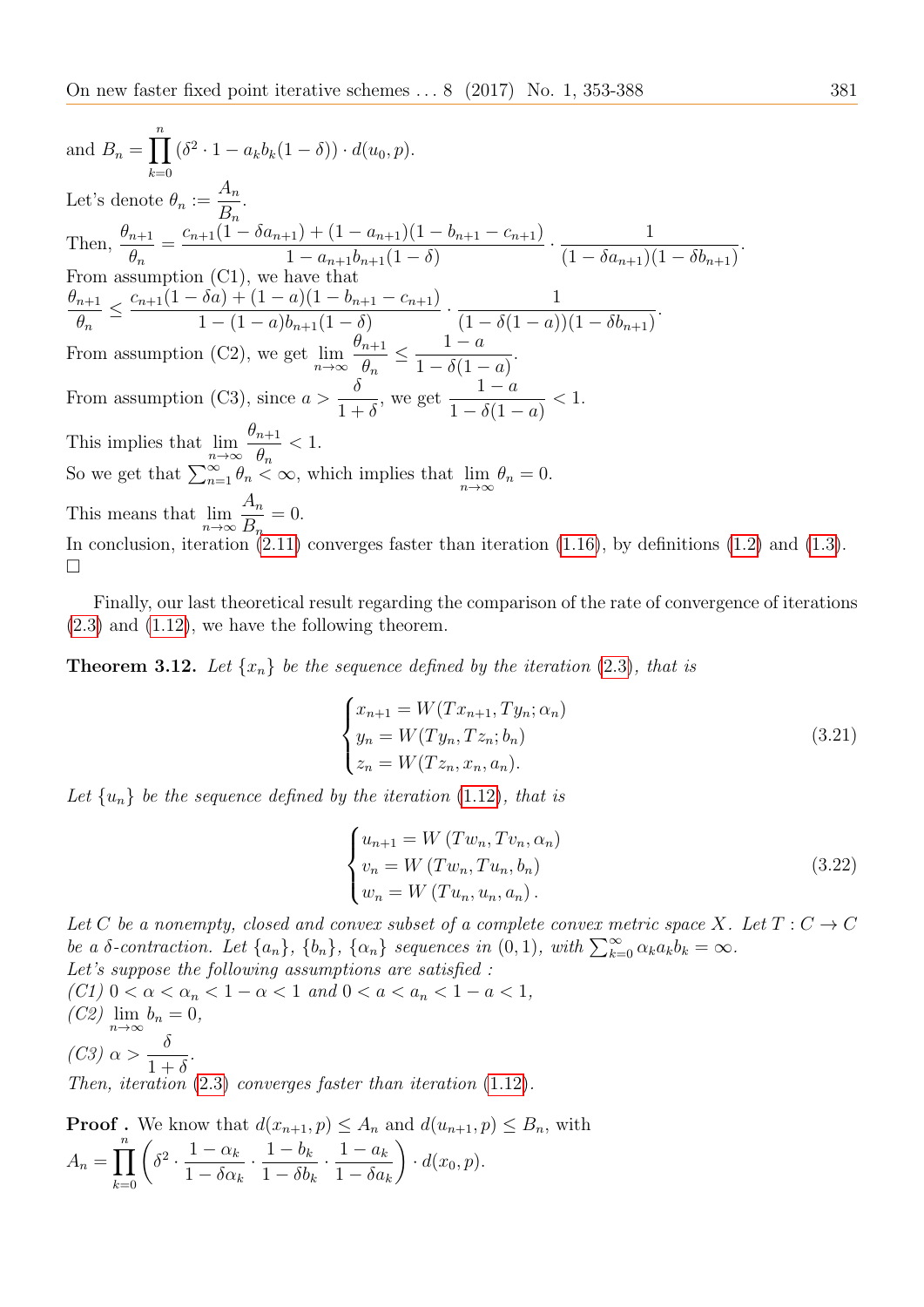Also,  $B_n = \prod^n$  $_{k=0}$  $(\delta \cdot (1 - \alpha_k a_k b_k (1 - \delta))) \cdot d(u_0, p).$ Let's denote  $\theta_n :=$  $\frac{A_n}{D}$ .  $B_n$ Then,  $\frac{\theta_{n+1}}{a}$  $\theta_n$  $=\delta\cdot\frac{1-\alpha_{n+1}}{1-\epsilon}$  $1 - \delta \alpha_{n+1}$  $\frac{1-b_{n+1}}{1-\frac{5}{n}}$  $1 - \delta b_{n+1}$  $\frac{1 - a_{n+1}}{1 - s}$  $1 - \delta a_{n+1}$  $\cdot \frac{1}{\sqrt{1-\frac{1}{1-\frac{1}{1-\frac{1}{1-\frac{1}{1-\frac{1}{1-\frac{1}{1-\frac{1}{1-\frac{1}{1-\frac{1}{1-\frac{1}{1-\frac{1}{1-\frac{1}{1-\frac{1}{1-\frac{1}{1-\frac{1}{1-\frac{1}{1-\frac{1}{1-\frac{1}{1-\frac{1}{1-\frac{1}{1-\frac{1}{1-\frac{1}{1-\frac{1}{1-\frac{1}{1-\frac{1}{1-\frac{1}{1-\frac{1}{1-\frac{1}{1-\frac{1}{1-\frac{1}{1-\frac{1}{1-\frac{1}{1-\frac{1}{1-\frac{1}{1-\frac{1}{$  $\frac{1}{(1 - \alpha_{n+1}a_{n+1}b_{n+1}(1-\delta))}$ . Since  $\frac{1 - b_{n+1}}{1 - s}$  $1 - \delta b_{n+1}$  $< 1$  and  $\frac{1 - a_{n+1}}{1 - s}$  $1 - \delta a_{n+1}$  $<$  1 and using assumption (C1), we get that :  $\theta_{n+1}$  $\theta_n$  $\leq \delta$  .  $1 - \alpha$  $1 - \delta(1 - \alpha)$  $\cdot \frac{1}{(1-(1-\lambda))}$  $\frac{1}{(1-(1-\alpha)a_{n+1}b_{n+1}(1-\delta))}$ . Assumption (C2) implies that  $\lim_{n\to\infty}$  $\theta_{n+1}$  $\theta_n$  $\leq \frac{1-\alpha}{1-\frac{S(1-\alpha)}{2}}$  $1 - \delta(1 - \alpha)$ . From assumption (C3), we get that  $\lim_{n\to\infty}$  $\theta_{n+1}$  $\theta_n$  $< 1$ . So we get that  $\sum_{n=1}^{\infty} \theta_n < \infty$ , which implies that  $\lim_{n \to \infty} \theta_n = 0$ . This means that  $\lim_{n\to\infty}$  $A_n$  $B_n$  $= 0.$ In conclusion, iteration [\(2.3\)](#page-8-1) converges faster than iteration [\(1.12\)](#page-5-1).  $\Box$ 

#### 4. Numerical Examples

Throughout this section, we cover with numerical examples the points  $(A)$  and  $(C)$  from the first section. All of the examples presented below satisfy the conditions for the comparison of rate of convergence and the conditions from the convergence analysis.

Let  $T: X \to X$ , where  $Tx = \frac{x}{2}$ 2 , with  $\delta =$ 1 2 and  $X = [0, \infty)$ . Also, let's take the first iteration  $x_0 = 100$  and the number of iterations for each comparison of iterative processes be  $n = 15$ . Regarding Theorem [3.1,](#page-17-0) we present a numerical example for iterations [\(2.1\)](#page-7-0) and [\(1.9\)](#page-4-0).

<span id="page-29-0"></span>Example 4.1. Let  $\alpha_k =$ 1  $\frac{1}{k+9}$ ,  $\beta_k =$ 1  $\frac{1}{k+9}$ ,  $b_k =$ 1  $\frac{1}{k+3}$ ,  $c_k =$ 1  $\frac{1}{k+3}$  and  $a_k =$ 1 2 . Also, iteration (2.1) is  $\sqrt{ }$  $\int_{u}^{z_n} = 2$  $1 - a_n$  $2 - a_n$  $\bar{x}_n$  $2 - c_n - 2b_n$ 

$$
\begin{cases} y_n = \frac{2 - c_n - 2b_n}{2 - b_n} z_n \\ x_{n+1} = \frac{2 - \beta_n - 2\alpha_n}{2 - \alpha_n} y_n. \end{cases}
$$

and iteration [\(2.1\)](#page-7-0) is

$$
\begin{cases} z_n = 1 - \frac{a_n}{2} x_n \\ y_n = \frac{b_n}{2} z_n + \left( 1 - b_n - \frac{c_n}{2} \right) x_n \\ x_{n+1} = \frac{\alpha_n}{2} y_n + \frac{\beta_n}{2} z_n + (1 - \alpha_n - \beta_n) x_n. \end{cases}
$$

Furthermore, condition  $(C^*)$  is : 1 > 2  $n + 9$  $+$  $\frac{1}{4(n+3)(n+9)}$  $2n + 3 +$ 3 4  $(2n + 7)$ , which is satisfied for  $n > -3$ , so it is a valid assumption. We have that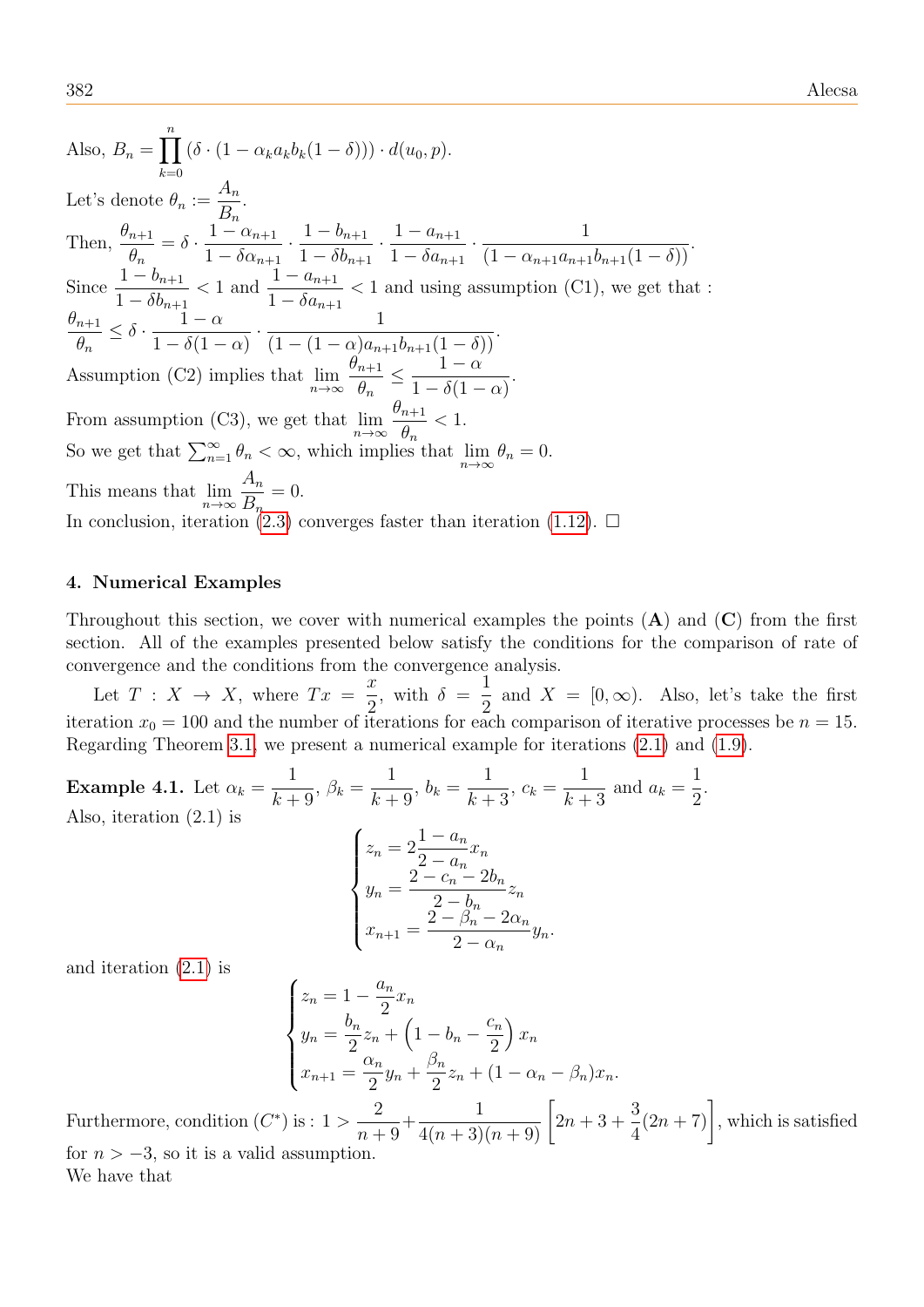| ITERATION (1.9) | ITERATION $(2.1)$ |
|-----------------|-------------------|
| 100.0           | 100.0             |
| 42.60651629     | 87.34375          |
| 19.98824221     | 77.51757813       |
| 9.95461865      | 69.6446991        |
| 5.16619183      | 63.1872579        |
| 2.76380633      | 57.79236367       |
| 1.51364647      | 53.21713488       |
| 0.84462672      | 49.288213597      |
| 0.47858118      | 45.87823358       |
| 0.27466398      | 42.89136941       |
| 0.1593546       | 40.25407114       |
| 0.09332257      | 37.90891209       |
| 0.05509877      | 35.81038302       |
| 0.03276441      | 33.92194486       |
| 0.01960717      | 32.21391854       |
| 0.01180006      | 30.6619459        |
|                 |                   |

Regarding Theorem [3.3,](#page-18-0) we present a numerical example for iterations [\(2.15\)](#page-15-0) and [\(2.1\)](#page-7-0):

<span id="page-30-0"></span>Example 4.2. Let  $\alpha_k =$ 1  $\frac{1}{k+7}$ ,  $\beta_k =$ 1  $\frac{1}{k+7}, b_k =$ 1  $\frac{1}{3}$ ,  $c_k =$ 1  $\frac{1}{2}$  and  $a_k =$ 1 3 . Also, iteration [\(2.15\)](#page-15-0) is  $\sqrt{ }$  $\int$  $\overline{\mathcal{L}}$  $z_n = 2$  $1 - a_n$  $2 - a_n$  $\bar{x}_n$  $y_n =$  $1 - b_n - c_n$  $2-b_n-c_n$  $z_n$  $x_{n+1} =$  $1 - \alpha_n - \beta_n$  $2-\alpha_n-\beta_n$  $y_n$ .

and iteration [\(2.1\)](#page-7-0) is

$$
\begin{cases} z_n = 1 - \frac{a_n}{2} x_n \\ y_n = \frac{b_n}{2} z_n + \left( 1 - b_n - \frac{c_n}{2} \right) x_n \\ x_{n+1} = \frac{\alpha_n}{2} y_n + \frac{\beta_n}{2} z_n + (1 - \alpha_n - \beta_n) x_n. \end{cases}
$$

Moreover, condition  $(C^*)$  is  $1 >$ 2  $n + 7$ + 1 2  $\sqrt{5}$ 12 +  $\frac{35}{36}$   $\frac{1}{n+1}$  $n + 7$ , which is satisfied for each  $n > -\frac{115}{26}$ 36 , so it is valid. Now, we have that

Regarding Theorem [3.4,](#page-19-0) we present a numerical example for iterations [\(2.13\)](#page-14-0) and [\(2.1\)](#page-7-0):

<span id="page-30-1"></span>**Example 4.3.** Let 
$$
\alpha_k = \frac{1}{k+10}
$$
,  $\beta_k = \frac{1}{k+10}$ ,  $b_k = \frac{1}{k+4}$ ,  $c_k = \frac{1}{k+4}$  and  $a_k = \frac{2}{2k+7}$ .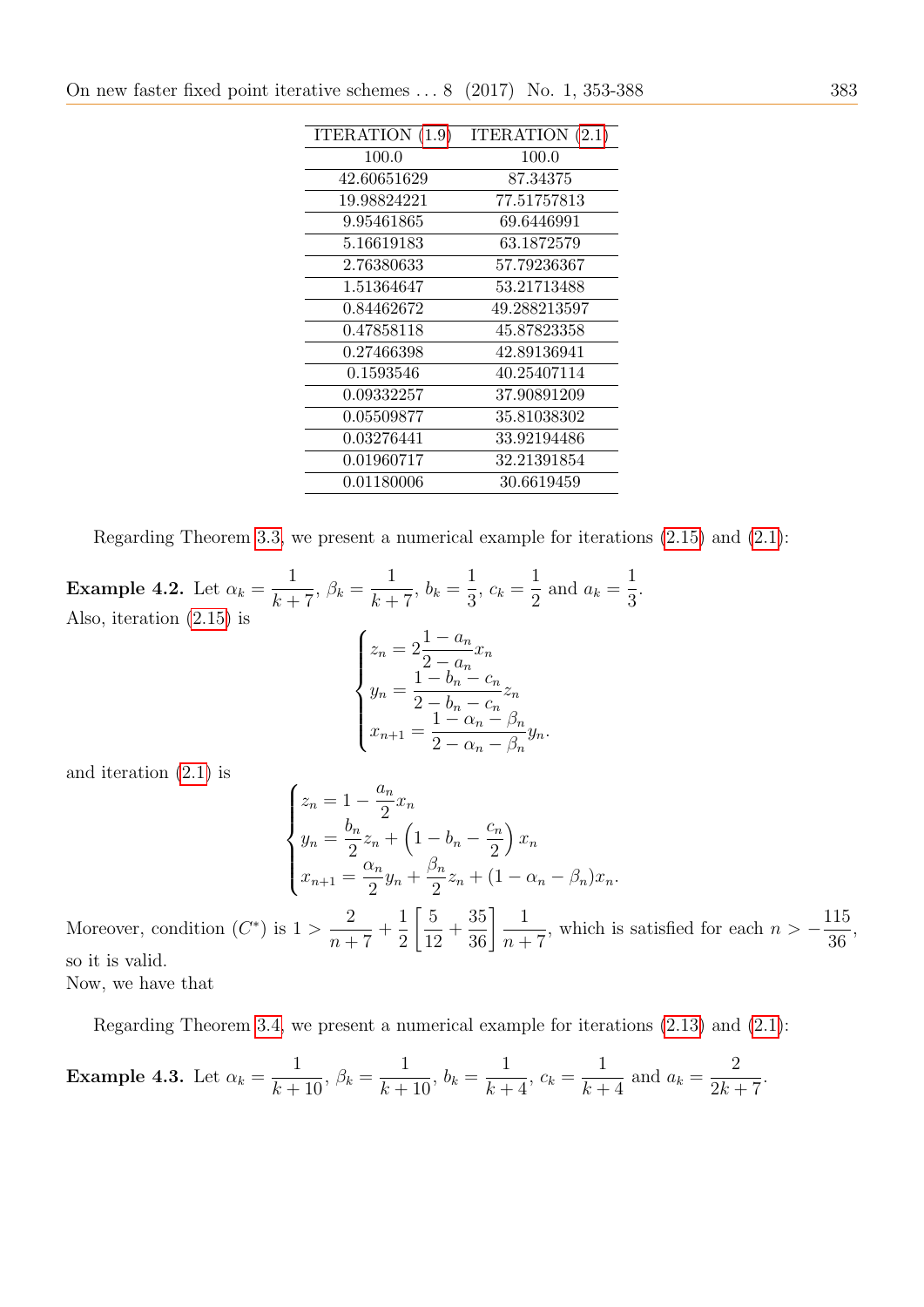| ITERATION (2.15)                | ITERATION $(2.1)$ |
|---------------------------------|-------------------|
| 100.0                           | 100.0             |
| 4.89795918                      | 83.680555555      |
| 0.24489796                      | 71.54170953       |
| 0.01243926                      | 62.2015419        |
| 0.00063973                      | 54.81903566       |
| 0.00003323                      | 48.85492762       |
| 0.00000174                      | 43.94855668       |
| 0.00000009                      | 39.85017937       |
| $487 \cdot 10^{-11}$            | 36.38173783       |
| $\overline{260 \cdot 10^{-12}}$ | 33.41308909       |
| $139 \cdot 10^{-13}$            | 30.84705120       |
| $749 \cdot 10^{-15}$            | 28.60968792       |
| $404 \cdot 10^{-16}$            | 26.64381755       |
| $218 \cdot \overline{10^{-17}}$ | 24.90456835       |
| $119 \cdot 10^{-18}$            | 23.35626846       |
| $646 \cdot 10^{-20}$            | 21.97022728       |

Also, iteration [\(2.13\)](#page-14-0) is

$$
\begin{cases} z_n = 2\frac{1 - a_n}{2 - a_n} x_n \\ y_n = 2\frac{1 - b_n - c_n}{2 - b_n} z_n + \frac{c_n}{2 - b_n} x_n \\ x_{n+1} = \frac{1 - \alpha_n - \beta_n}{2 - \alpha_n} y_n + \frac{\beta_n}{2 - \alpha_n} z_n. \end{cases}
$$

and iteration [\(2.1\)](#page-7-0) is

$$
\begin{cases} z_n = 1 - \frac{a_n}{2} x_n \\ y_n = \frac{b_n}{2} z_n + \left( 1 - b_n - \frac{c_n}{2} \right) x_n \\ x_{n+1} = \frac{\alpha_n}{2} y_n + \frac{\beta_n}{2} z_n + (1 - \alpha_n - \beta_n) x_n. \end{cases}
$$

Also, condition  $(C^*)$  is  $(n+4)(n+10)(2n+7)(8n^3+124n^2+598n+915) > 0$ , so the assumption is valid.

Now, we have that

Regarding Theorem [3.5,](#page-21-0) we present a numerical example for iterations [\(2.3\)](#page-8-1) and [\(2.5\)](#page-10-0):

Example 4.4. Let 
$$
\alpha_k = \frac{55}{120}
$$
,  $b_k = \frac{1}{\sqrt{k+2}}$  and  $a_k = 1 - \frac{1}{\sqrt{k+2}}$ .  
Also, iteration (2.3) is\n
$$
\begin{cases}\nz_n = 2\frac{1 - a_n}{2 - a_n}x_n \\
y_n = \frac{1 - b_n}{2 - b_n}z_n \\
x_{n+1} = \frac{1 - \alpha_n}{2 - \alpha_n}y_n.\n\end{cases}
$$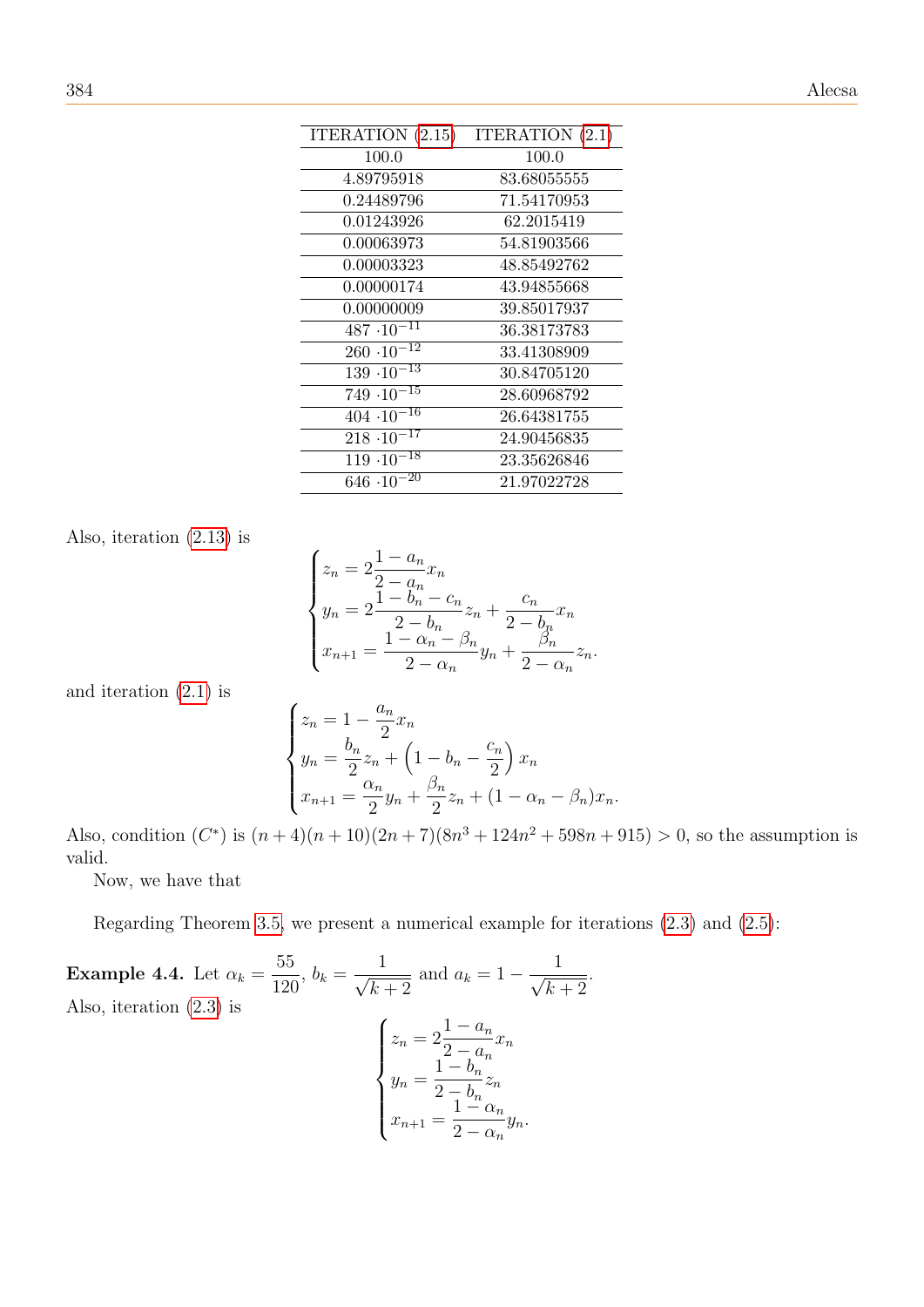| ITERATION (2.13) | ITERATION $(2.1)$ |
|------------------|-------------------|
| 100.0            | 100.0             |
| 33.92857143      | 89.44444444       |
| 12.32425184      | 81.00256032       |
| 4.69269589       | 74.06975455       |
| 1.84976637       | 68.26101041       |
| 0.74877079       | 63.31617686       |
| 0.30955125       | 59.05170739       |
| 0.13018573       | 55.33372046       |
| 0.0555366        | 52.06192489       |
| 0.0239783        | 49.15952527       |
| 0.01045996       | 46.56662042       |
| 0.0046038        | 44.2357406        |
| 0.00204218       | 42.12874589       |
| 0.00091215       | 40.21461916       |
| 0.00040992       | 38.46786313       |
| 0.00018523       | 36.86731548       |

and iteration [\(2.5\)](#page-10-0) is

$$
\begin{cases} z_n = 2\frac{1 - a_n}{2 - a_n} x_n \\ y_n = \frac{1 - b_n}{2 - b_n} z_n \\ x_{n+1} = \frac{1}{2} y_n. \end{cases}
$$

Finally, we have

| ITERATION $(2.3)$              | ITERATION $(2.5)$   |
|--------------------------------|---------------------|
| 100.0                          | 100.0               |
| 7.64126855                     | 10.87411293         |
| $\,0.59661556\,$               | 1.20823477          |
| 0.04612052                     | 0.13291663          |
| $\,0.00349281\,$               | 0.0143248           |
| 0.000258176                    | 0.0015068           |
| 0.00001861                     | 0.00015453          |
| 0.00000131                     | 0.00001545          |
| 0.00000009                     | 0.00000151          |
| $6 \cdot 10^{-9}$              | 0.00000014          |
| $4 \cdot 10^{-10}$             | 0.00000001          |
| $25 \cdot 10^{-12}$            | $1 \cdot 10^{-8}$   |
| $15 \cdot \overline{10^{-13}}$ | $2 \cdot 10^{-10}$  |
| $97 \cdot 10^{-15}$            | $95\cdot10^{-13}$   |
| $58 \cdot 10^{-16}$            | $81 \cdot 10^{-14}$ |
| $34 \cdot 10^{-17}$            | $68 \cdot 10^{-15}$ |

Regarding Theorem [3.6,](#page-22-0) we present a numerical example for iterations [\(2.5\)](#page-10-0) and [\(1.16\)](#page-6-2):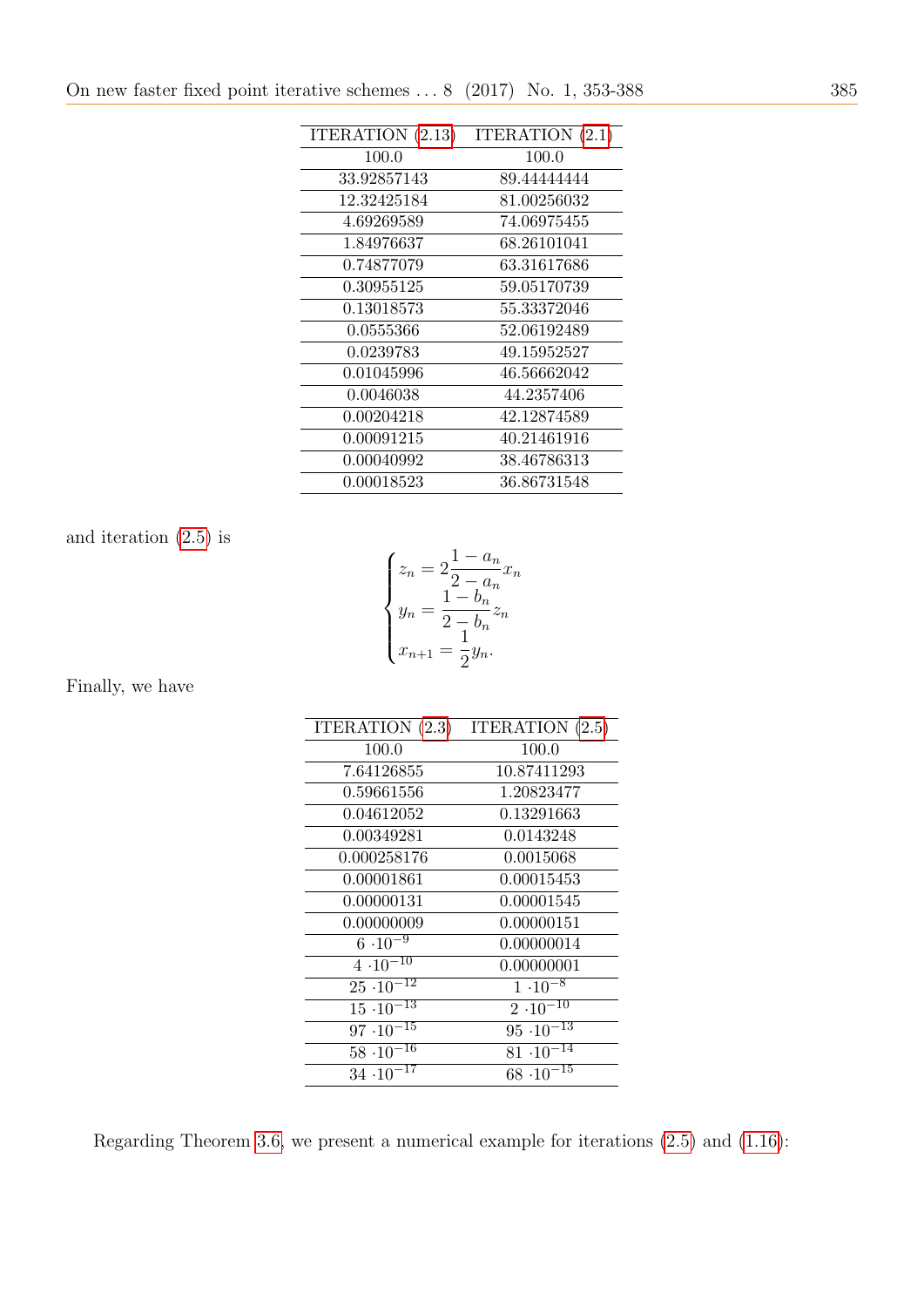Example 4.5. Let  $b_k =$ 1 2  $+$ 1  $\frac{1}{k+2}$  and  $a_k =$ 1  $\frac{1}{2(k+3)}$ . Also, iteration [\(1.16\)](#page-6-2) is

$$
\begin{cases} z_n = 2(1 - a_n)x_n \\ y_n = \frac{b_n}{2}z_n + \left(1 - \frac{b_n}{2}\right)x_n \\ x_{n+1} = \frac{1}{2}y_n. \end{cases}
$$

and iteration [\(2.5\)](#page-10-0) is

$$
\begin{cases} z_n = 2\frac{1 - a_n}{2 - a_n} x_n \\ y_n = \frac{1 - b_n}{2 - b_n} z_n \\ x_{n+1} = \frac{1}{2} y_n. \end{cases}
$$

By comparison, we get

| ITERATION (1.16) | ITERATION $(2.5)$  |
|------------------|--------------------|
| 100.0            | 100.0              |
| 23.69791667      | 6.66666667         |
| 5.7023112        | 0.63157895         |
| 1.38399845       | 0.06970604         |
| ${ 0.33776153}$  | 0.00839054         |
| 0.08274403       | 0.00106841         |
| 0.02032688       | 0.00014153         |
| 0.00500408       | 0.00001931         |
| 0.00123396       | 0.00000269         |
| 0.00030469       | 0.00000038         |
| 0.00007532       | 0.00000006         |
| $\,0.00001864\,$ | $8 \cdot 10^{-9}$  |
| 0.00000461       | $1 \cdot 10^{-9}$  |
| 0.00000114       | $1.10^{-10}$       |
| 0.00000028       | $2 \cdot 10^{-11}$ |
| 0.00000007       | 12<br>4.10         |

Regarding Theorem [3.7,](#page-23-0) we present a numerical example for iterations [\(2.7\)](#page-11-0) and [\(2.5\)](#page-10-0):

<span id="page-33-0"></span>Example 4.6. Let  $b_k =$ 3  $\frac{8}{8}$ ,  $a_k =$ 17  $rac{1}{30}$  and  $c_k =$  $\frac{1}{\sqrt{1-\frac{1}{2}}}$  $k+2$ . In our context of normed spaces, iteration  $(2.7)$  is

$$
\begin{cases} z_n = 2\frac{1 - a_n}{2 - a_n} x_n \\ y_n = \frac{1 - b_n - c_n}{2 - b_n} z_n + \frac{c_n}{2 - b_n} x_n \\ x_{n+1} = \frac{1}{2} y_n. \end{cases}
$$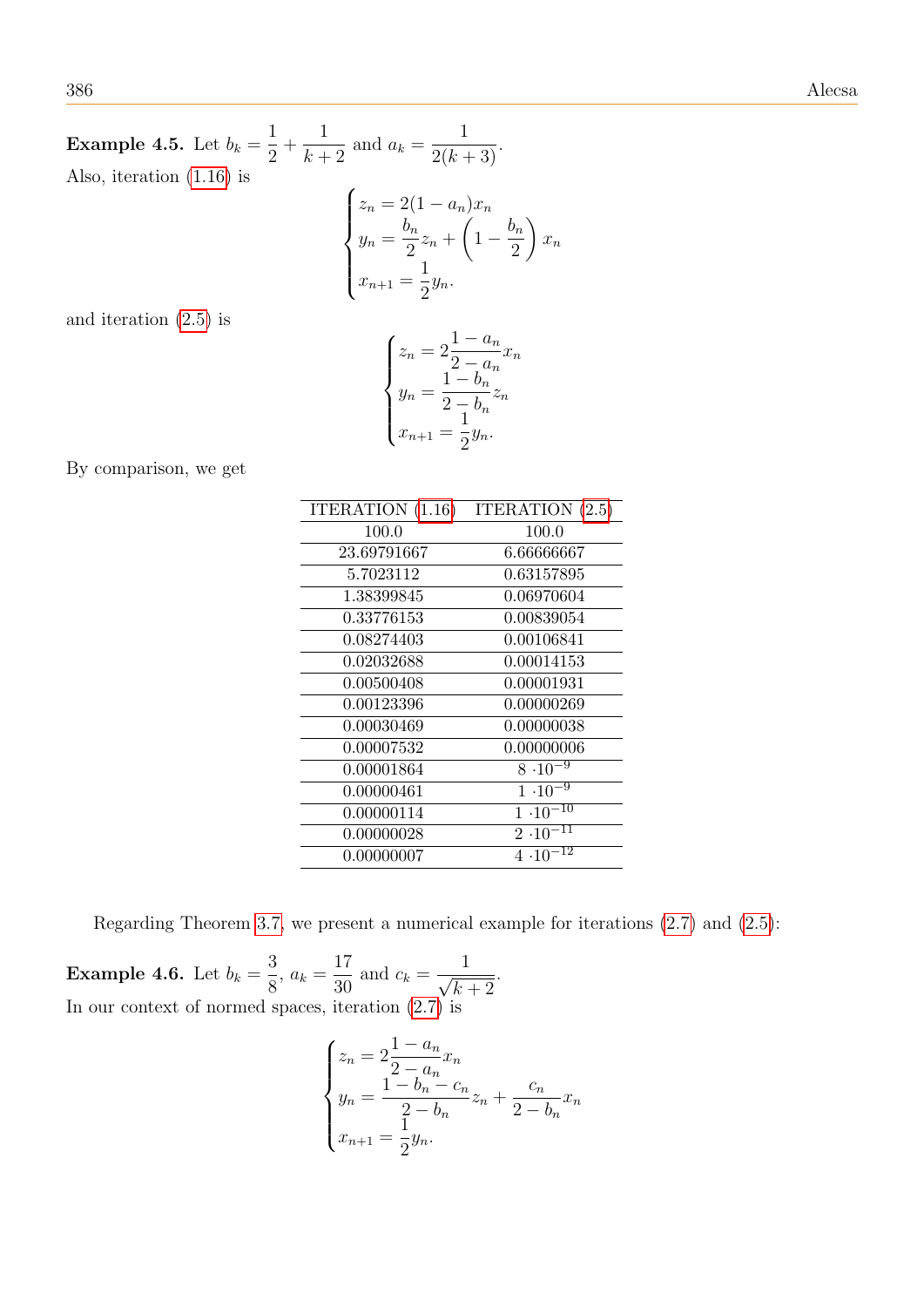and iteration [\(2.5\)](#page-10-0) is

$$
\begin{cases} z_n = 2\frac{1 - a_n}{2 - a_n} x_n \\ y_n = \frac{1 - b_n}{2 - b_n} z_n \\ x_{n+1} = \frac{1}{2} y_n. \end{cases}
$$

By comparison, we get

| ITERATION (2.7)      | ITERATION $(2.5)$   |
|----------------------|---------------------|
| 100.0                | 100.0               |
| 18.65113029          | 11.62790698         |
| 3.30315188           | 1.35208221          |
| 0.56378435           | 0.15721886          |
| 0.0935548            | 0.01828126          |
| 0.01517991           | 0.00212573          |
| 0.00241797           | 0.00024718          |
| 0.0003792            | 0.00002874          |
| 0.00005868           | 0.00000334          |
| 0.00000898           | 0.00000039          |
| 0.00000136           | 0.00000005          |
| 0.0000002            | $5 \cdot 10^{-9}$   |
| 0.00000003           | $6.10^{-10}$        |
| $4 \cdot 10^{-9}$    | $7 \cdot 10^{-11}$  |
| $7.10^{-10}$         | $8 \cdot 10^{-12}$  |
| $9.6 \cdot 10^{-11}$ | $97 \cdot 10^{-13}$ |

#### 5. Conclusions

In the present article, through an exhaustive approach involving iterative processes in the context of convex metric spaces, we introduced numerous iterations which converge faster to the fixed point of a single-valued mapping than some iterations found in fixed point literature. The first three iterations introduced by us through multiple convex combination were compared to iteration [\(2.1\)](#page-7-0) using definition [\(1.4\)](#page-3-2) as in the article of Berinde [\[6\]](#page-35-2). The other fixed point iterations were compared with well know iterative processes using definition  $(1.2)$  and  $(1.3)$  from two points of view : the first one consists on the fact that Agarwal et.al. [\[2\]](#page-35-15) used this type of definitions, respectively the second point of view lies on the idea that in [\[1\]](#page-35-0), [\[8\]](#page-35-3) and in the other articles gave as references, Gursoy, Abbas and the rest of the authors compared iterations also with this type of definitions.

Moreover, from (Example [4.1\)](#page-29-0), (Example [4.2\)](#page-30-0) and (Example [4.3\)](#page-30-1) the definition  $(1.4)$  is more precise for iterations given through multiple convex combinations and our new iterative processes converge faster than the iteration given by Suantai, Berinde et. al. in [\[6\]](#page-35-2) and [\[14\]](#page-35-5).

Finally, from (Example [4.6\)](#page-33-0), we can easily observe that the definitions [\(1.2\)](#page-2-0) and [\(1.3\)](#page-2-1) depend on the auxiliary sequences  $(b_n)$ ,  $(c_n)$  and  $(a_n)$ . So, we gave also an example of two iterations justifying the fact that definitions [\(1.2\)](#page-2-0) and [\(1.3\)](#page-2-1) are not very useful in practical applications.